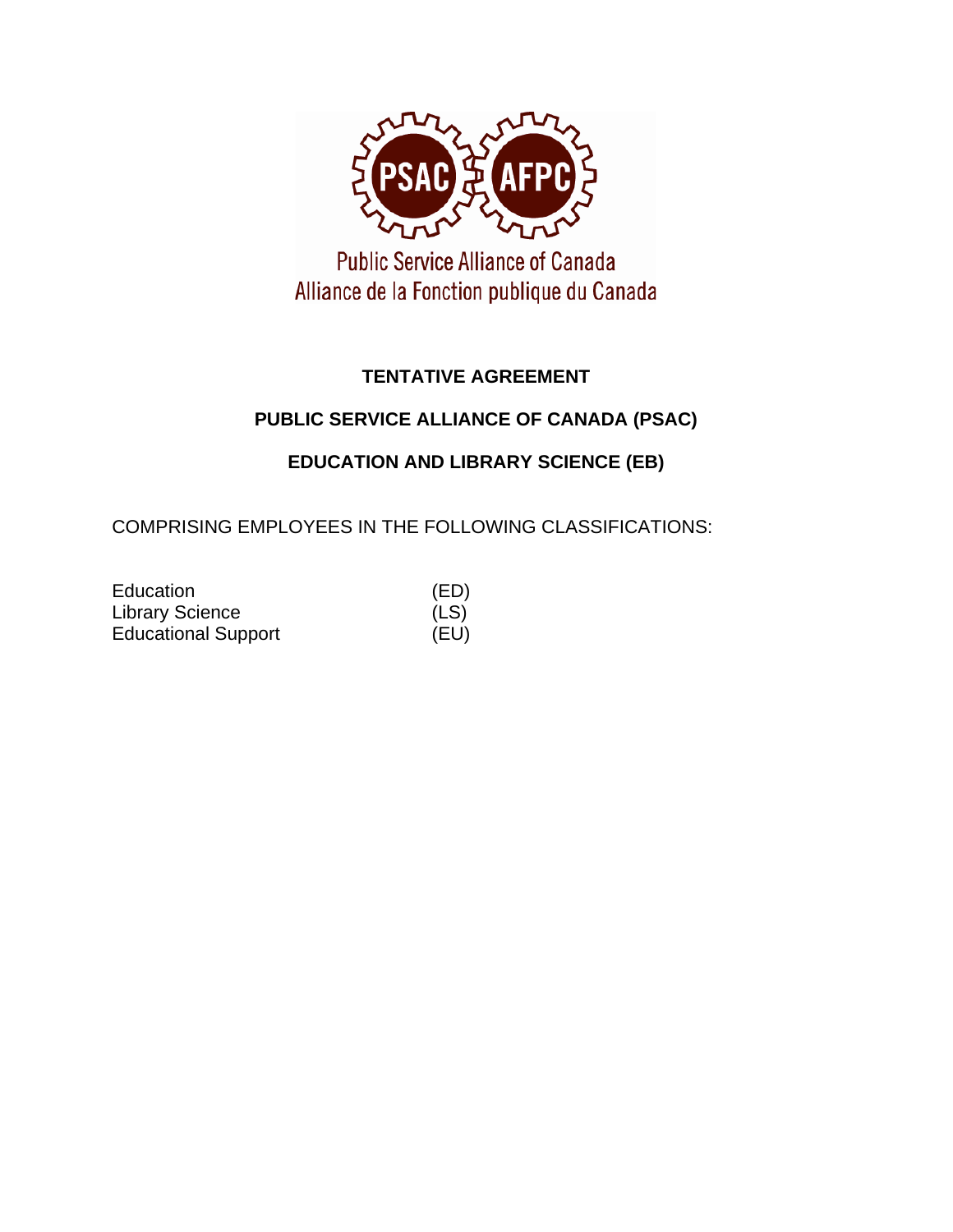

File: 2122-EB-3

July 24, 2020

#### **TO: ALL MEMBERS OF THE PSAC – EDUCATION AND LIBRARY SCIENCES BARGAINING UNIT (EB)**

## **RE: TENTATIVE AGREEMENT**

On July 23, 2020, after two-and-a-half years of negotiations, our EB bargaining team finally reached a tentative agreement with Treasury Board. Our bargaining team unanimously recommends ratification of our new agreement.

If ratified, the settlement will improve our members' working conditions in several ways. These improvements are the product of the hard work and dedication of both our team and the membership over the course of this round of bargaining.

## **HIGHLIGHTS OF OUR TENTATIVE AGREEMENT**

#### **Economic Increases**

The tentative agreement contains significant improvements to monetary compensation for members, including the implementation of a new national pay grid for 12-month teachers and instructors.

The total compensation increase for all EB group members' amounts to:

- Effective July 1, 2018: 2.8%
- Effective July 1, 2019: 2.2%
- Effective July 1, 2020: 1.35%

#### **12-month teacher national rates of pay**

12-month teachers will be placed in a new national pay grid with new rates of pay recommended by a joint committee in April 2019. Rates of pay will be subject to the general economic increases negotiated in this round. Employees will be placed into the new grid at the rate of pay that is closest, but not lower, to their rate of pay prior to implementation of the new grid. The new rates of pay will come into effect as of July 1, 2020.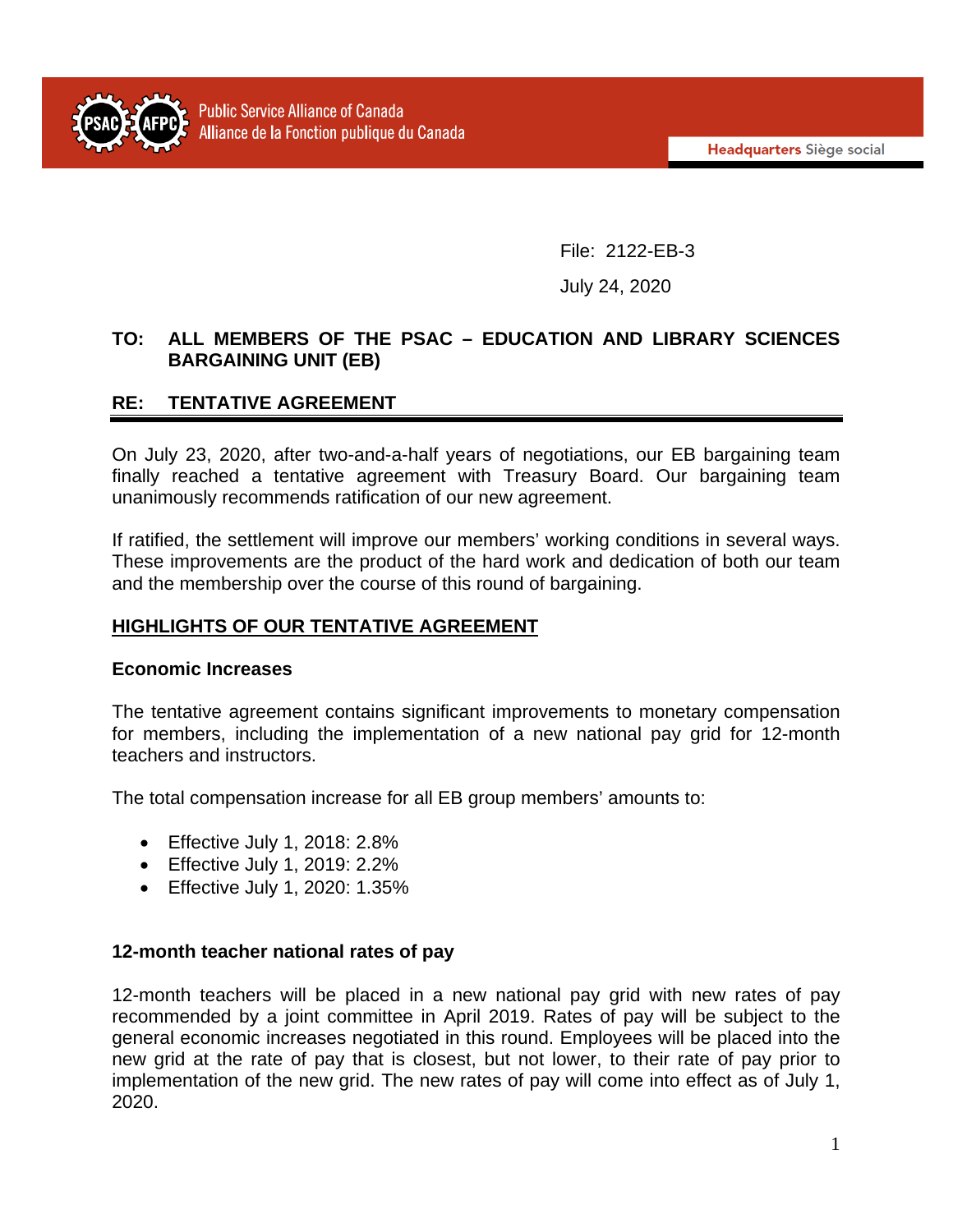## **DETAILED SUMMARY OF THE TENTATIVE AGREEMENT**

#### **REACHED ON JULY 23, 2020**

#### **ARTICLE 9 – USE OF EMPLOYER FACILITIES**

Language added to specify that permission of PSAC staff to access Employer premises will not be unreasonably denied.

## **ARTICLE 14 – LEAVE WITH OR WITHOUT PAY FOR ALLIANCE BUSINESS**

New Leave for an employee who is elected as a full-time official of the Alliance.

Other housekeeping changes.

## **ARTICLE 20 – VACATION LEAVE WITH PAY**

Language added setting timelines for receiving a response to vacation request leaves for ED employees.

#### **ARTICLE 22 – OTHER LEAVE WITH OR WITHOUT PAY**

#### **Extended parental leave without pay**

For parents covered by EI and the QPIP - Introduction of extended parental leave without pay for 86 weeks, with no impact on the five-year limit in Article 22.09 (new 22.10).

#### **Additional week under the EI Act**

If both parents work in the public service and they have divided the full 40 weeks of parental leave, one of the two parents can receive the additional week.

#### **Additional weeks under QPIP**

If both adoptive parents work in the public service and they have divided the full 37 weeks of adoption leave, one of the two parents can receive the two additional weeks; and, if both biological parents work in the public service and they take all 32 weeks of the parental leave as well as the 5 weeks of paternity leave, one of the two parents can receive two additional weeks.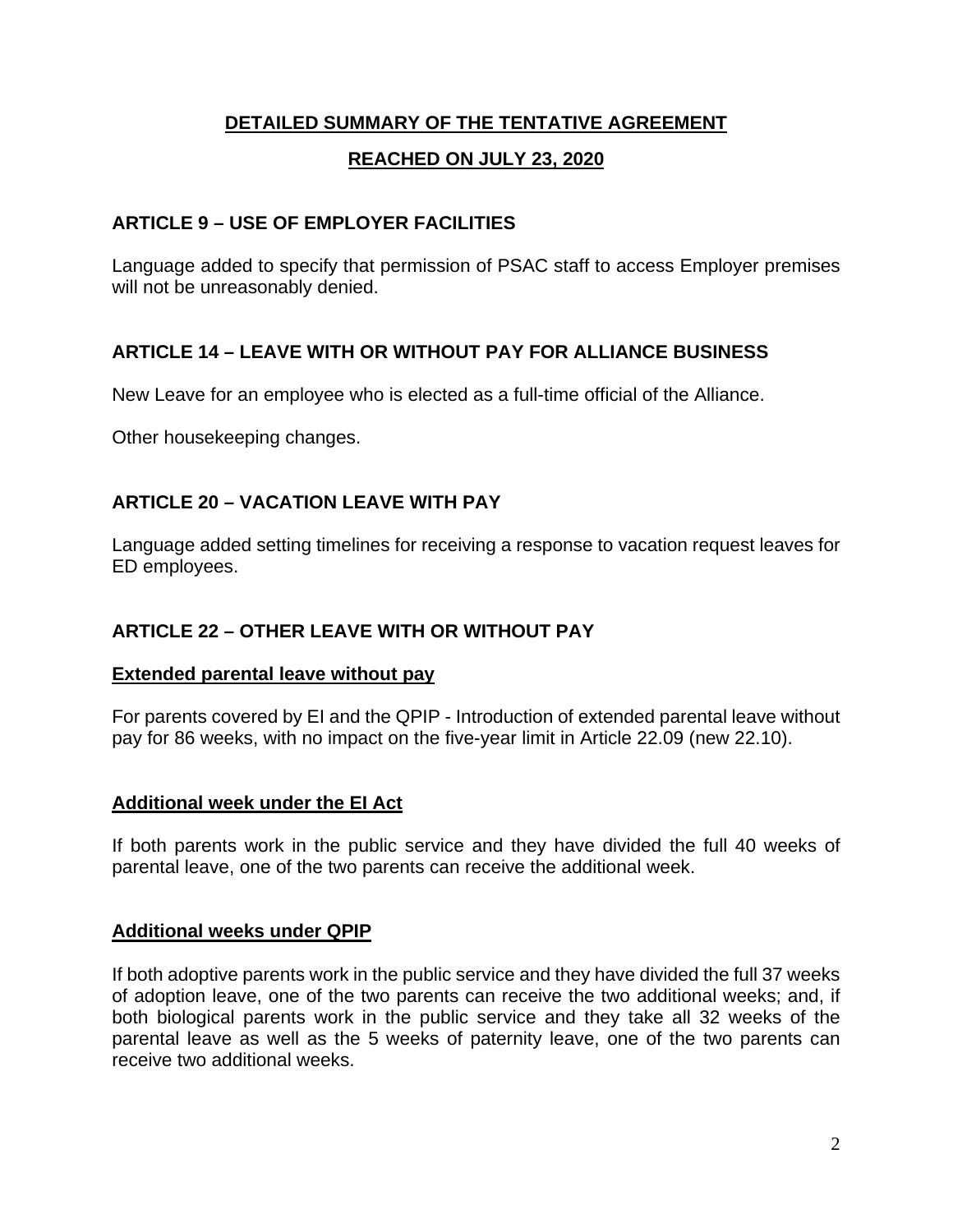#### **Change in the number of weeks with allowance**

New maximum of 57 weeks per couple with 93% allowance. This will allow for the inclusion of five paternity weeks, under the QPIP, where both parents work in the public service and the inclusion of five or eight new weeks of parental leave under the Employment Insurance Act, where both parents work in the public service.

#### **Under the EI Act – Parental allowance for extended leave**

Parents covered by EI over the new extended leave period will be eligible for a supplementary allowance equivalent to 55.8% of their weekly rate of pay.

#### **Repayment Formula**

Addition of Schedule V of the Act, which allows mobility between the core administration and 26 other separate agencies, including the Canada Revenue Agency, the Canadian Food Inspection Agency, Parks Canada and the National Research Council, without an obligation to repay allowances. This change gives more flexibility to parents who wish to change positions within the federal public service.

#### **Article 22.09 – Compassionate Care Leave/Caregiving Leave**

Clause 22.09 c) v) Compassionate Care Leave deleted and replaced with new 22.10: Caregiving Leave.

New caregiving leave provisions that include the three types of leave provided for under EI:

- Compassionate Care Benefits
- Family Caregiver Benefits for Children
- Family Caregiver Benefits for Adults

The leave is for the same duration as stipulated in EI and includes the applicable waiting period. Leave granted under this clause shall count towards severance pay, vacation leave and pay increments.

#### **Article 22.14 – Injury on Duty Leave**

Commitment from employer to prepare informational material on the key elements of injury-on-duty leave.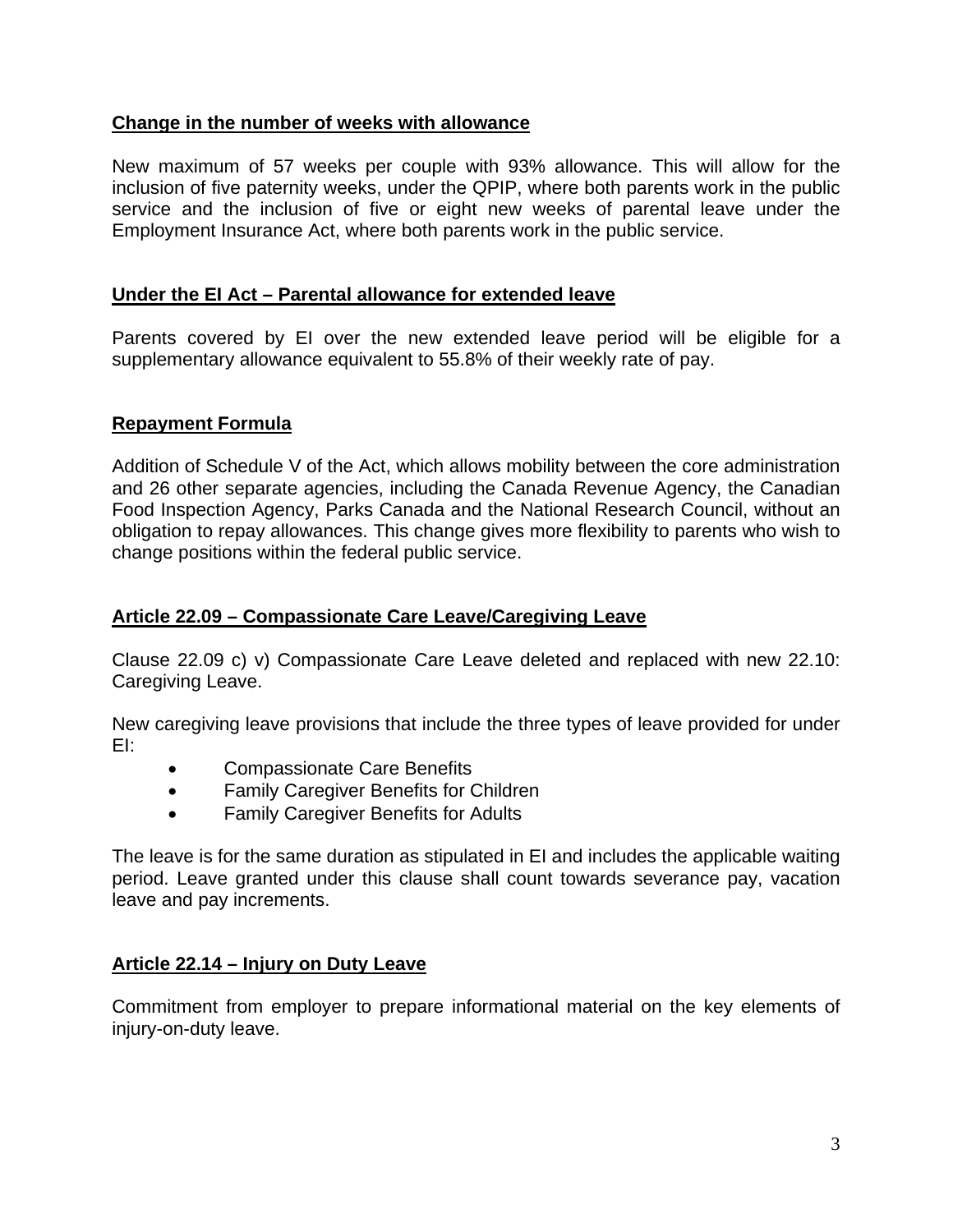### **ARTICLE 23 – EDUCATION LEAVE WITHOUT PAY AND CAREER DEVELOPMENT**

Language that emphasizes the importance of professional development activities, such as conferences and workshops, for LS members.

#### **ARTICLE 27 – TRAVELLING TIME**

Improvements to travel time to pay for up to five hours of compensation for any stopovers.

## **ARTICLE 33 – EMPLOYEE PERFORMANCE REVIEW AND EMPLOYEE FILES**

Removal of language limiting an employee's access to their personnel file to once per year.

#### **ARTICLE 48 – OVERTIME**

An increase to the meal allowance for overtime from \$9 to \$12.

## **ARTICLE 57 – MATERNITY-RELATED REASSIGNMENT OR LEAVE**

Increase in maternity reassignment leave qualification from 24 to 78 weeks following birth. Housekeeping – Replace "officer" with "Employee" (English version only).

#### **ARTICLE 60 – LEAVE FOR ED-EST AND EU EMPLOYEES WHO WORK A TEN (10) MONTH WORK YEAR**

Ability for ED-EST ten-month teachers and EU employees to use their personal leave in 7.5 or 3.75 segments.

#### **ARTICLE 67 – DURATION**

The new agreement, if ratified by the membership, will expire on June 30, 2021.

#### **INDEMNIFICATION**

We received a written commitment from Treasury Board that our union is to receive an official invite to consult on the Legal Indemnification Policy.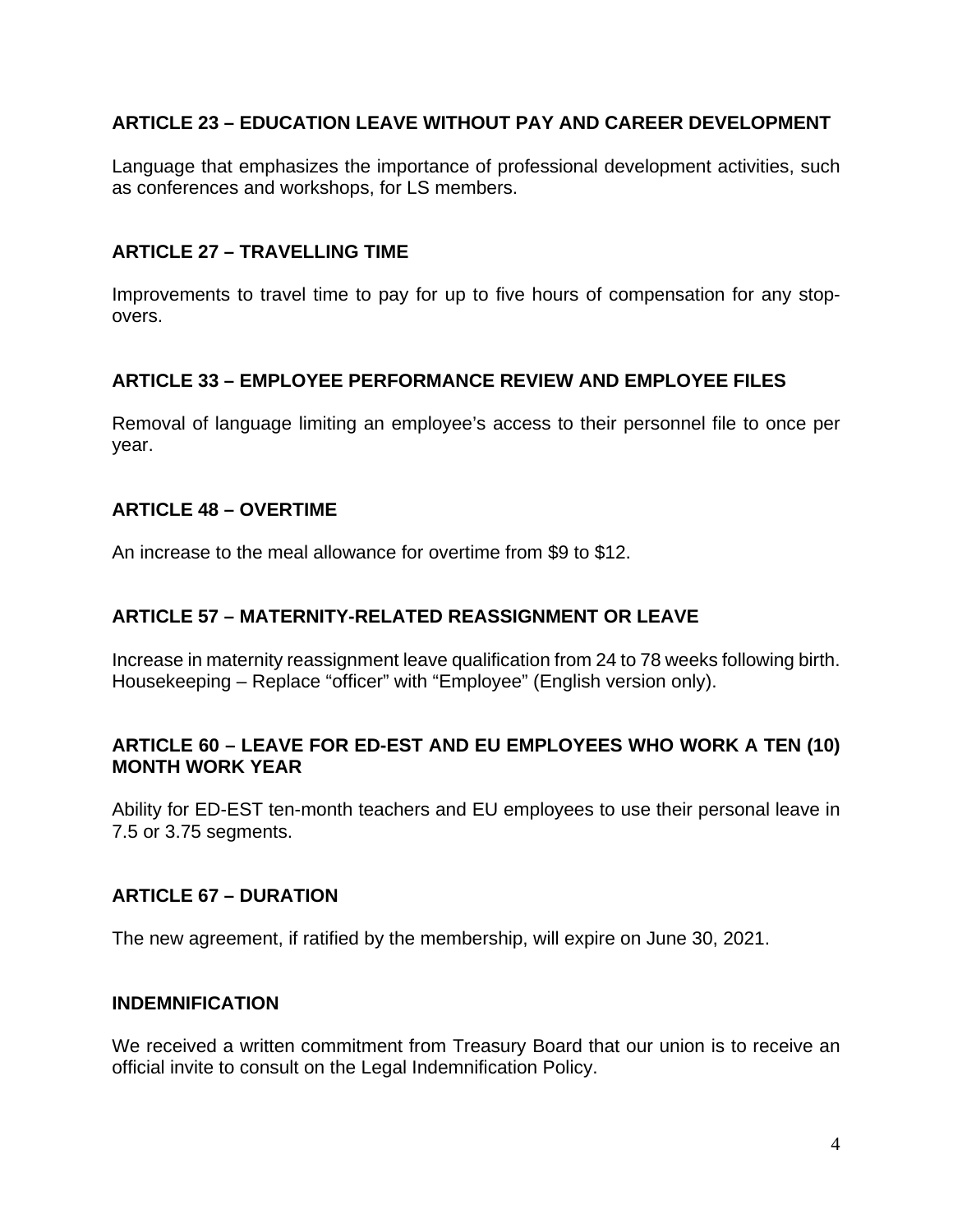## **NEW ARTICLE – DOMESTIC VIOLENCE LEAVE**

New 75 hours of annual leave for employees who are subject to domestic violence.

## **APPENDIX A: ANNUAL RATES OF PAY AND PAY NOTES**

#### Annex A1-2: ED-EST Sub-Group Pay Notes

Pay Note 5. INAC teachers will be paid on a bi-weekly basis.

## ANNEX A5: Educational Support Group (EU) Pay Notes

Pay Note 5. Teacher Aides will be paid on a bi-weekly basis

Changes to the ED-EST Sub-Group (Annex A1-2) and EU (Annex A5) pay notes will be exempt from the 180-day timeline contained in Appendix K. The PSAC and impacted employees will be provided with an advance notice of 3 pay periods prior to the implementation of the changes.

## **APPENDIX B: WORKFORCE ADJUSTMENT**

Increase in education allowance from \$15,000 to \$17,000 for indeterminate employees who are laid off during workforce adjustment process.

#### **APPENDIX H: JOINT LEARNING PROGRAM**

Increases to funding of the Joint Learning program including funding for a pilot study on health and safety training.

## **APPENDIX K: IMPLEMENTATION**

Language detailing the implementation of the collective agreement including a \$500 amount payable within one-hundred and eighty (180) days of signature, in recognition of extended implementation timeframes and the significant number of transactions that have not been entered in the pay system and a subsequent \$50 allowance for every subsequent complete period of ninety (90) days their collective agreement is not implemented.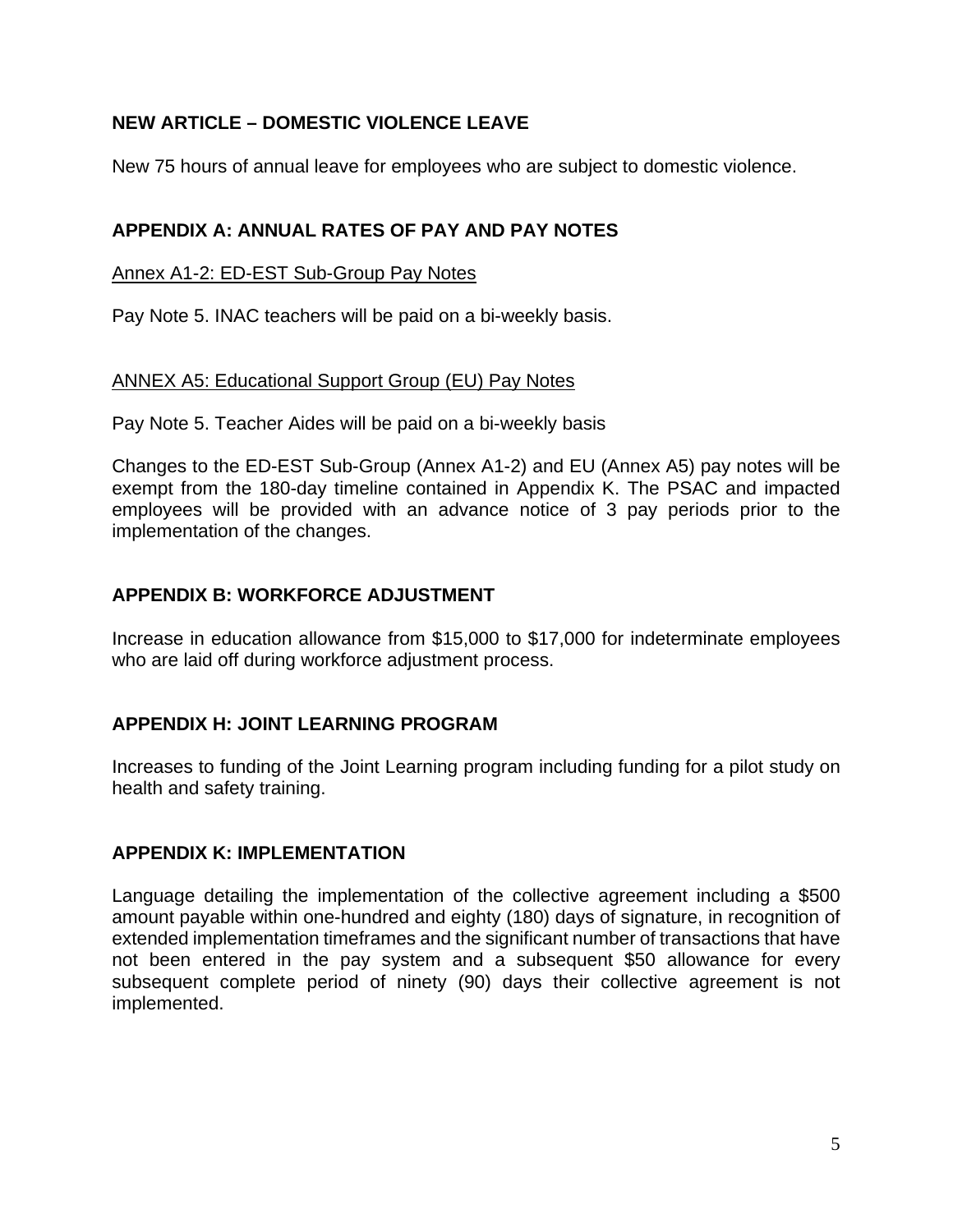## **APPENDIX M: CHILD CARE**

Renewal of the memorandum of understanding building on the report of the Joint National Child Care Committee (JNCCC)'s work.

#### **APPENDIX N: 12-MONTH TEACHERS**

Deletion of memorandum of understanding as a result of the implementation of the new national rates of pay.

#### **APPENDIX O: MENTAL HEALTH**

Renewal of the 2015 memorandum of understanding with respect to mental health in the workplace as part of the collective agreement which established the Joint Task Force on Mental Health (the Joint Task Force).

#### **APPENDIX P: WELLNESS**

Deletion of memorandum of understanding. As a result, sick leave will remain untouched.

## **NEW APPENDIX: ED-LAT AND TEPLITSKY DECISION**

Memorandum of understanding establishing a joint committee to discuss and identify the key principles of the Teplitsky decision (November 30, 1989) and submit non-binding recommendations to support discussions during the next round of bargaining.

#### **NEW APPENDIX: INDIGENOUS LANGUAGES**

Memorandum of understanding establishing of a joint committee to review the use of Indigenous languages in the public service, examine Indigenous language skills in the performance of employee duties, and consider the advantages that Indigenous language speakers bring to the public service.

#### **VARIOUS HOUSEKEEPING**

Replace "Public Service Labour Relations Act" with "Federal Public Sector Labour Relations Act", and "Public Service Labour Relations and Employment Board" with "Federal Public Sector Labour Relations and Employment Board".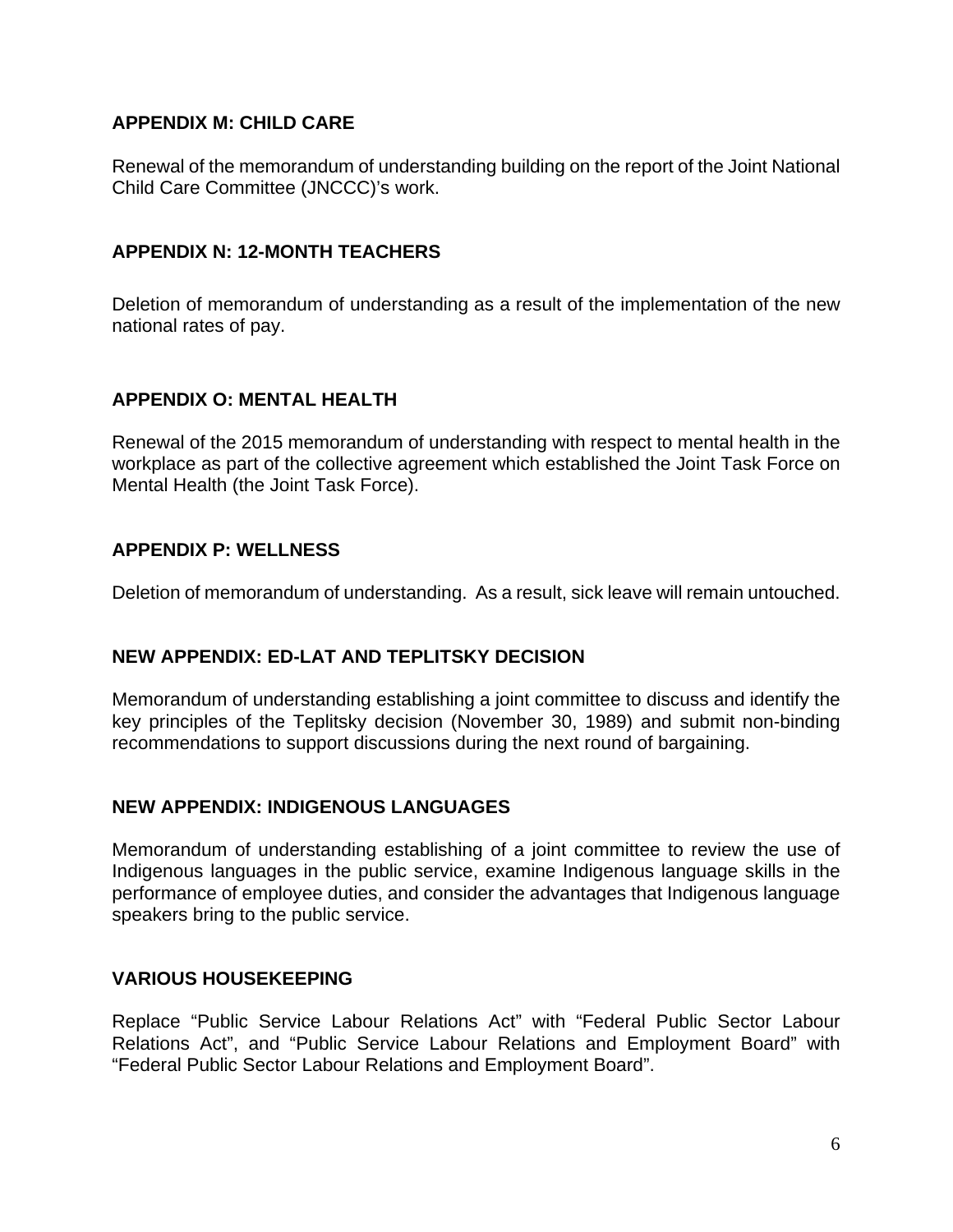Your Bargaining Team, consisting of:

Arliss Chute Ibsen Michael Freeman Francesco Lai Marie-Hélène Leclerc Danielle Moffet Mathieu Brûlé (PSAC Negotiator) Shawn Vincent (PSAC Research Officer)

unanimously recommends this tentative agreement.

In Solidarity,

Jamey Mills Regional Executive Vice-President, British Columbia

cc. National Board of Directors Regional Political Action and Communication Officers Negotiations Section Amarkai Laryea, A/Director, Representation and Legal Services Branch Regional Coordinators Fraser McDonald, Supervisor, Membership Administration Chantal Fréchette, Administrative Assistant, Membership Administration Dale Robinson**,** Strike Mobilization Project Officer Kelly Greig, Member Information Advisor Ratification Kit Binder (Negotiations Section)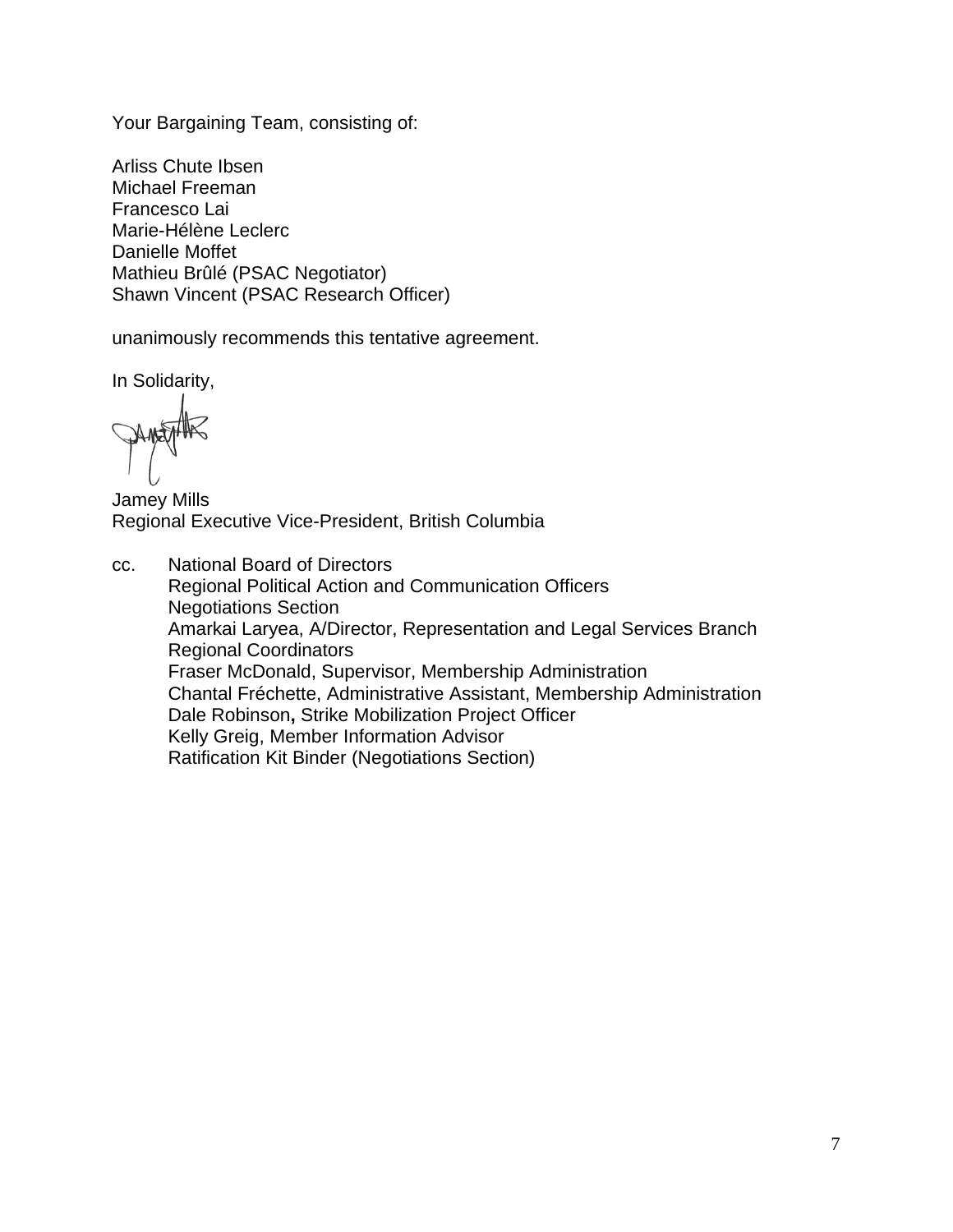# **TENTATIVE AGREEMENT TO SETTLE**

## **COLLECTIVE BARGAINING**

## **WITH THE**

## **PUBLIC SERVICE ALLIANCE OF CANADA**

## **AND**

## **THE TREASURY BOARD OF CANADA**

## **IN RESPECT OF THE EDUCATION AND LIBRARY SCIENCE (EB) GROUP**

#### **The parties hereto agree to enter into a tentative agreement as follows:**

- 1. The following common items agreed to as part of the Program and Administrative Services (PA) group tentative agreement (signed July 9, 2020), and that apply to the EB group, remain agreed to and form part of this comprehensive offer:
	- Article 9: Use of Employer Facilities
	- Article 14: Leave with or Without Pay for Alliance Business
	- Clauses 22.04, 22.06, 22.07: Maternity and Parental Leave Provisions
	- Paragraph 22.09 c) v): Compassionate Care Leave (deleted) NEW Clause 22.10 Caregiving Leave (following clauses renumbered accordingly)
	- New Article: Domestic Violence Leave
	- Appendix "B": Workforce Adjustment
	- Appendix "K": Memorandum of Understanding Between the Treasury Board and the Public Service Alliance of Canada with Respect to Implementation of the Collective Agreement
	- Appendix "M": Memorandum of Understanding Between the Treasury Board of Canada and the Public Service Alliance of Canada With Respect to Child Care
	- Appendix "O": Memorandum of Understanding Between the Treasury Board of Canada and the Public Service Alliance of Canada With Respect to Mental Health in the Workplace
	- Appendix "P": Memorandum of Agreement on Supporting Employee Wellness (delete)
- 2. Increases to the rates of pay and changes to pay notes, as identified at Annex A.
- 3. National rates of pay for ED-EST 12-month teachers, as identified at Annex B.
- 4. Duration Three (3) year agreement, expiring on June 30, 2021, as identified at Annex C.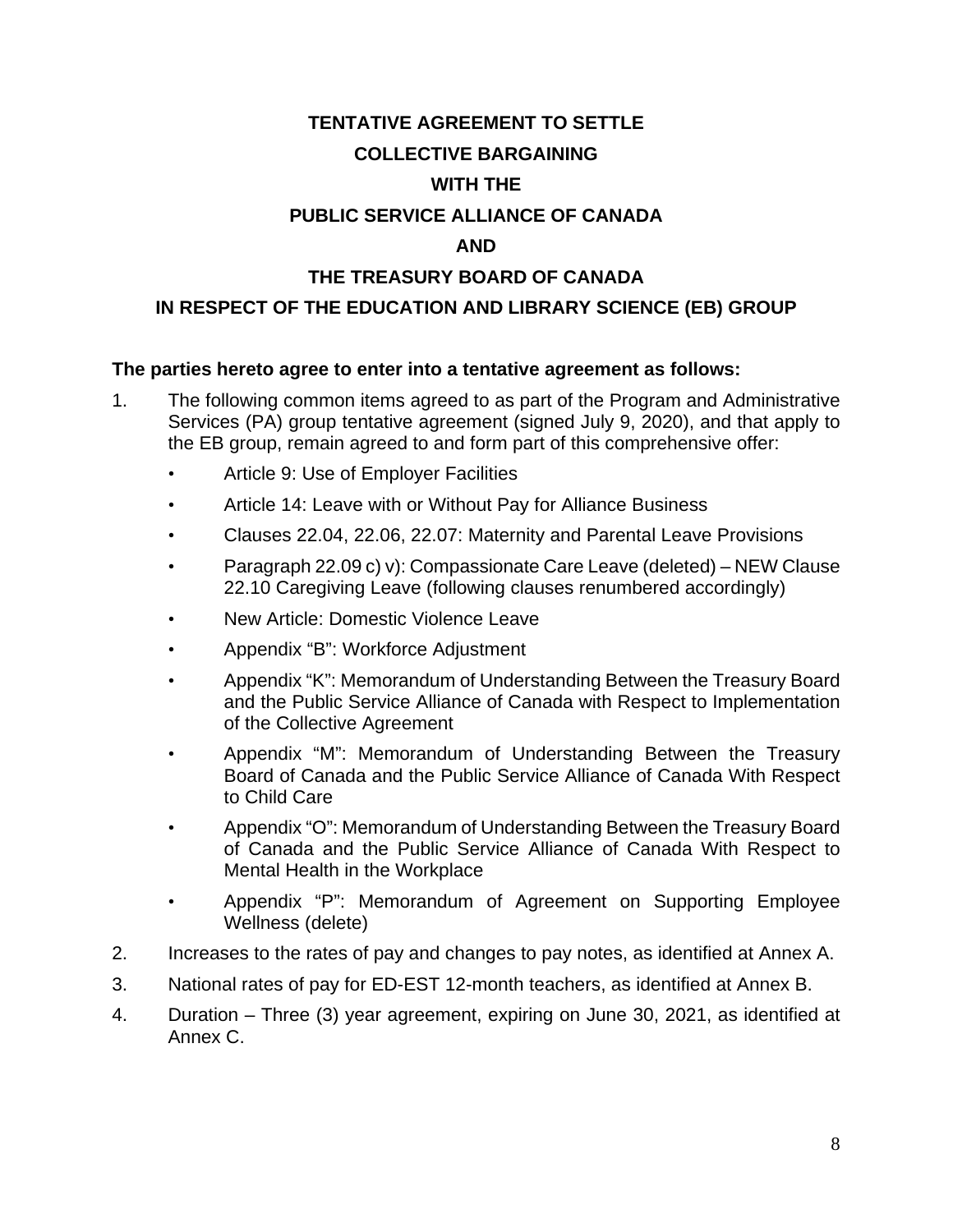- 5. Amendments to the following provisions, as identified at Annex D:
	- Article 20 Vacation Leave with Pay
	- Article 23 Education Leave Without Pay and Career Development
	- Article 27 Travelling Time
	- Article 33 Employee Performance Review and Employee Files
	- Article 48 Overtime
	- Article 60 Leave for ED-EST and EU Employees Who Work a Ten (10) Month Work Year
	- Appendix "H" Memorandum of Understanding with Respect to a Joint Learning Program
	- Appendix "N" Memorandum of Understanding with Respect to ED-EST 12 Months (delete)
	- (new) Appendix "XX" Memorandum of Understanding with Respect to the Award of the Special Arbitration Panel Chaired by Mr. Teplitsky
	- (new) Appendix "XX" Memorandum of Understanding with Respect to Indigenous Languages
- 6. All items agreed to and signed during the course of negotiations form part of this offer, unless otherwise specified.
	- Changes to references for the *Federal Public Sector Labour Relations Act* and the Federal Public Service Labour Relations Board (FPSLREB) (Various)
	- Clauses 57.01 and 57.05 Replace 24th week with 78th week
	- Clause 57.07 (English only) Replace "officer" with "employee"
- 7. The Employer commits to the development of an Employer policy on domestic violence that would provide guidance to managers on how to deal with such matters. This policy will not form part of the collective agreement.
- 8. Implementation of the provisions for Article 22.06 Parental Leave without pay will be in effect as of the date of signature of the collective agreement.
- 9. Further to a letter sent in April 2018 to the Public Service Alliance of Canada, the Employer reaffirms its commitment to engage in meaningful consultations with the Alliance during the upcoming review of the Treasury Board Policy on Legal Assistance and Indemnification.
- 10. TBS will send a written communication to the Heads of Human Resources of the Department of National Defence, Correctional Service Canada and Indigenous Services Canada, to share the key elements related to injury-on-duty discussed during negotiations.
- 11. The Employer and the Public Service Alliance of Canada agree to withdraw all other outstanding items.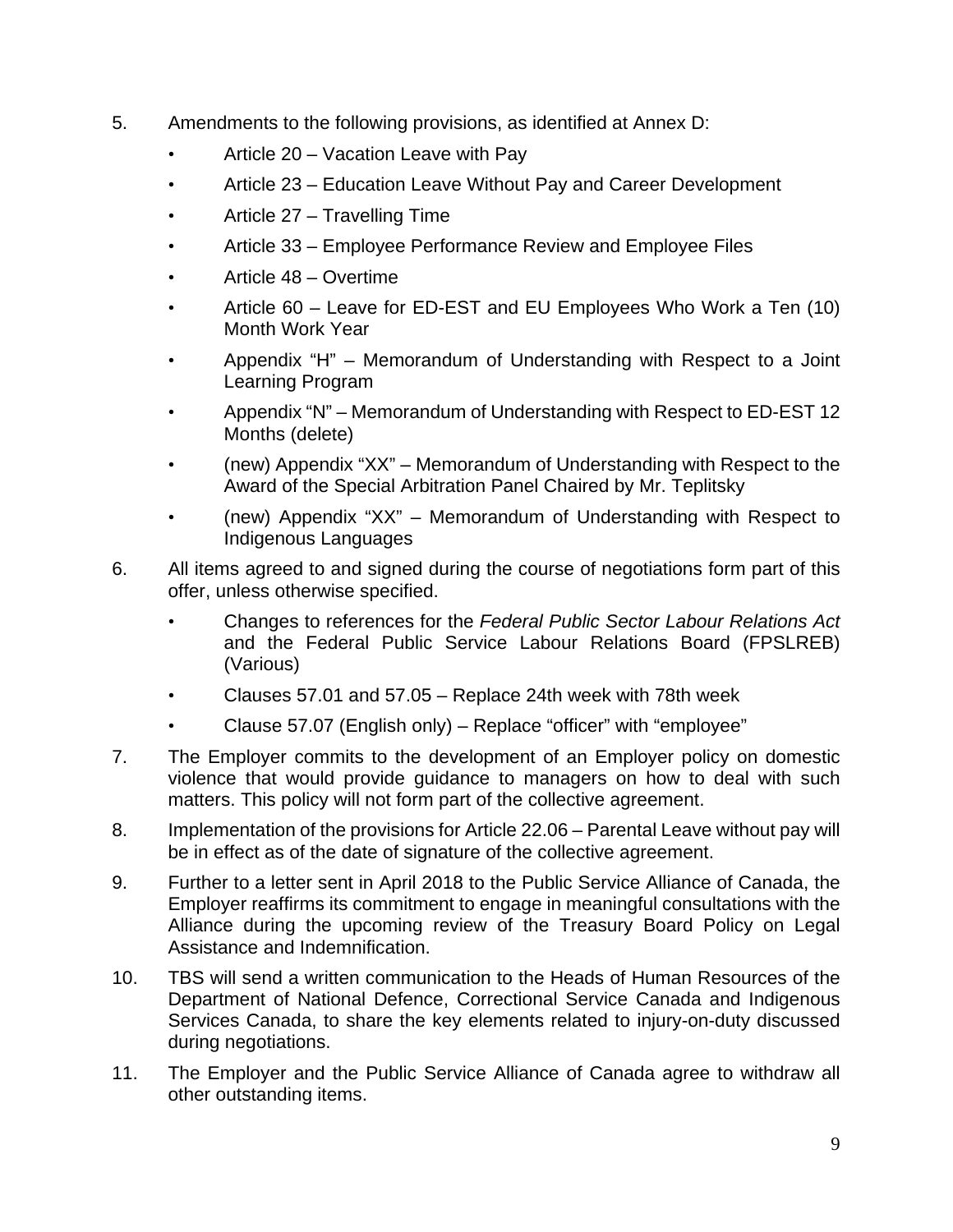- 12. The Public Service Alliance of Canada agrees to unanimously recommend the ratification of this tentative agreement to its members and the Employer agrees to unanimously recommend the ratification of this tentative agreement to its principals.
- 13. Provided that the Public Service Alliance of Canada confirms in writing to the Employer that ratification of the tentative collective agreement by the EB group was successful on or before October 15, 2020, article 3 of the Appendix "K" – Memorandum of Understanding with respect to the Implementation of the Collective Agreement will be amended as follows:
	- References to "non-pensionable amount of four hundred dollars (\$400)" will be replaced by "non-pensionable amount of five hundred dollars (\$500)".
- 14. Unless otherwise specified, existing provisions are renewed.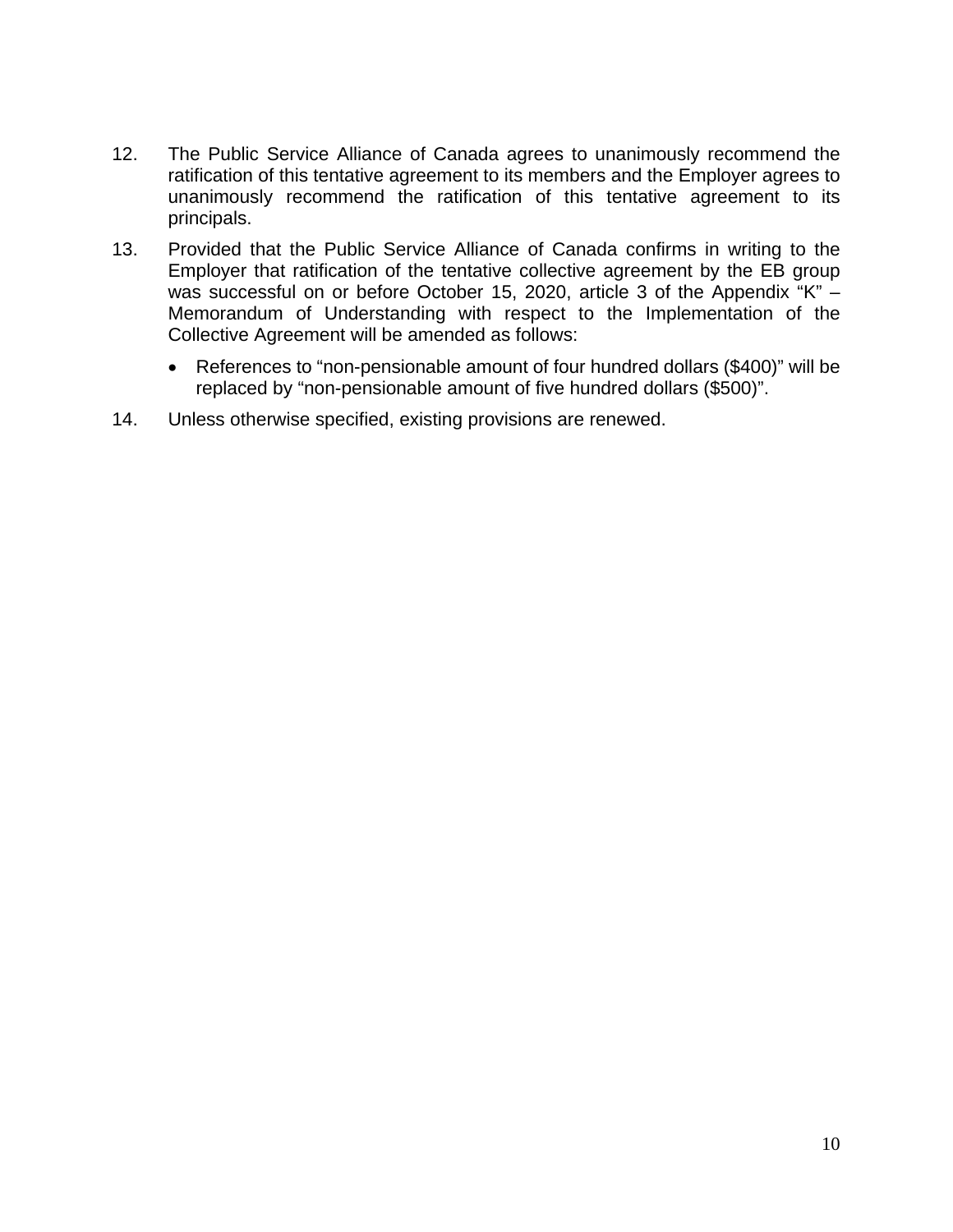## **Annex A**

## **APPENDIX A**

#### **ANNUAL RATES OF PAY AND PAY NOTES**

#### Rates of Pay

The Employer proposes to implement the following economic increases in accordance with the Appendix "K" – Memorandum of Understanding with respect to Implementation of the Collective Agreement.

Amounts in respect of the period prior to the implementation date will be paid as a retroactive payment, in accordance with the Appendix "K" – Memorandum of Understanding with respect to Implementation of the Collective Agreement. Subsequently, amounts will be provided as increases to rates of pay.

Effective July 1, 2018 - increase to rates of pay: 2.8%

Effective July 1, 2019 - increase to rates of pay: 2.2%

Effective July 1, 2020 - increase to rates of pay: 1.35%

Pay notes

ANNEX "A1-2" \* ED-EST SUB-GROUP PAY NOTES

5. The Employer will pay teachers of INAC on a semi-monthly bi-weekly basis.

ANNEX "A5" \* EDUCATIONAL SUPPORT GROUP (EU)

Teacher Aides

5. The Employer will continue the present practice of paying pay employees of the Indian and Northern Affairs on a bi monthly bi-weekly basis, with one (1) pay cheque in July and August.

\*The above-noted changes to the pay notes at annex A1-2 and annex A5 will be implemented after 180 days have elapsed from signature of the EB collective agreement. The Employer will provide the PSAC and impacted employees with a 3 pay period advance notice prior to the implementation of the changes.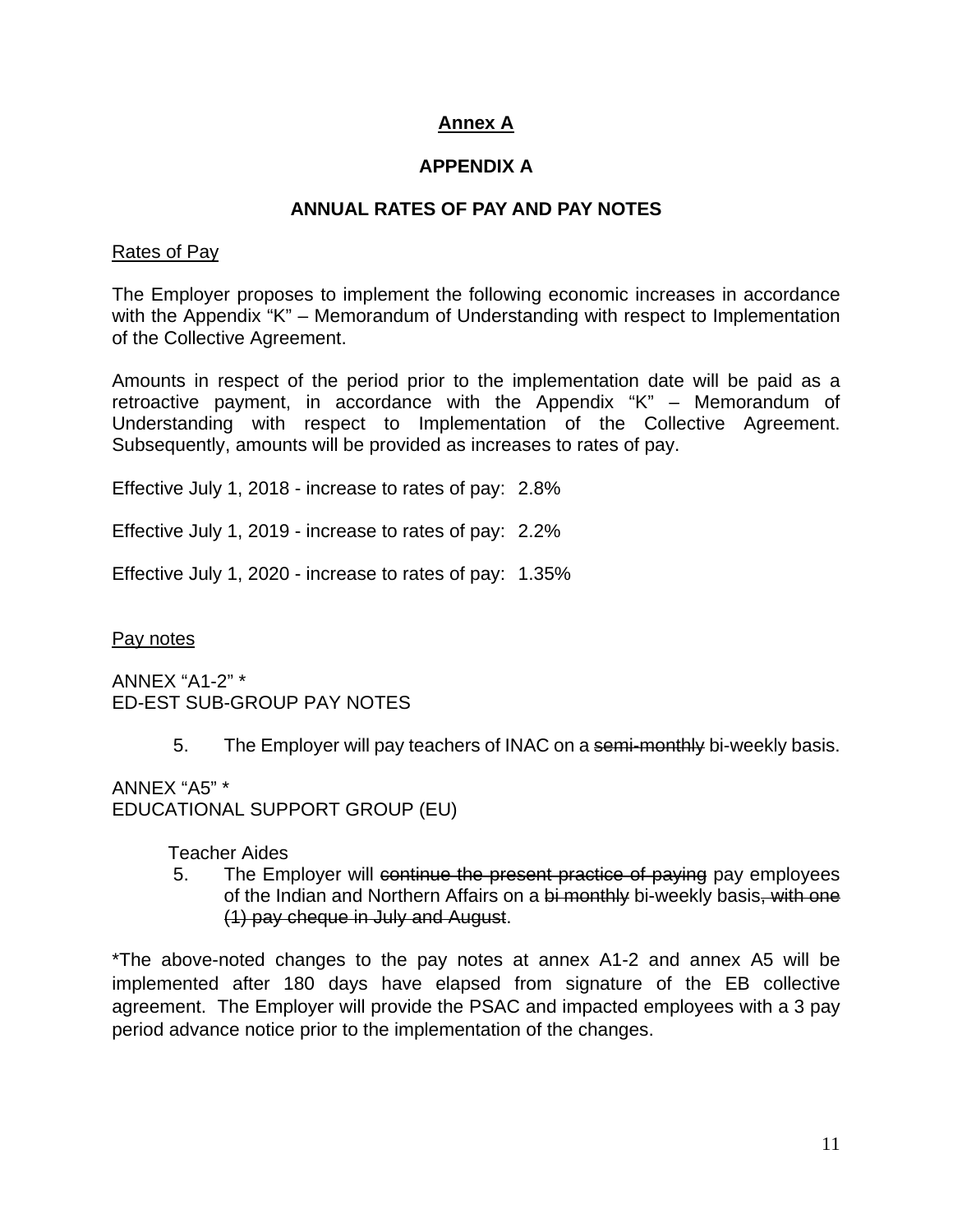## **Annex B**

## **APPENDIX A**

## **ANNUAL RATES OF PAY AND PAY NOTES**

#### **Implementation of national rates of pay for ED-EST teachers**

- 1. Effective following the implementation of the new pay grid below and movement of incumbents on to the grid, delete the following pay tables:
	- Annex "A1" Maritimes 10 month pay plan
	- Annex "A1" Quebec 10 month pay plan
	- Annex "A1" Ontario 10 month pay plan
	- Annex "A1" Manitoba 10 month pay plan
	- Annex "A1" Saskatchewan 10 month pay plan
	- Annex "A1" Alberta 10 month pay plan
	- Annex "A1" British Columbia 10 month pay plan
- 2. Effective according to the dates determined by clause 2a)(ii) of the new Appendix "K" – Memorandum of Understanding with respect to Implementation of the Collective Agreement, the following pay table becomes the national rates of pay for ED-EST:

| Teaching<br>Experience | Level 1  | Level 2  | Level 3  | Level 4  | Level 5       | Level 6   |
|------------------------|----------|----------|----------|----------|---------------|-----------|
|                        | \$49,444 | \$53,326 | \$58,079 | \$65,575 | \$70,403      | \$75,476  |
| 2                      | \$52,340 | \$55,936 | \$61,216 | \$68,872 | \$74,100      | \$79,022  |
| 3                      | \$55,237 | \$58,540 | \$64,351 | \$72,169 | \$77,788      | \$82,577  |
| 4                      | \$58,129 | \$61,142 | \$67,493 | \$75,469 | \$81,486      | \$86,123  |
| 5                      | \$61,021 | \$63,745 | \$70,628 | \$78,769 | \$85,180      | \$89,681  |
| 6                      | \$63,914 | \$66,350 | \$73,765 | \$82,070 | \$88,876      | \$93,226  |
| 7                      | \$66,821 | \$68,953 | \$76,903 | \$85,367 | \$92,578      | \$96,775  |
| 8                      | \$69,716 | \$71,568 | \$80,039 | \$88,669 | \$96,268      | \$100,325 |
| 9                      |          | \$74,144 | \$83,178 | \$91,972 | \$99,967      | \$103,879 |
| 10                     | ٠        |          |          | \$95,272 | 103,661<br>\$ | \$107,424 |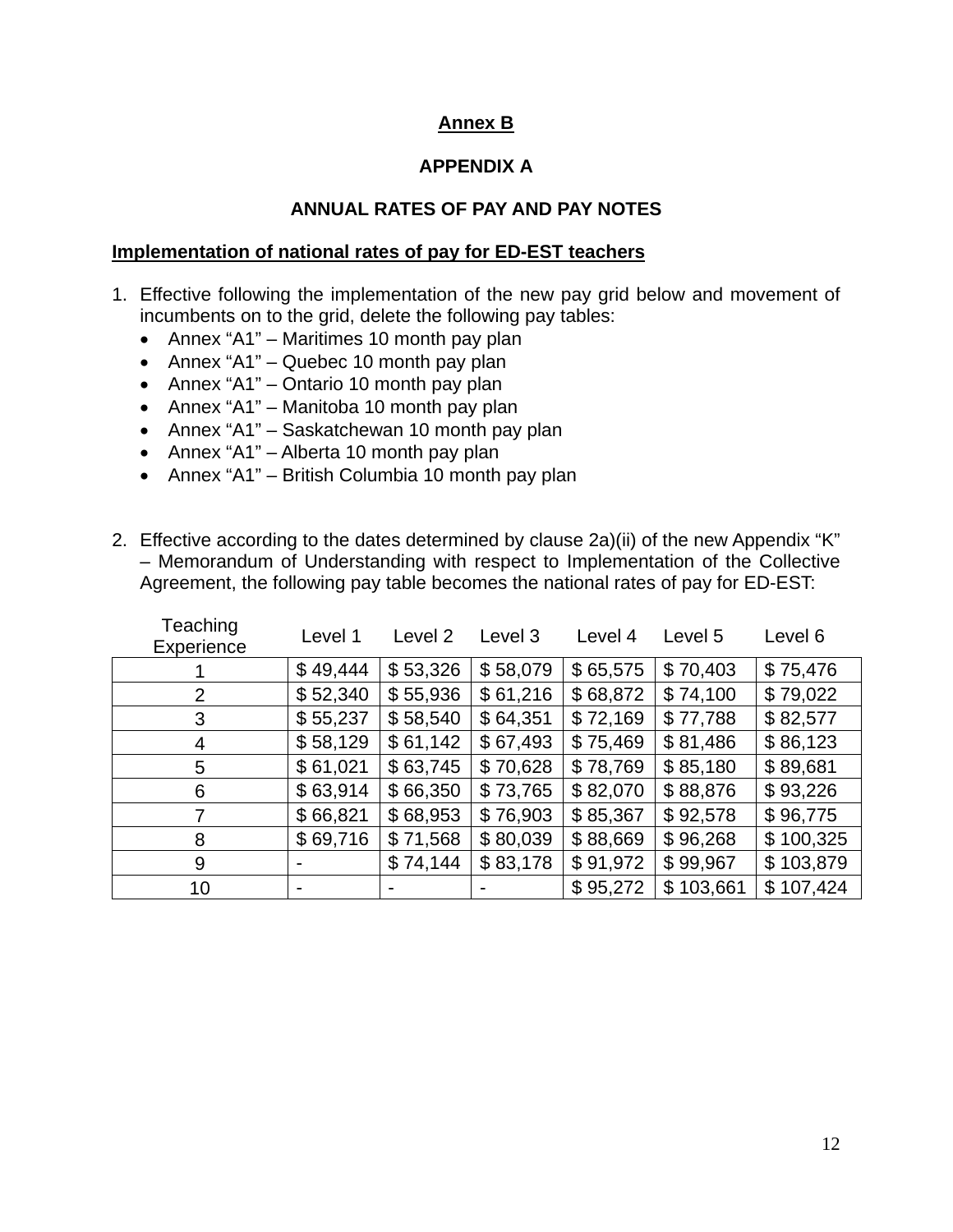- 3. The parties agree that applicable negotiated economic increases during the current round of bargaining for the EB group will be applied to the pay table at item 2 prior to its implementation.
- 4. Amend the ED-EST Sub-Group pay notes as follows:
	- 1. Any service rendered by an employee on duties classified in the Education (ED) group shall be used in determining the employee's increment step on the EST pay grids.
	- 2. **Notwithstanding Pay Note 6,** A**a**n employee is entitled to be paid at the rate of pay on the pay grid for the appropriate region set forth in Schedules "A1", "A1-1" or "A1-2" as determined by his or her education, professional certification and experience. In addition, employees at these levels are entitled to the appropriate allowance provided in Article 49.
	- 3. The rates of pay in Appendix "A1", "A1-1" and "A1-2" shall be implemented as indicated therein.
	- 4. A teacher in the Department of Indian and Northern Affairs Canada who commences a new school year in the month of July or the month of August is entitled to be paid from the commencement of his or her school year at the rate of pay that becomes effective at the commencement of the school year, including the applicable increment provided he or she has given satisfactory service.
	- 5. The Employer will pay teachers of INAC on a semi-monthly bi-weekly basis.
	- 6. **Transitional provision**

**The restructure of regional ED-EST 10-month annual rates of pay to national ED-EST 12-month rates of pay for teachers in Correctional Service of Canada, the Department of National Defence Canada or the Department of Fisheries and Oceans, will be effective according to the dates determined by clause 2a)(ii) of the new Appendix "K" – Memorandum of Understanding with respect to Implementation of the Collective Agreement. Notwithstanding years of experience, eligible employees are to be paid at the rate in the new pay grid that is closest to without a reduction of pay to the salary they were paid on the day prior to the effective date. After this initial movement to the new pay rates, an employee will continue their progression through teaching experience levels as per Pay Note 19.**

Notwithstanding Pay Note 2, an employee on a twelve (12) month work year in Correctional Service of Canada, Department of National Defence Canada or Department of Fisheries and Oceans is entitled to be paid for services rendered at rates of pay which are higher by twenty per cent (20%) than the rates of pay on the appropriate education experience grid set forth in Schedule "A1", and if applicable, the allowances set forth in Article 49.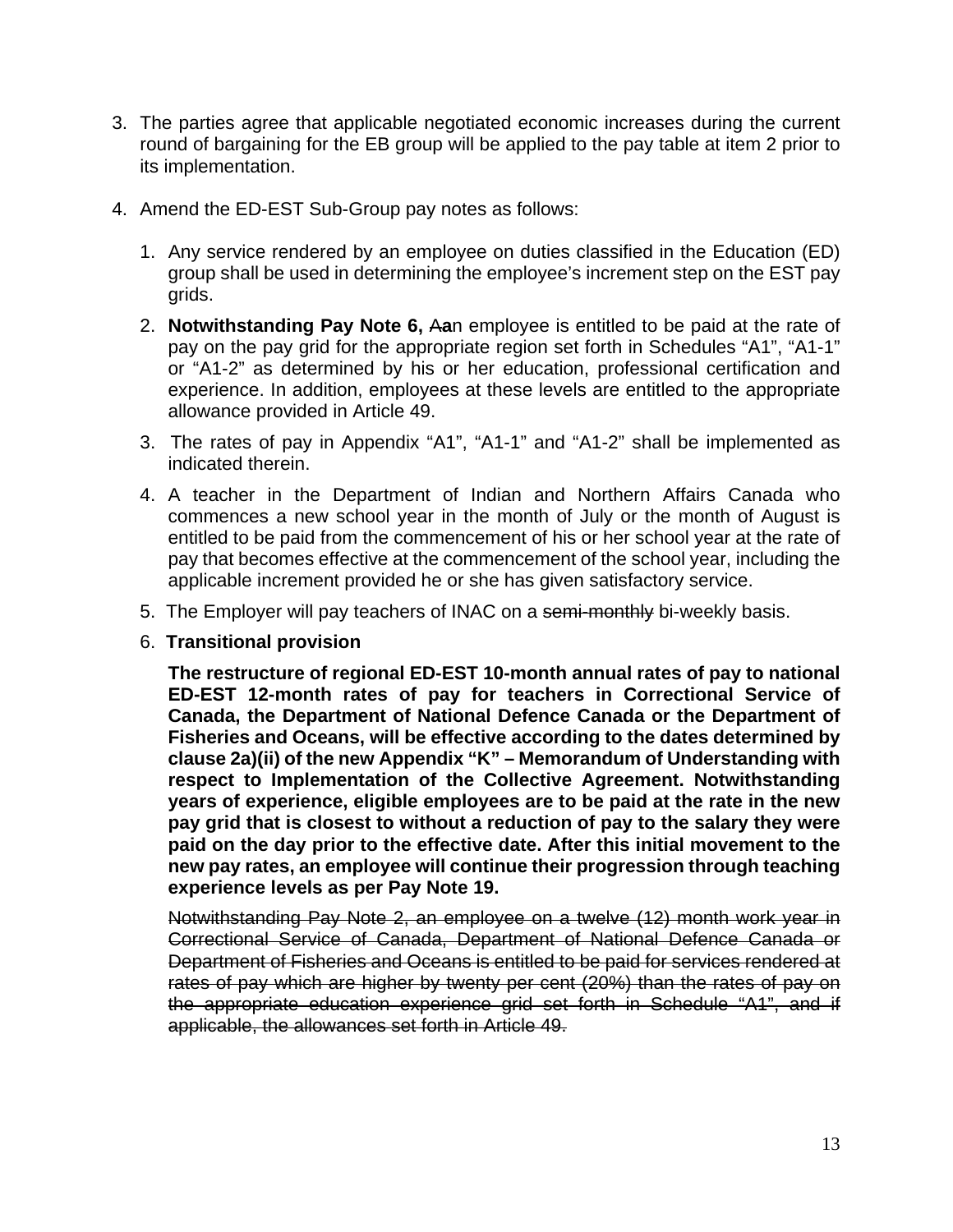- 7. Rates of pay on promotion, transfer or demotion of an employee
	- a. The Directive on Terms and Conditions of Employment shall apply when an employee is promoted, transferred or demoted to a position classified in another group or sub-group.
	- b. For the purpose of this article, the maximum rate of pay applicable to the position held by the employee immediately prior to the new appointment means the maximum salary in the level column in the appropriate education experience grid determined by the number of years of teacher education to his or her credit. If applicable, the rate of pay is increased by the percentage (%) prescribed in note 6 and/or the allowance provided for in Article 49.
	- c. Notwithstanding (a) above, no employee will receive a rate of pay lower than the rate of pay he or she was receiving when, by mutual agreement, he or she is transferred from one region to another during the school year. The higher rate of pay will be paid for the remainder of that school year only. Should the rate of pay in the new region be higher, the higher rate will apply.

*(Remainder is unchanged)*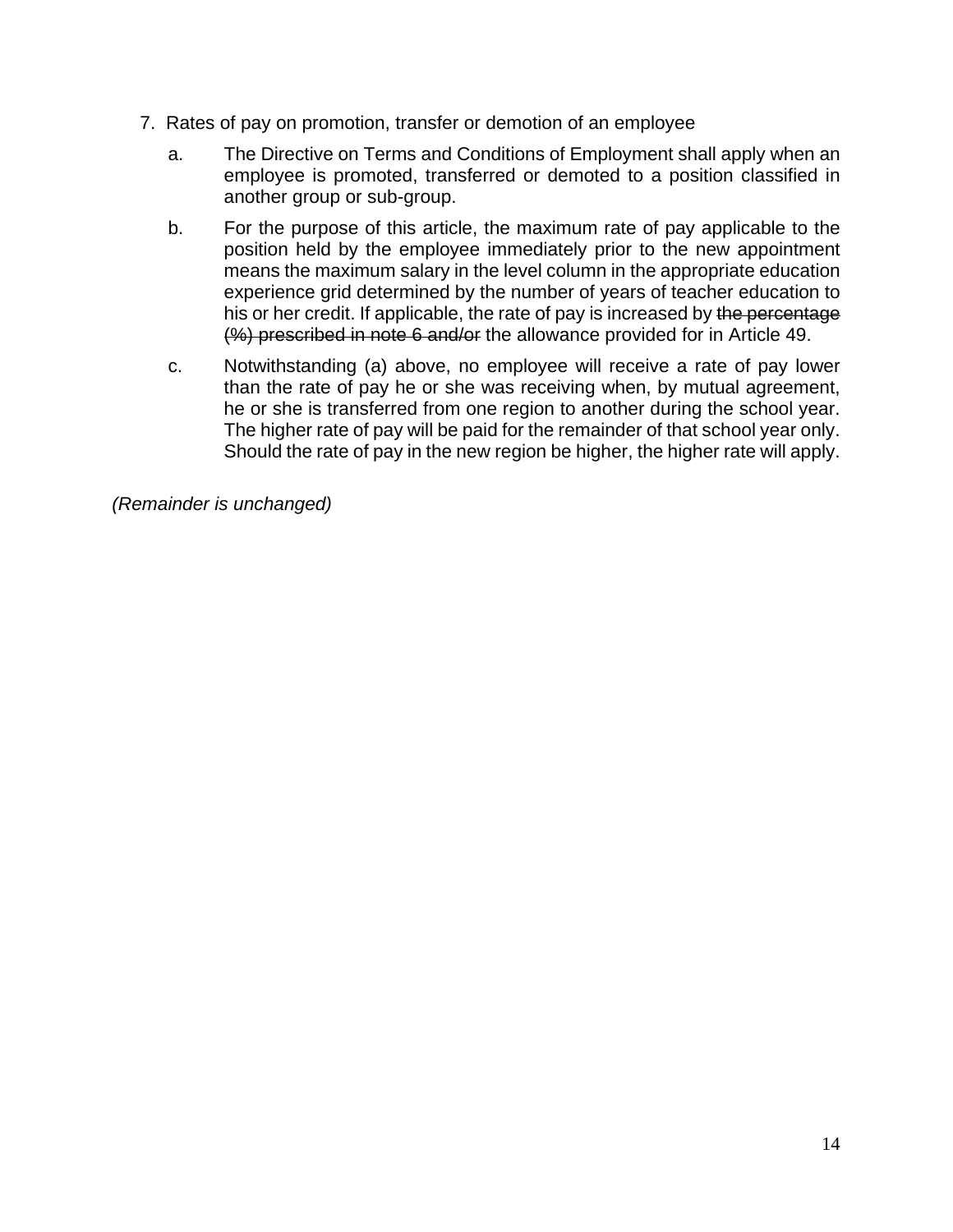## **Annex C**

## **ARTICLE 63**

## **DURATION**

63.01 The provisions of this agreement will expire on June 30, 2018**21**.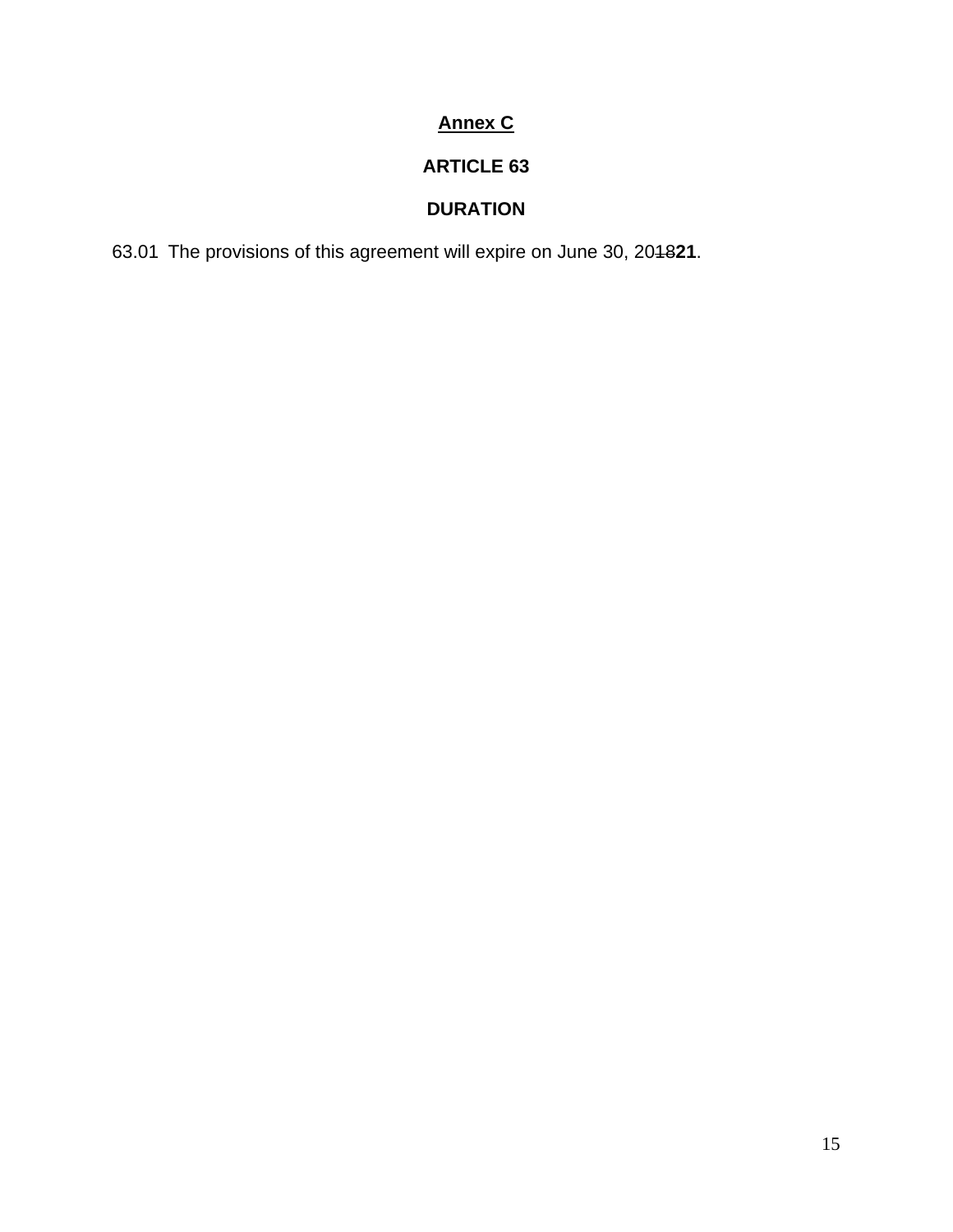## **Annex D**

## **ARTICLE 9**

## **USE OF EMPLOYER FACILITIES**

**9.03** A duly accredited representative of the Alliance may be permitted access to the Employer's premises, which includes vessels, to assist in the resolution of a complaint or grievance and to attend meetings called by management. Permission to enter the premises shall, in each case, be obtained from the Employer. **Such permission shall not be unreasonably withheld.** In the case of access to vessels, the Alliance representative upon boarding any vessel must report to the Master, state his or her business and request permission to conduct such business. It is agreed that these visits will not interfere with the sailing and normal operation of the vessels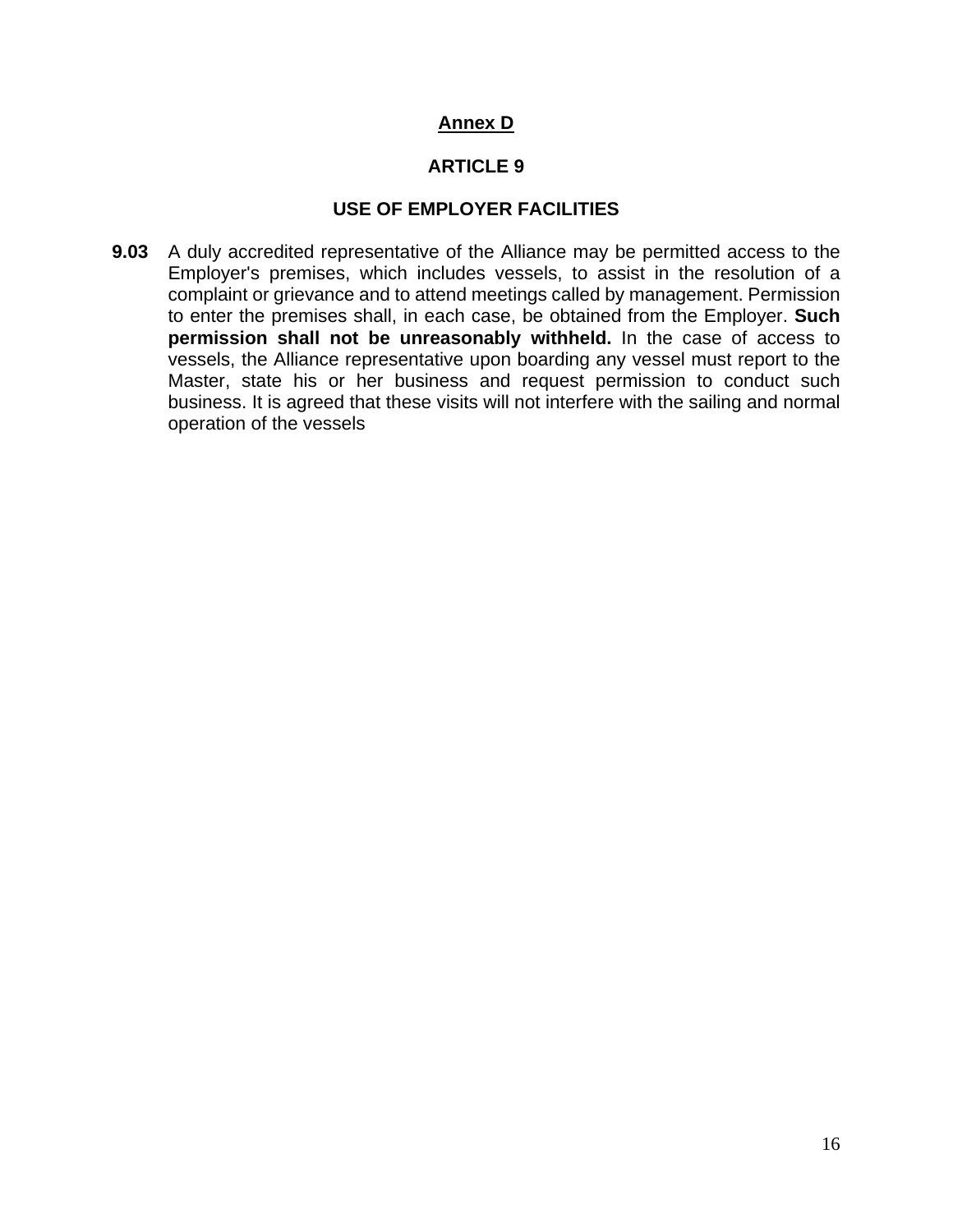#### **LEAVE WITH OR WITHOUT PAY FOR ALLIANCE BUSINESS**

**Leave without pay for election to an Alliance office**

**14.14 The Employer will grant leave without pay to an employee who is elected as a full-time official of the Alliance within one (1) month after notice is given to the Employer of such election. The duration of such leave shall be for the period the employee holds such office.**

#### 14.14**15**

Effective January 1, 2018, l**L**eave granted to an employee under **clauses** Article, 14.02, 14.09, 14.10, 14.12 and 14.13 will be with pay **and** the PSAC will reimburse the Employer for the salary and benefit costs of the employee during the period of approved leave with pay according to the terms established by the joint agreement.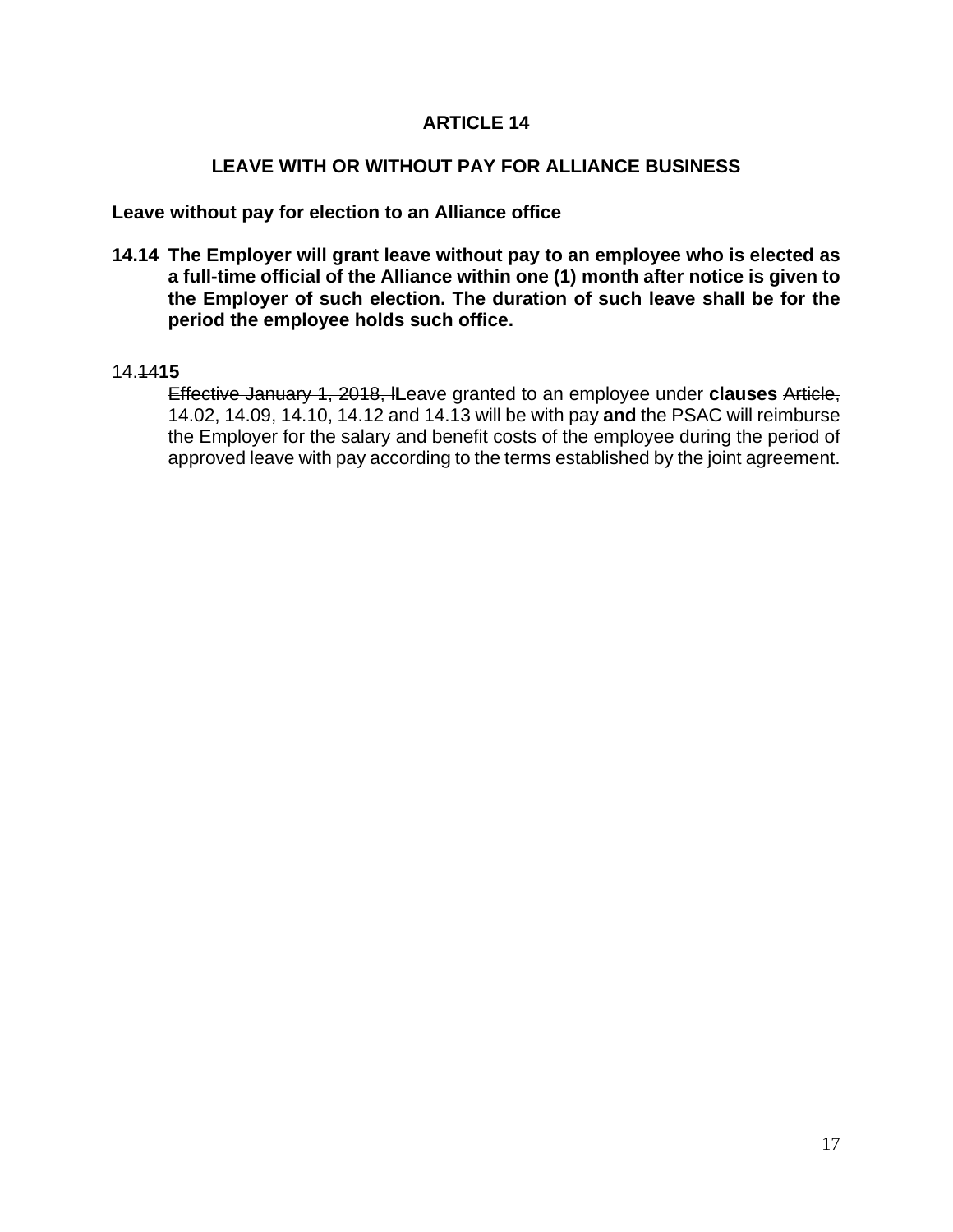## **VACATION LEAVE WITH PAY**

#### **Scheduling of vacation leave with pay**

Clause ED-20.05 applies only to the ED Group:

#### **ED 20.05 Granting of vacation leave with pay**

In scheduling vacation leave with pay, the Employer shall, subject to the operational requirements of the service, make every reasonable effort:

- a. to grant the employee his or her vacation leave during the fiscal year in which it is earned and in a manner acceptable to the employee, if so requested by the employee prior to March 31, for periods of leave which extend between May 1 and October 31 and if so requested by the employee prior to October 1, for periods of leave which extend between November 1 and April 30;
- b. to grant an employee vacation leave when specified by the employee if:
	- i. the period of vacation leave requested is less than a week and
	- ii. the employee gives the Employer at least two (2) days' advance notice for each day of vacation leave requested.
- c. The Employer may for good and sufficient reason grant vacation leave on shorter notice than that provided for in (b).
- d. **The Employer shall respond to vacation leave requests provided under 20.05 a. by April 20 (for the period between May 1 and October 31) and by October 20 (for the period between November 1 and April 30).**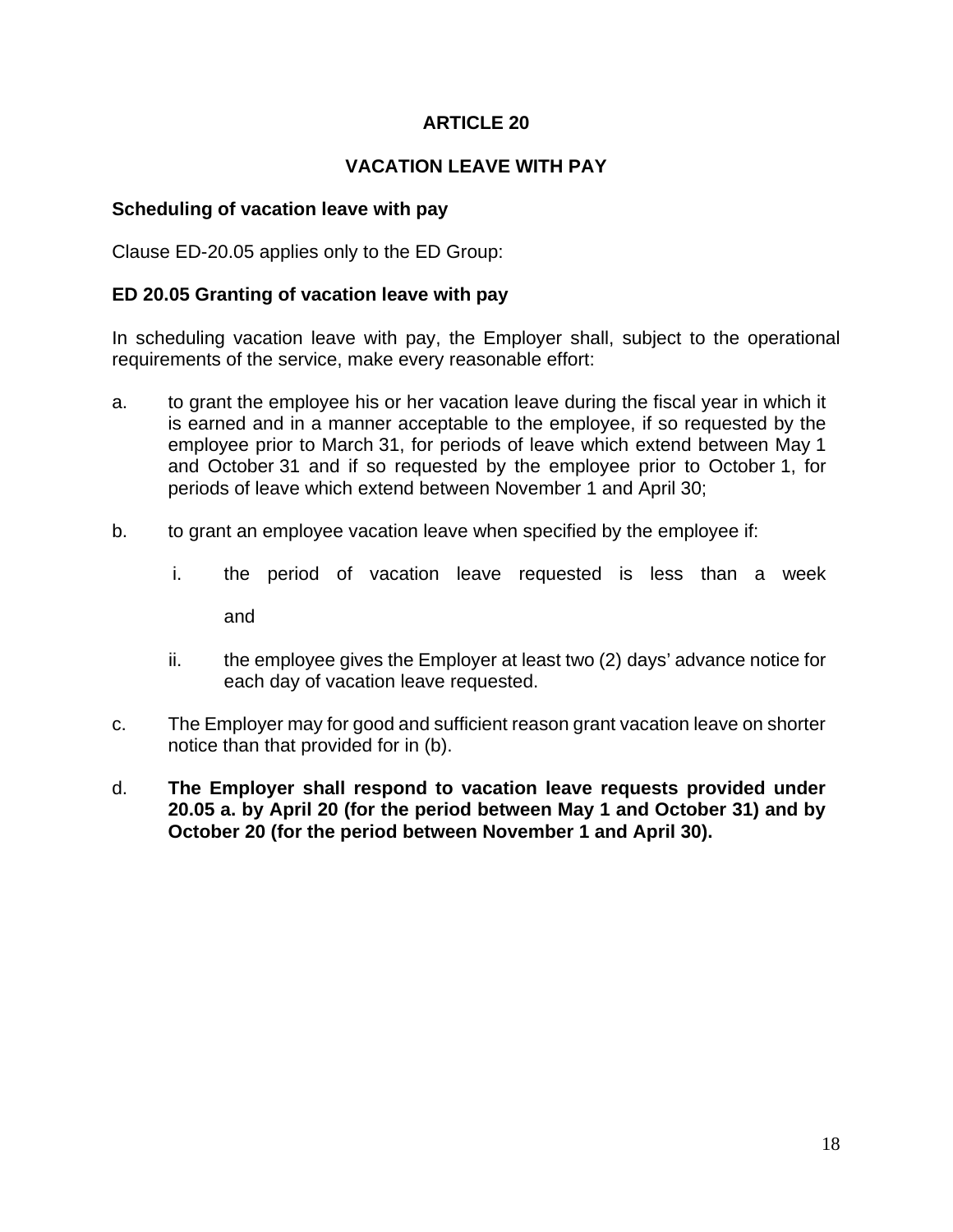#### **OTHER LEAVE WITH OR WITHOUT PAY**

#### **22.04 Maternity allowance**

- a. An employee who has been granted maternity leave without pay shall be paid a maternity allowance in accordance with the terms of the Supplemental Unemployment Benefit (SUB) Plan described in paragraphs (c) to (i), provided that she:
	- i. has completed six (6) months of continuous employment before the commencement of her maternity leave without pay,
	- ii. provides the Employer with proof that she has applied for and is in receipt of maternity benefits under the Employment Insurance or the Québec Parental Insurance Plan in respect of insurable employment with the Employer,

and

- iii. has signed an agreement with the Employer stating that:
	- A. she will return to work **within the federal public administration, as specified in Schedule I, Schedule IV or Schedule V of the Financial Administration Act** on the expiry date of her maternity leave without pay unless the return to work date is modified by the approval of another form of leave;
	- B. following her return to work, as described in section (A), she will work for a period equal to the period she was in receipt of maternity allowance;
	- C. should she fail to return to work for the Employer, Parks Canada, the Canada Revenue Agency or the Canadian Food Inspection Agency in accordance with **as described in** section (A), or should she return to work but fail to work for the total period specified in section (B), for reasons other than death, lay-off, early termination due to lack of work or discontinuance of a function of a specified period of employment that would have been sufficient to meet the obligations specified in section (B), or having become disabled as defined in the Public Service Superannuation Act, she will be indebted to the Employer for an amount determined as follows: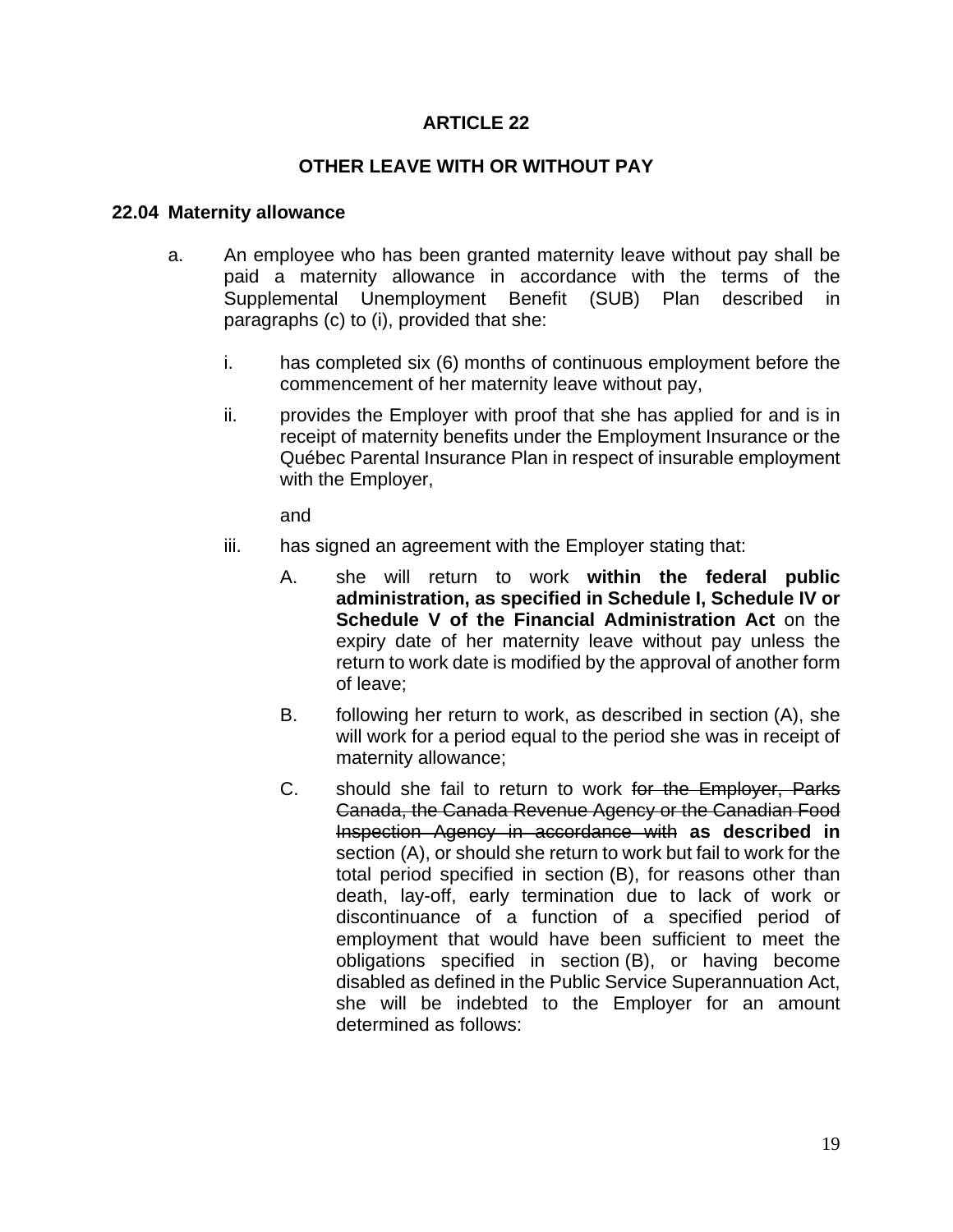(allowance received) Χ (remaining period to be worked following her return to work) [total period to be worked as specified in  $(B)$ ]

however, an employee whose specified period of employment expired and who is rehired in any portion of the core public administration as specified in the Public Service Labour Relations Act or Parks Canada, the Canada Revenue Agency or the Canadian Food Inspection Agency **within the federal public administration as described in section (A)** within a period of ninety (90) days or less is not indebted for the amount if her new period of employment is sufficient to meet the obligations specified in section (B).

- b. For the purpose of sections (a)(iii)(B), and (C), periods of leave with pay shall count as time worked. Periods of leave without pay during the employee's return to work will not be counted as time worked but shall interrupt the period referred to in section (a)(iii)(B), without activating the recovery provisions described in section (a)(iii)(C).
- c. Maternity allowance payments made in accordance with the SUB Plan will consist of the following:
	- i. where an employee is subject to a waiting period before receiving Employment Insurance maternity benefits, ninety-three per cent (93%) of her weekly rate of pay for each week of the waiting period, less any other monies earned during this period, and
	- ii. for each week the employee receives a maternity benefit under the Employment Insurance or the Québec Parental Insurance plan, she is eligible to receive the difference between ninety-three per cent (93%) of her weekly rate and the maternity benefit, less any other monies earned during this period which may result in a decrease in her maternity benefit to which she would have been eligible if no extra monies had been earned during this period,

and

iii. where an employee has received the full fifteen (15) weeks of maternity benefit under Employment Insurance and thereafter remains on maternity leave without pay, she is eligible to receive a further maternity allowance for a period of one (1) week, ninety-three per cent (93%) of her weekly rate of pay for each week, less any other monies earned during this period.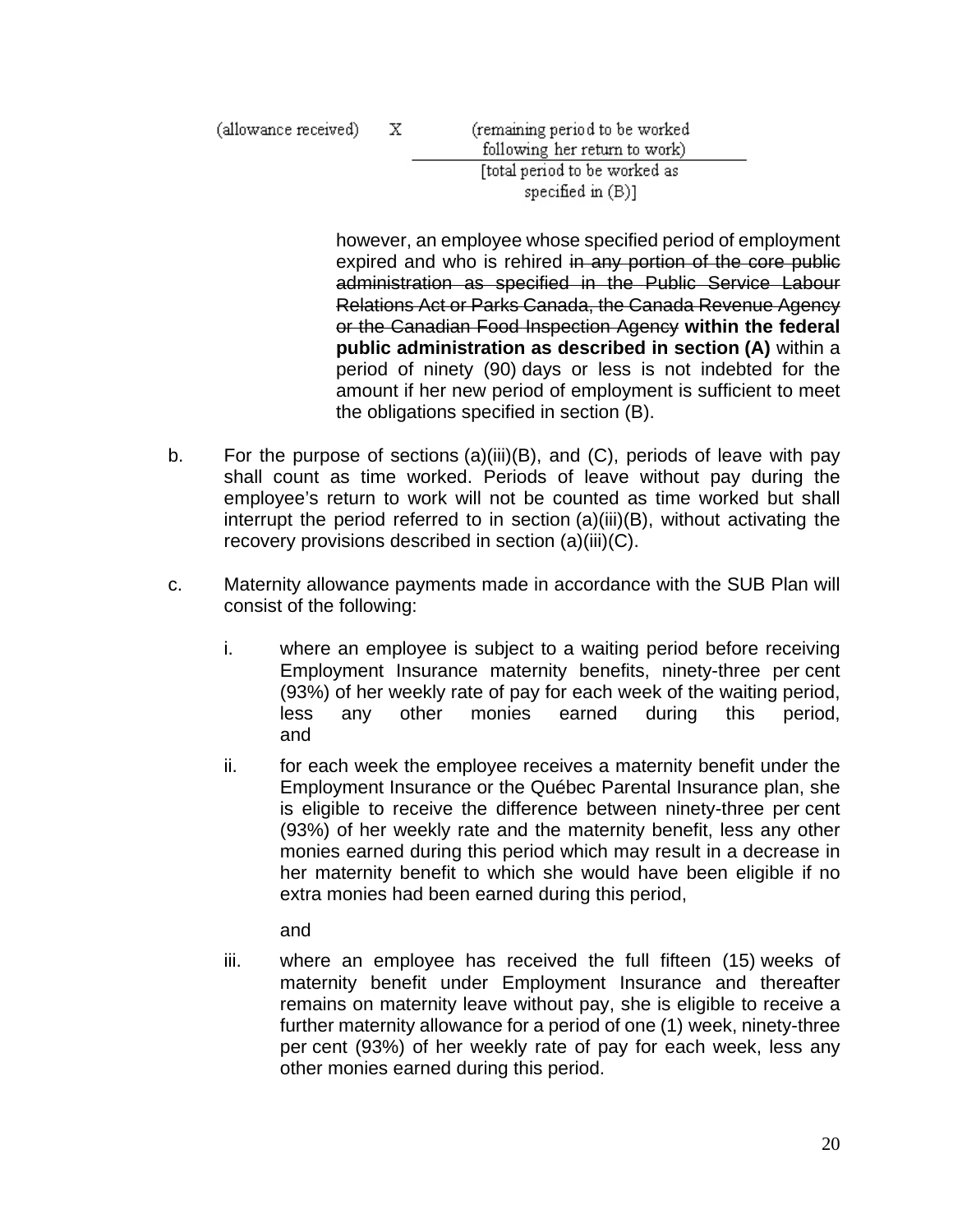- d. At the employee's request, the payment referred to in subparagraph 22.04(c)(i) will be estimated and advanced to the employee. Adjustments will be made once the employee provides proof of receipt of Employment Insurance or Québec Parental Insurance Plan maternity benefits.
- e. The maternity allowance to which an employee is entitled is limited to that provided in paragraph (c) and an employee will not be reimbursed for any amount that she may be required to repay pursuant to the Employment Insurance Act or the Parental Insurance Act in Québec.
- f. The weekly rate of pay referred to in paragraph (c) shall be:
	- i. for a full-time employee, the employee's weekly rate of pay on the day immediately preceding the commencement of maternity leave without pay;
	- ii. for an employee who has been employed on a part-time or on a combined full-time and part-time basis during the six (6) month period preceding the commencement of maternity leave, the rate obtained by multiplying the weekly rate of pay in subparagraph (i) by the fraction obtained by dividing the employee's straight time earnings by the straight time earnings the employee would have earned working full-time during such period.
- g. The weekly rate of pay referred to in paragraph (f) shall be the rate to which the employee is entitled for her substantive level to which she is appointed.
- h. Notwithstanding paragraph (g), and subject to subparagraph (f)(ii), if on the day immediately preceding the commencement of maternity leave without pay an employee has been on an acting assignment for at least four (4) months, the weekly rate shall be the rate she was being paid on that day.
- **i.** Where an employee becomes eligible for a pay increment or pay revision that would increase the maternity allowance while in receipt of the maternity allowance, the allowance shall be adjusted accordingly.
- **j.** Maternity allowance payments made under the SUB Plan will neither reduce nor increase an employee's deferred remuneration or severance pay.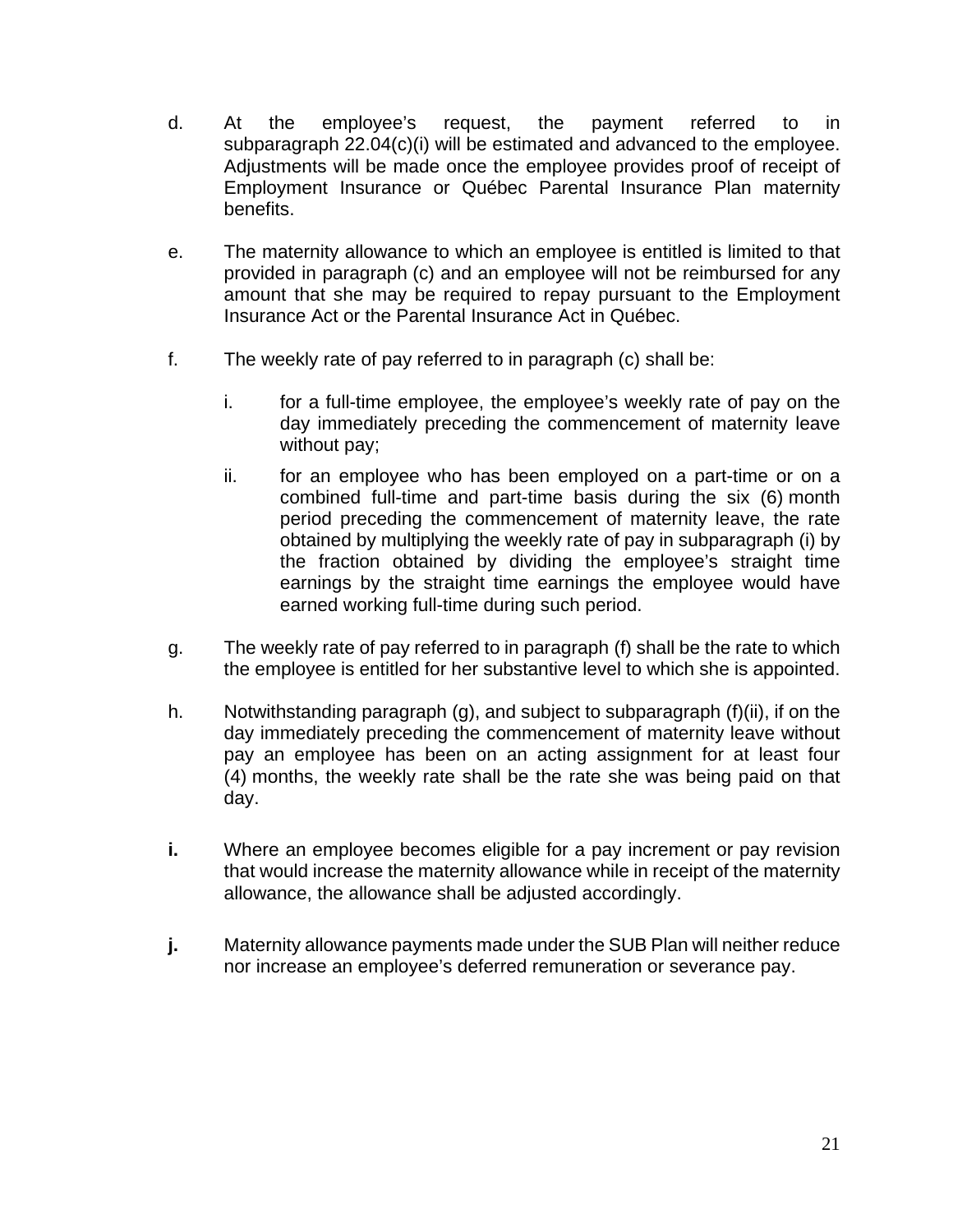#### **22.06 Parental leave without pay**

- a. Where an employee has or will have the actual care and custody of a newborn child (including the new-born child of a common-law partner), the employee shall, upon request, be granted parental leave without pay for **either:**
	- **i.** a single period of up to thirty-seven (37) consecutive weeks in the fifty-two (52) week period **(standard option), or**
	- **ii. a single period of up to sixty-three (63) consecutive weeks in the seventy-eight (78) week period (extended option) period**

beginning on the day on which the child is born or the day on which the child comes into the employee's care.

- b. Where an employee commences legal proceedings under the laws of a province to adopt a child or obtains an order under the laws of a province for the adoption of a child, the employee shall, upon request, be granted parental leave without pay for **either:**
	- i. a single period of up to thirty- seven (37) consecutive weeks in the fifty-two (52) week period **(standard option), or**
	- **ii. a single period of up to sixty-three (63) consecutive weeks in the seventy-eight (78) week period (extended option),**

beginning on the day on which the child comes into the employee's care.

- c. Notwithstanding paragraphs (a) and (b) above, at the request of an employee and at the discretion of the Employer, the leave referred to in the paragraphs (a) and (b) above may be taken in two **(2)** periods.
- d. Notwithstanding paragraphs (a) and (b):
	- i. where the employee's child is hospitalized within the period defined in the above paragraphs, and the employee has not yet proceeded on parental leave without pay, or
	- ii. where the employee has proceeded on parental leave without pay and then returns to work for all or part of the period while his or her child is hospitalized,

the period of parental leave without pay specified in the original leave request may be extended by a period equal to that portion of the period of the child's hospitalization while the employee was not on parental leave. However, the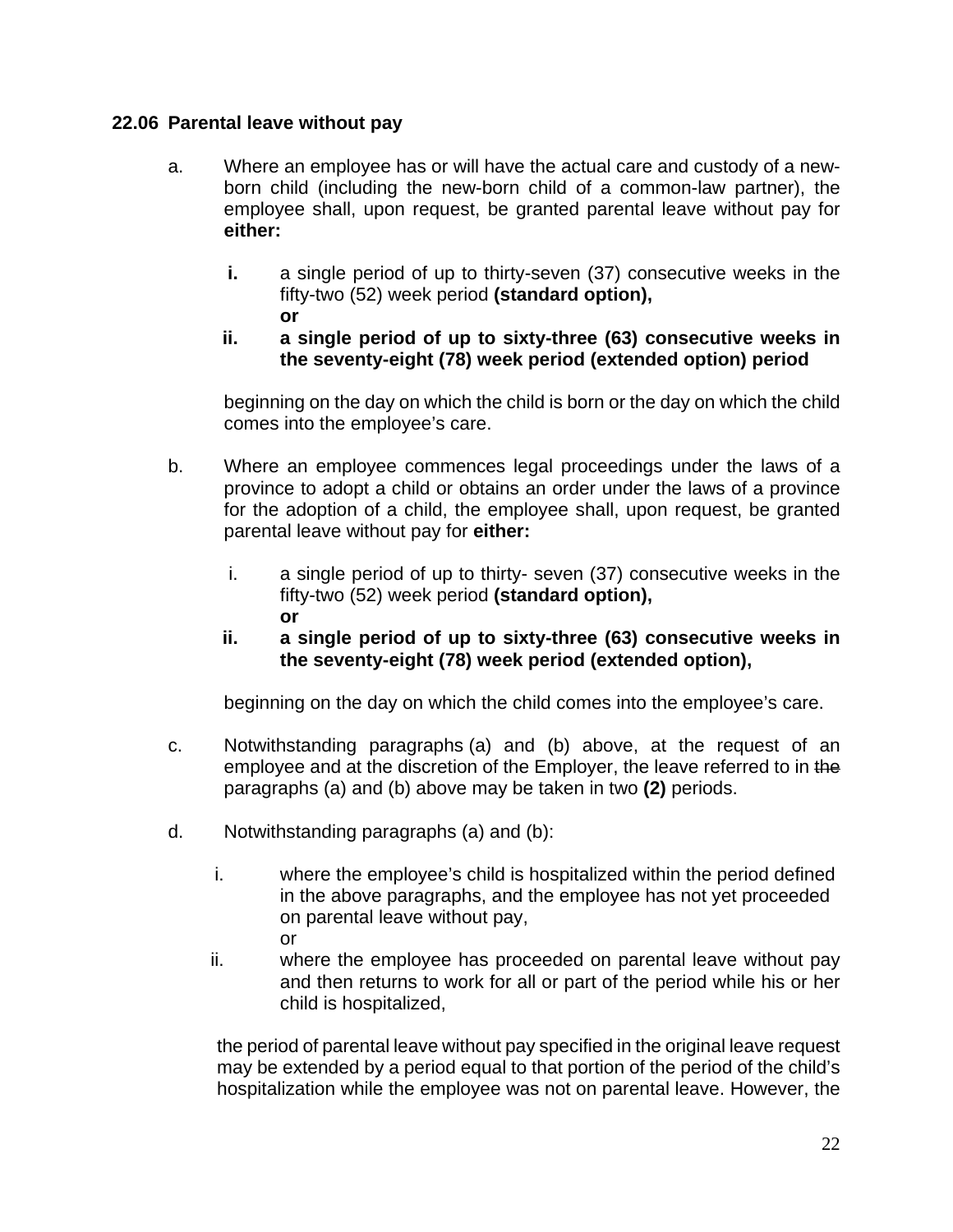extension shall end not later than one hundred and four (104) weeks after the day on which the child comes into the employee's care.

- e. An employee who intends to request parental leave without pay shall notify the Employer at least four (4) weeks before the commencement date of such leave.
- f. The Employer may:
	- i. defer the commencement of parental leave without pay at the request of the employee;
	- ii. grant the employee parental leave without pay with less than four (4) weeks' notice;
	- iii. require an employee to submit a birth certificate or proof of adoption of the child.
- g. Leave granted under this clause shall count for the calculation of "continuous employment" for the purpose of calculating severance pay and "service" for the purpose of calculating vacation leave. Time spent on such leave shall count for pay increment purposes.

## **22.07 Parental Allowance**

**Under the Employment Insurance (EI) benefits plan, parental allowance is payable under two (2) options, either:**

- **Option 1: standard parental benefits, paragraphs 22.07 (c) to (k) or**
- **Option 2: extended parental benefits, paragraphs 22.07 (l) to (t)**

**Once an employee elects the standard or extended parental benefits and the weekly benefit top up allowance is set, the decision is irrevocable and shall not be changed should the employee return to work at an earlier date than that originally scheduled.**

**Under the Québec Parental Insurance Plan (QPIP), parental allowance is payable only under Option 1: standard parental benefits.**

## **Parental Allowance Administration**

a. An employee who has been granted parental leave without pay, shall be paid a parental allowance in accordance with the terms of the Supplemental Unemployment Benefit (SUB) Plan described in paragraphs (c) to (i), **or (l) to (r)** providing he or she: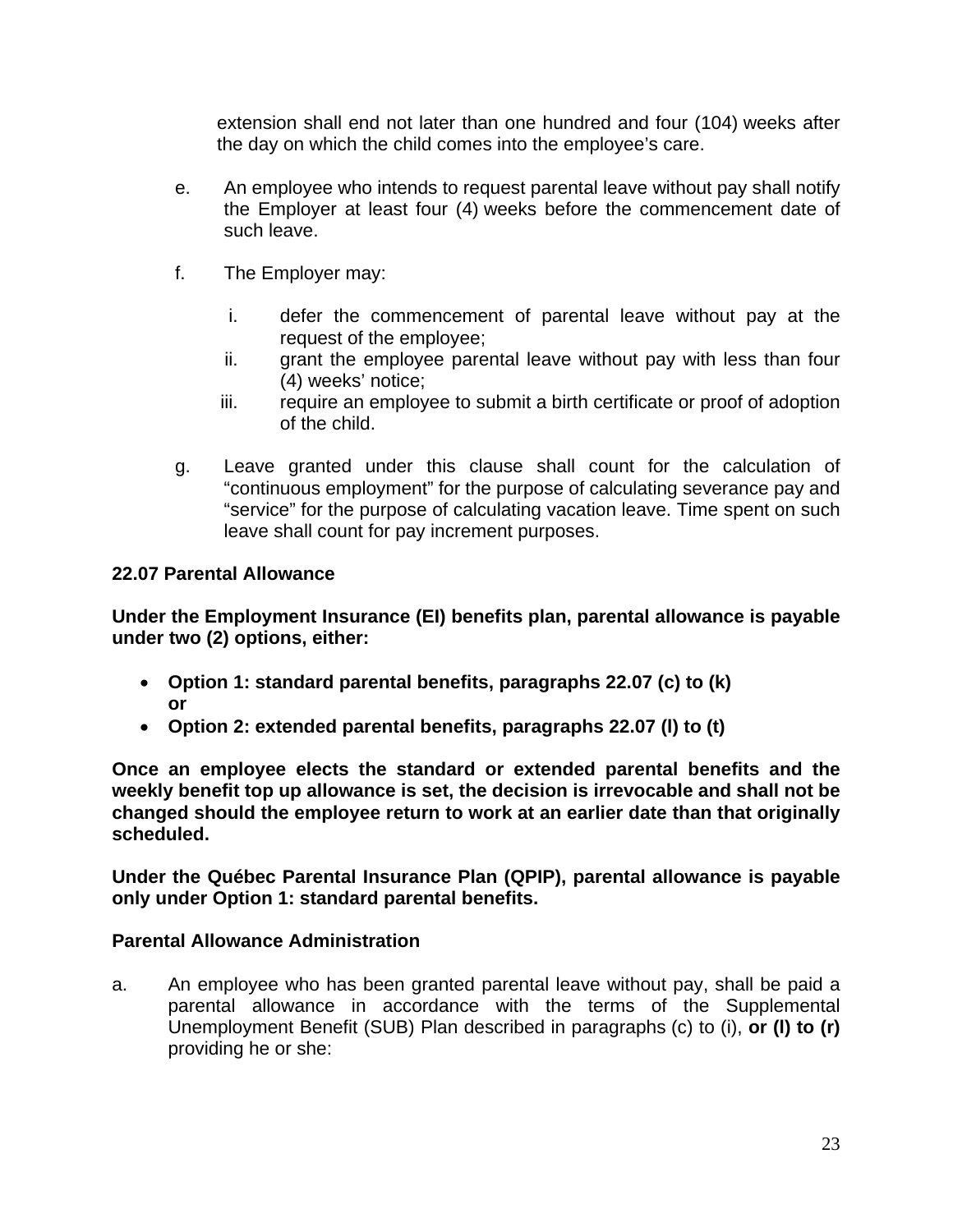- i. has completed six (6) months of continuous employment before the commencement of parental leave without pay,
- ii. provides the Employer with proof that he or she has applied for and is in receipt of parental, paternity or adoption benefits under the Employment Insurance **Plan** or the Québec Parental Insurance Plan in respect of insurable employment with the Employer, and
- iii. has signed an agreement with the Employer stating that:
	- A. the employee will return to work **within the federal public administration, as specified in Schedule I, Schedule IV or Schedule V of the Financial Administration Act, on the expiry** date of his or her parental leave without pay, unless the return to work date is modified by the approval of another form of leave;
	- B. Following his or her return to work, as described in section (A), the employee will work for a period equal to the period the employee was in receipt of the **standard** parental allowance, in addition to the period of time referred to in section 22.04(a)(iii)(B), if applicable**. Where the employee has elected the extended parental allowance, following his or her return to work, as described in section (A), the employee will work for a period equal to sixty percent (60%) of the period the employee was in receipt of the extended parental allowance in addition to the period of time referred to in section 22.04(a)(iii)(B), if applicable;**
	- C. should he or she fail to return to work for the Employer, Parks Canada, the Canada Revenue Agency or the Canadian Food Inspection Agency in accordance **as described in** with section (A) or should he or she return to work but fail to work the total period specified in section (B), for reasons other than death, lay-off, early termination due to lack of work or discontinuance of a function of a specified period of employment that would have been sufficient to meet the obligations specified in section (B), or having become disabled as defined in the Public Service Superannuation Act, he or she will be indebted to the Employer for an amount determined as follows:

(allowance received)

(remaining period to be worked following his or her return to work)

[total period to be worked as specified in  $(B)$ ]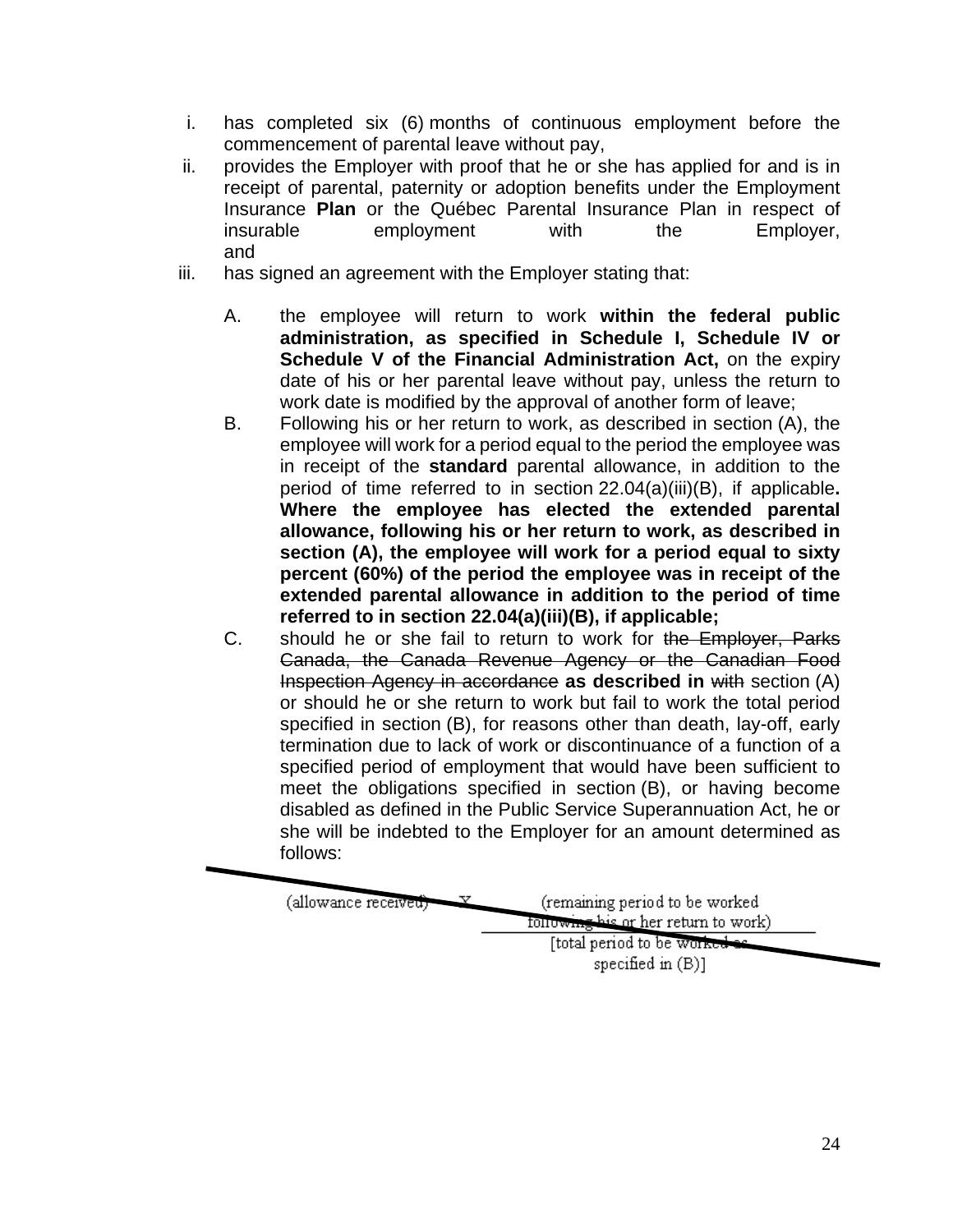**(allowance received) X (remaining period to be worked, as specified in division (B), following his or her return to work)**

**------------------------------------------------------**

**[total period to be worked as specified in division (B)]**

however, an employee whose specified period of employment expired and who is rehired **within the federal public administration as described in section (A)** in any portion of the core public administration as specified in the Public Service Labour Relations Act or Parks Canada, the Canada Revenue Agency or the Canadian Food Inspection Agency within a period of ninety (90) days or less is not indebted for the amount if his or her new period of employment is sufficient to meet the obligations specified in section (B).

b. For the purpose of sections (a)(iii)(B), and (C), periods of leave with pay shall count as time worked. Periods of leave without pay during the employee's return to work will not be counted as time worked but shall interrupt the period referred to in section (a)(iii)(B), without activating the recovery provisions described in section (a)(iii)(C).

#### **Option 1 – Standard Parental Allowance**

- c. Parental Allowance payments made in accordance with the SUB Plan will consist of the following:
	- i. where an employee **on parental leave without pay as described in 22.06(a)(i) and (b)(i), has chosen to receive Standard Employment Insurance parental benefits and** is subject to a waiting period before receiving Employment Insurance parental benefits, ninety-three per cent (93%) of his or her weekly rate of pay for each week of the waiting period, less any other monies earned during this period;
	- ii. for each week the employee receives parental, adoption or paternity benefit**s** under the Employment Insurance or the Québec Parental Insurance Plan, he or she is eligible to receive the difference between ninety-three per cent (93%) of his or her weekly rate and the parental**,**  adoption or paternity benefit**s**, less any other monies earned during this period which may result in a decrease in his or her parental, adoption or paternity benefit to which he or she would have been eligible if no extra monies had been earned during this period;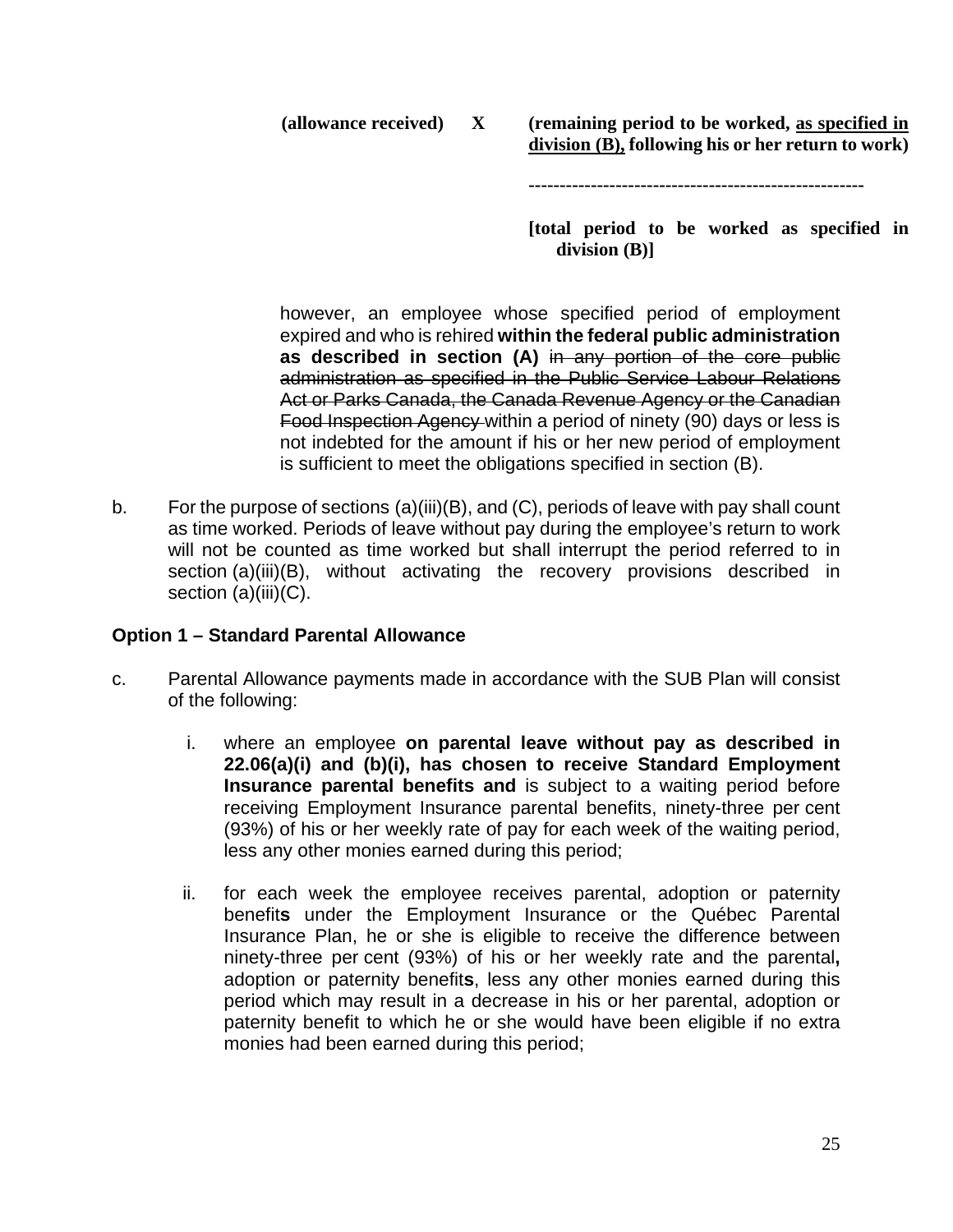- iii. where an employee has received the full eighteen (18) weeks of maternity benefit and the full thirty-two (32) weeks of parental benefit **or has divided the full thirty-two (32) weeks of parental benefits with another employee in receipt of the full five(5) weeks paternity** under the Québec Parental Insurance Plan **for the same child** and **either employee** thereafter remains on parental leave without pay, she **that employee** is eligible to receive a further parental allowance for a period of **up to** two (2) weeks, ninety-three per cent (93%) of her **their** weekly rate of pay for each week, less any other monies earned during this period;
- iv. **where an employee has divided the full thirty-seven (37) weeks pf adoption benefits with another employee under the Québec Parental Insurance Plan for the same child and either employee thereafter remains on parental leave without pay, that employee is eligible to receive a further parental allowance for a period of up to two (2) weeks, ninety-three per cent (93%) of their weekly rate of pay for each week, less any other monies earned during this period;**
- v. where an employee has received the full thirty-five (35) weeks of parental benefit under the Employment Insurance **Plan** and thereafter remains on parental leave without pay, he or she is eligible to receive a further parental allowance for a period of one (1) week, **at** ninety-three per cent (93%) of his or her weekly rate of pay for each week, less any other monies earned during this period, unless said employee has already received the one (1) week of allowance contained in **subparagraph** 22.04(c)(iii) for the same child**;**
- vi. **where an employee has divided the full forty (40) weeks of parental benefits with another employee under the Employment Insurance Plan for the same child and either employee thereafter remains on parental leave without pay, that employee is eligible to a further parental allowance for a period of one (1) week, ninety-three per cent (93%) of their weekly rate pf pay (and the recruitment and retention "terminable allowance" is applicable) for each week, less any other monies earned during this period, unless said employee has already received the one (1) week of allowance contains in subparagraph 22.04(c)(iii) and 22.07(c)(v) for the same child;**
- d. At the employee's request, the payment referred to in subparagraph 22.07(c)(i) will be estimated and advanced to the employee. Adjustments will be made once the employee provides proof of receipt of Employment Insurance **Plan** or Québec Parental Insurance Plan parental benefits.
- e. The parental allowance to which an employee is entitled is limited to that provided in paragraph**s** (c) and an employee will not be reimbursed for any amount that he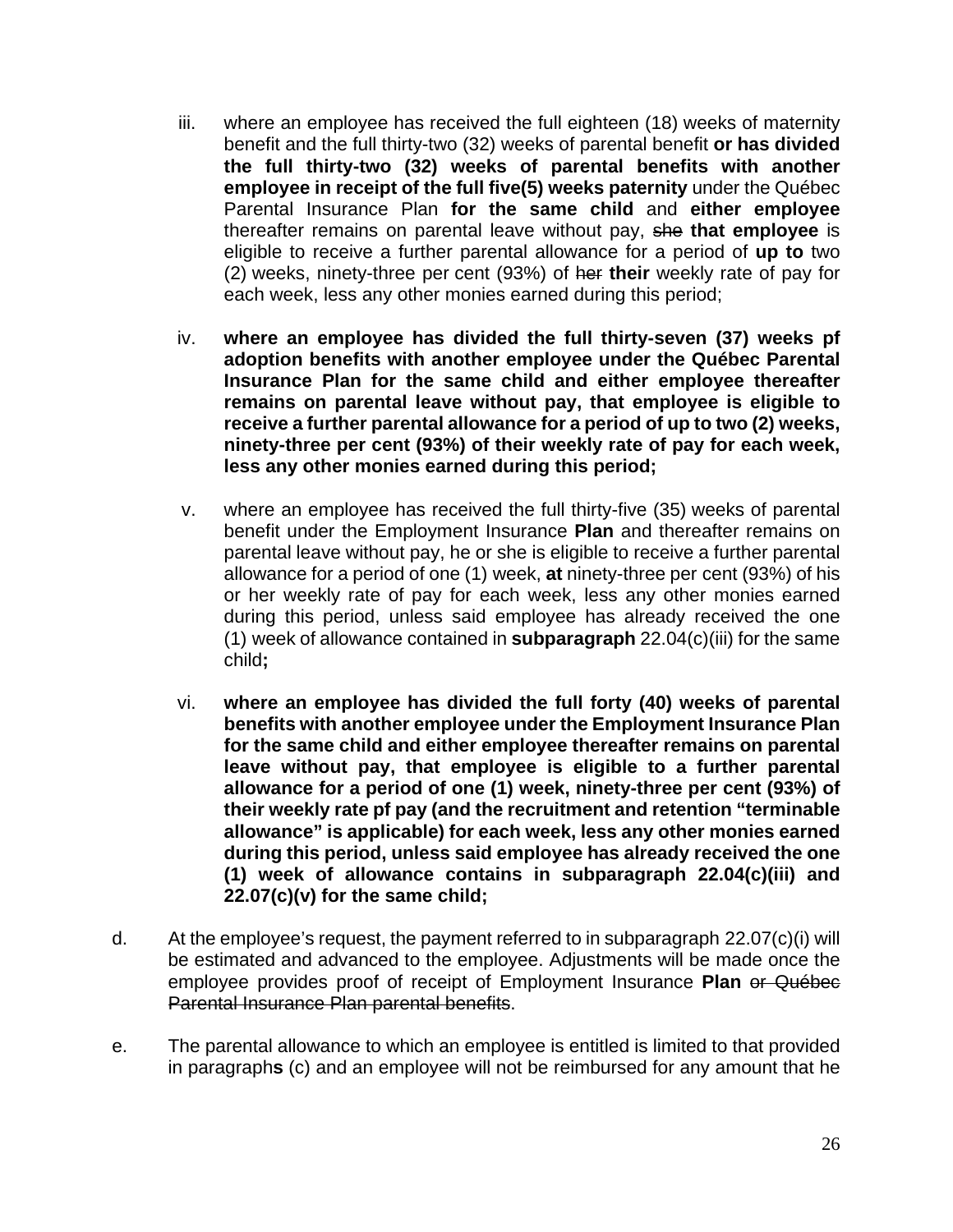or she is required to repay pursuant to the Employment Insurance Act or the **Act Respecting** Parental Insurance Act-in Quebec.

- f. The weekly rate of pay referred to in paragraph**s** (c) shall be:
	- i. for a full-time employee, the employee's weekly rate of pay on the day immediately preceding the commencement of maternity or parental leave without pay;
	- ii. for an employee who has been employed on a part-time or on a combined full-time and part-time basis during the six (6) month period preceding the commencement of maternity or parental leave without pay, the rate obtained by multiplying the weekly rate of pay in subparagraph (i) by the fraction obtained by dividing the employee's straight time earnings by the straight time earnings the employee would have earned working full-time during such period.
- g. The weekly rate of pay referred to in paragraph (f) shall be the rate to which the employee is entitled for the substantive level to which he or she is appointed.
- h. Notwithstanding paragraph (g), and subject to subparagraph (f)(ii), if on the day immediately preceding the commencement of parental leave without pay an employee is performing an acting assignment for at least four (4) months, the weekly rate shall be the rate the employee was being paid on that day.
- i. Where an employee becomes eligible for a pay increment or pay revision that would increase the parental allowance while in receipt of parental allowance, the allowance shall be adjusted accordingly.
- j. Parental allowance payments made under the SUB Plan will neither reduce nor increase an employee's deferred remuneration or severance pay.
- k. The maximum combined shared, maternity and **standard** parental allowances payable under this collective agreement shall not exceed fifty-**seven** two (52) **(57)** weeks for each combined maternity and parental leave without pay.

## **Option 2 – Extended Parental Allowance**

- **l. Parental Allowance payments made in accordance with the SUB Plan will consist of the following:** 
	- **i. where an employee on parental leave without pay as described in subparagraphs 22.06(a)(ii) and (b)(ii), has elected to receive extended Employment Insurance parental benefits and is subject to a waiting period before receiving Employment Insurance parental benefits, fifty-**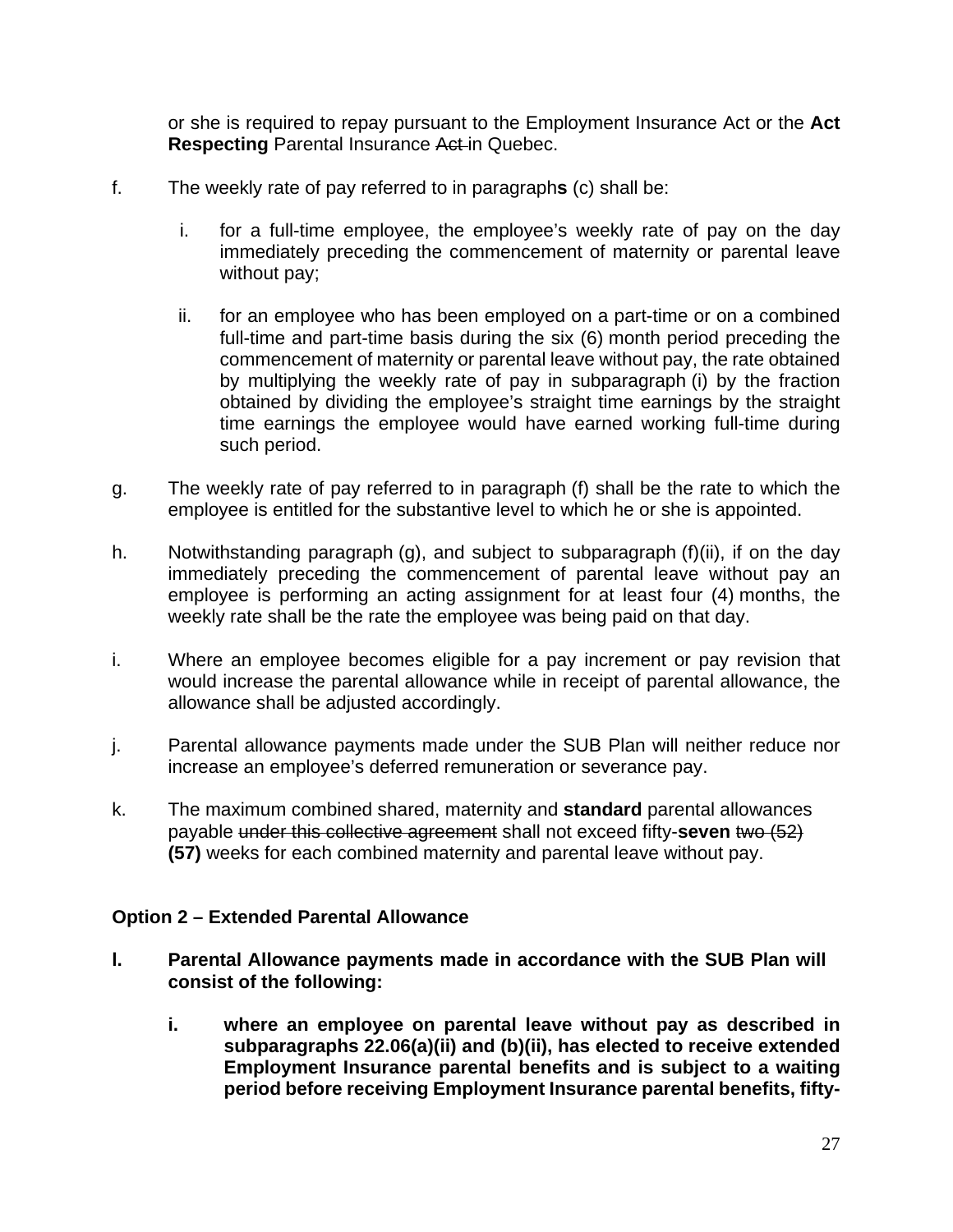**five decimal eight per cent (55.8%) of his or her weekly rate of pay (and the recruitment and retention "terminable allowance" if applicable) for the waiting period, less any other monies earned during this period;**

- **ii. for each week the employee receives parental benefits under the Employment Insurance, he or she is eligible to receive the difference between fifty-five decimal eight per cent (55.8%) of his or her weekly rate (and the recruitment and retention "terminable allowance" if applicable) and the parental benefits, less any other monies earned during this period which may result in a decrease in his or her parental benefits to which he or she would have been eligible if no extra monies had been earned during this period;**
- **iii. where an employee has received the full sixty-one (61) weeks of parental benefits under the Employment Insurance and thereafter remains on parental leave without pay, he or she is eligible to receive a further parental allowance for a period of one (1) week, fifty-five decimal eight per cent (55.8%) of his or her weekly rate of pay (and the recruitment and retention "terminable allowance" if applicable) for each week, less any other monies earned during this period, unless said employee has already received the one (1) week of allowance contained in subparagraph 22.04(c)(iii) for the same child.**
- **iv. where an employee has divided the full sixty-nine (69) weeks of parental benefits with another employee under the Employment Insurance Plan for the same child and either employee thereafter remains on parental leave without pay, that employee is eligible to receive a further parental allowance for a period of one (1) week, fiftyfive decimal eight per cent (55.8%) of their weekly rate of pay (and the recruitment and retention "terminable allowance" if applicable) for each week, less any other monies earned during this period, unless said employee has already received the one (1) week of allowance contained in subparagraph 22.04(c)(iii) for the same child;**
- **m. At the employee's request, the payment referred to in subparagraph 22.06 l)(i) will be estimated and advanced to the employee. Adjustments will be made once the employee provides proof of receipt of Employment Insurance.**
- **n. The parental allowance to which an employee is entitled is limited to that provided in paragraph (l) and an employee will not be reimbursed for any amount that he or she is required to repay pursuant to the Employment Insurance Act.**
- **o. The weekly rate of pay referred to in paragraph (l) shall be:**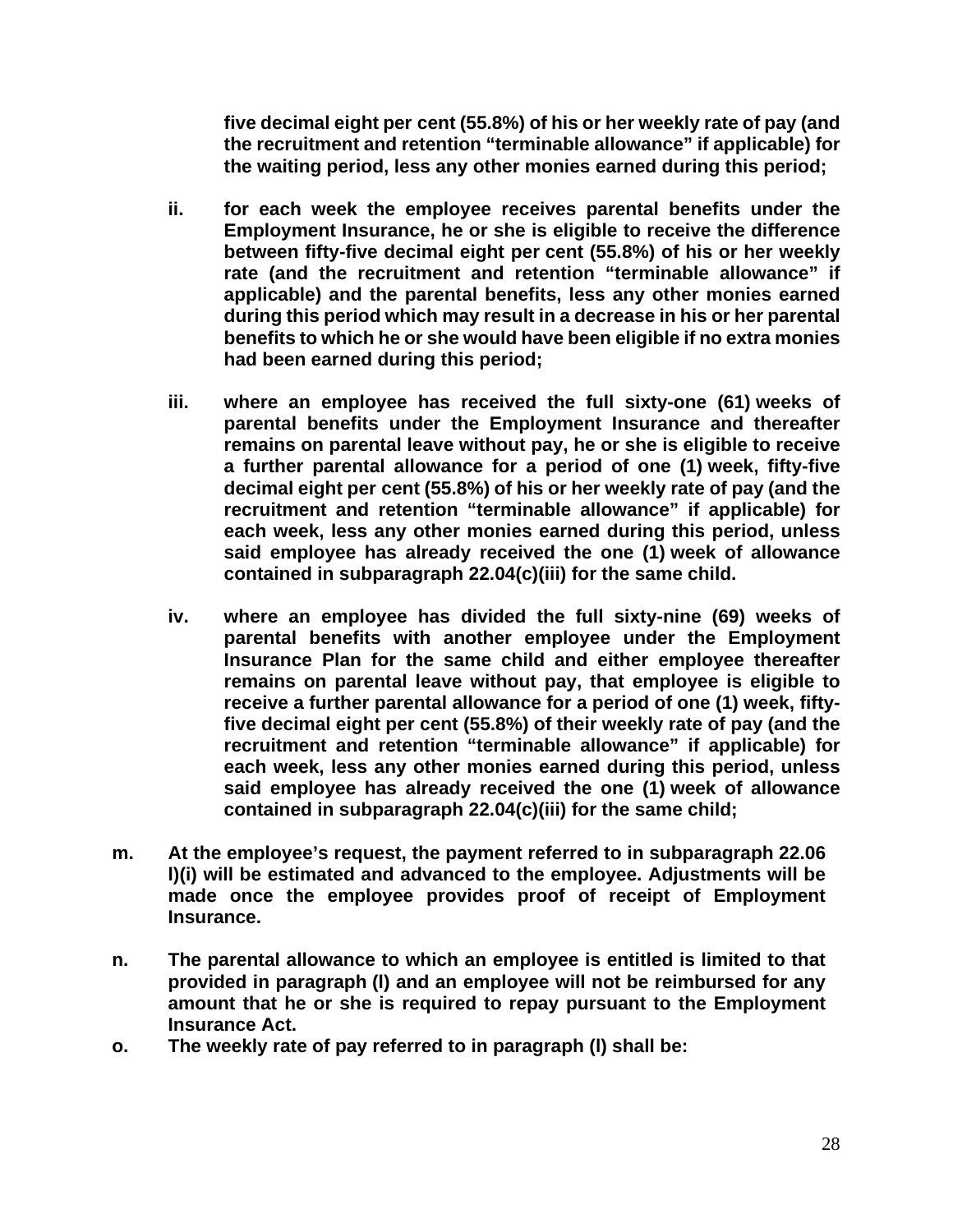- **i. for a full-time employee, the employee's weekly rate of pay on the day immediately preceding the commencement of parental leave without pay;**
- **ii. for an employee who has been employed on a part-time or on a combined full-time and part-time basis during the six (6) month period preceding the commencement of parental leave without pay, the rate obtained by multiplying the weekly rate of pay in subparagraph (i) by the fraction obtained by dividing the employee's straight time earnings by the straight time earnings the employee would have earned working full-time during such period.**
- **p. The weekly rate of pay referred to in paragraph (l) shall be the rate (and the recruitment and retention "terminable allowance" if applicable) to which the employee is entitled for the substantive level to which he or she is appointed.**
- **q. Notwithstanding paragraph (p), and subject to subparagraph (o)(ii), if on the day immediately preceding the commencement of parental leave without pay an employee is performing an acting assignment for at least four (4) months, the weekly rate shall be the rate (and the recruitment and retention "terminable allowance" if applicable), the employee was being paid on that day.**
- **r. Where an employee becomes eligible for a pay increment or pay revision while in receipt of the allowance, the allowance shall be adjusted accordingly.**
- **s. Parental allowance payments made under the SUB Plan will neither reduce nor increase an employee's deferred remuneration or severance pay.**
- **t. The maximum combined, shared, maternity and extended parental allowances payable shall not exceed eighty-six (86) weeks for each combined maternity and parental leave without pay.**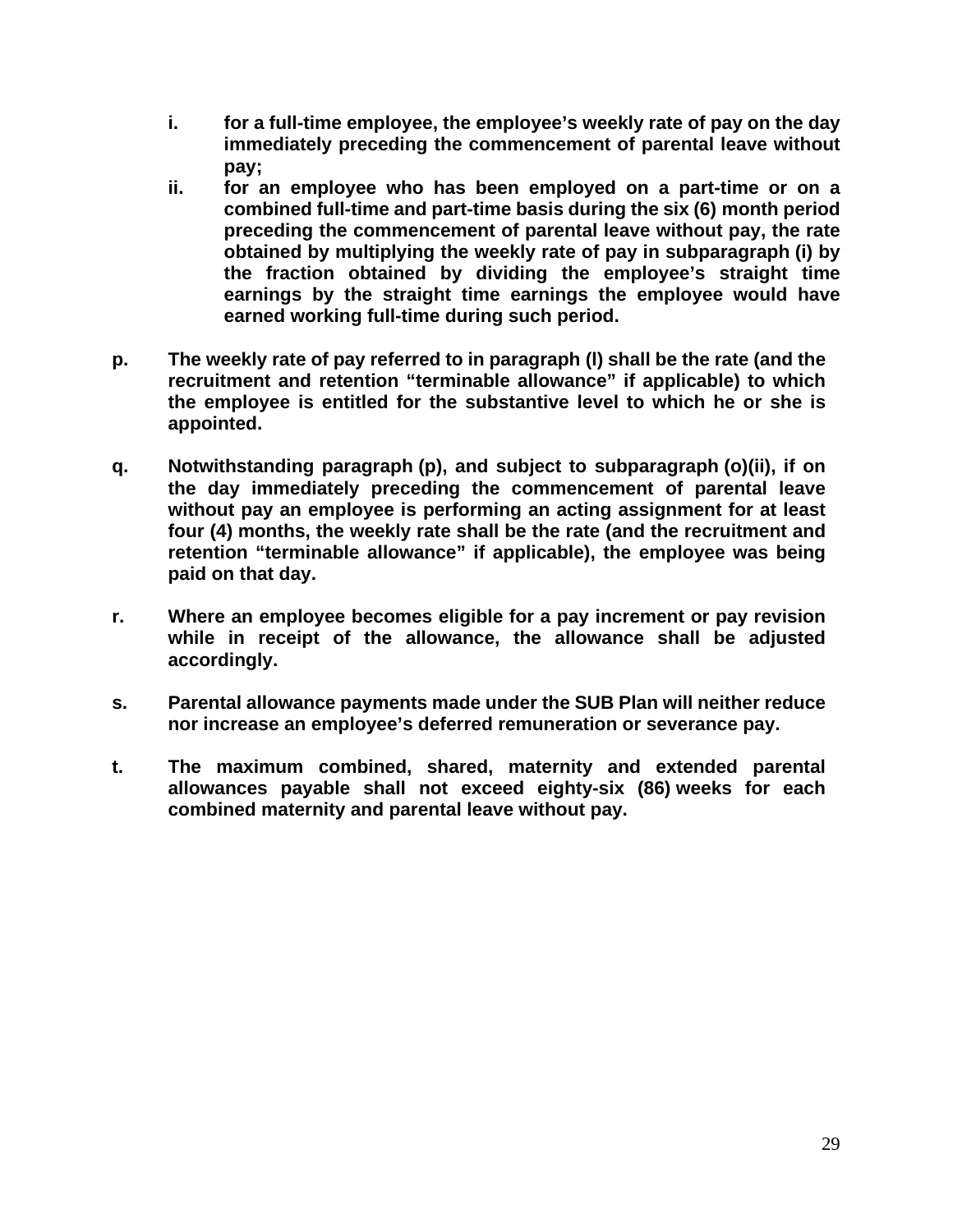#### **ARTICLE 22.09**

#### **COMPASSIONATE CARE AND CAREGIVING LEAVE**

#### *Becomes new clause 22.10*

#### Compassionate Care and Caregiving Leave

- A. Notwithstanding the definition of "family" found in clause 2.01 and notwithstanding paragraphs 22.09(b)(ii) and (iv) above, an **An** employee who provides the Employer with proof that he or she is in receipt of or awaiting Employment Insurance (EI) benefits for Compassionate Care Benefits**, Family Caregiver Benefits for Children and/or Family Caregiver Benefits for Adults** may **shall** be granted leave for periods of less than three (3) weeks **without pay while** in receipt of or awaiting these benefits.
- **B.** Leave granted under this clause may exceed the five (5) year maximum provided in paragraph b(iii) above only for the periods where the employee provides the Employer with proof that he or she is in receipt of or awaiting Employment Insurance (EI) Compassionate Care Benefits.
- **B. The leave without pay described in 22.10 A. shall not exceed twenty-six (26) weeks for Compassionate Care Benefits, thirty-five (35) weeks for Family Caregiver Benefits for Children and fifteen (15) weeks for Family Caregiver Benefits for Adults, in addition to any applicable waiting period.**
- **C.** When notified, an employee who was awaiting benefits must provide the Employer with proof that the request for Employment Insurance (EI) Compassionate Care Benefits**, Family Caregiver Benefits for Children and/or Family Caregiver Benefits for Adults** has been accepted.
- **D.** When an employee is notified that their request for Employment Insurance (EI) Compassionate Care Benefits**, Family Caregiver Benefits for Children and/or Family Caregiver Benefits for Adults** has been denied, paragraphs **clause A** (i) and (ii) above cease**s** to apply.
- **E. Leave granted under this clause shall count for the calculation of "continuous employment" for the purpose of calculating severance pay and "service" for the purpose of calculating vacation leave. Time spent on such leave shall count for pay increment purposes.**

*(Renumber in consequence)*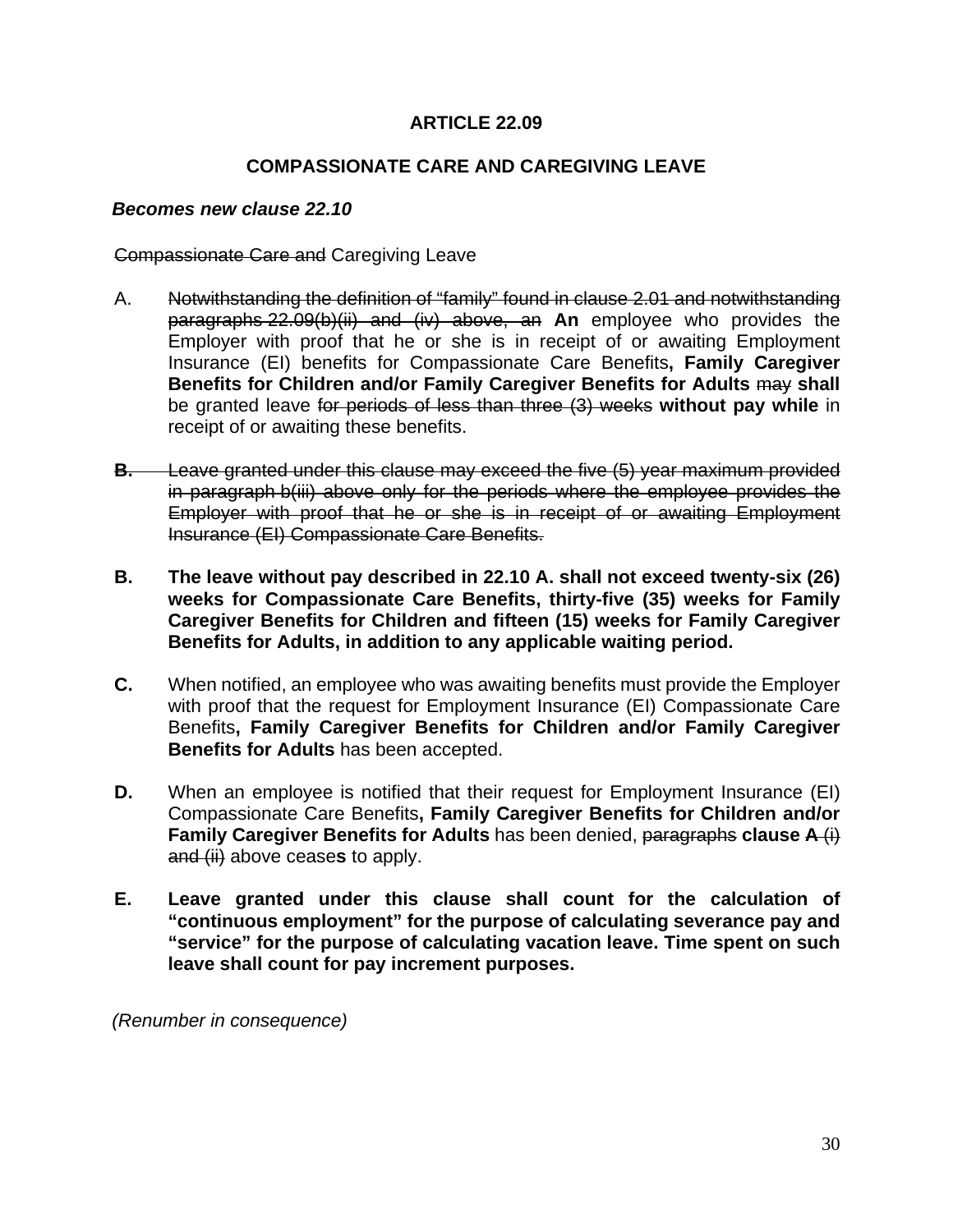#### **EDUCATION LEAVE WITHOUT PAY AND CAREER DEVELOPMENT**

#### **23.15 Professional development**

**The parties recognize that in order to maintain and enhance professional expertise, employees need to have opportunities to attend and participate in professional development activities described in clauses 23.14 and 23.15.**

- a. **Professional development refers to an activity which in the opinion of the Employer, is likely to be of assistance to the individual in furthering his or her professional development and to the organization in achieving its goals. The following activities shall be deemed to be part of professional development:** The parties to this agreement share a desire to improve professional standards by giving employees the opportunity, on occasion:
	- i. to participate in **symposiums,** seminars, workshops, **conferences, conventions or study sessions,** short courses or similar out service programs to keep up to date with knowledge and skills in their respective fields;
	- ii. to conduct research or to perform work related to their normal research programs in institutions or locations other than those of the Employer; or
	- iii. to perform work in a cooperating department or agency for a short period of time in order to enhance the relevant subject knowledge or the technical expertise of the employee.
- b. An employee may apply at any time for professional development under this clause and the Employer may select an employee at any time for such professional development.
- c. When an employee is selected by the Employer for professional development under this clause, the Employer will consult with the employee before determining the location and duration of the program of work or studies to be undertaken.
- d. An employee selected for professional development, under this clause, will continue to receive his or her normal compensation, including any increase for which the employee may become eligible. The employee shall not be entitled to any compensation under Articles 27 and 48 while on professional development under this clause.
- e. An employee on professional development, under this clause, may be reimbursed for reasonable travel expenses and such other additional expenses as the Employer deems appropriate.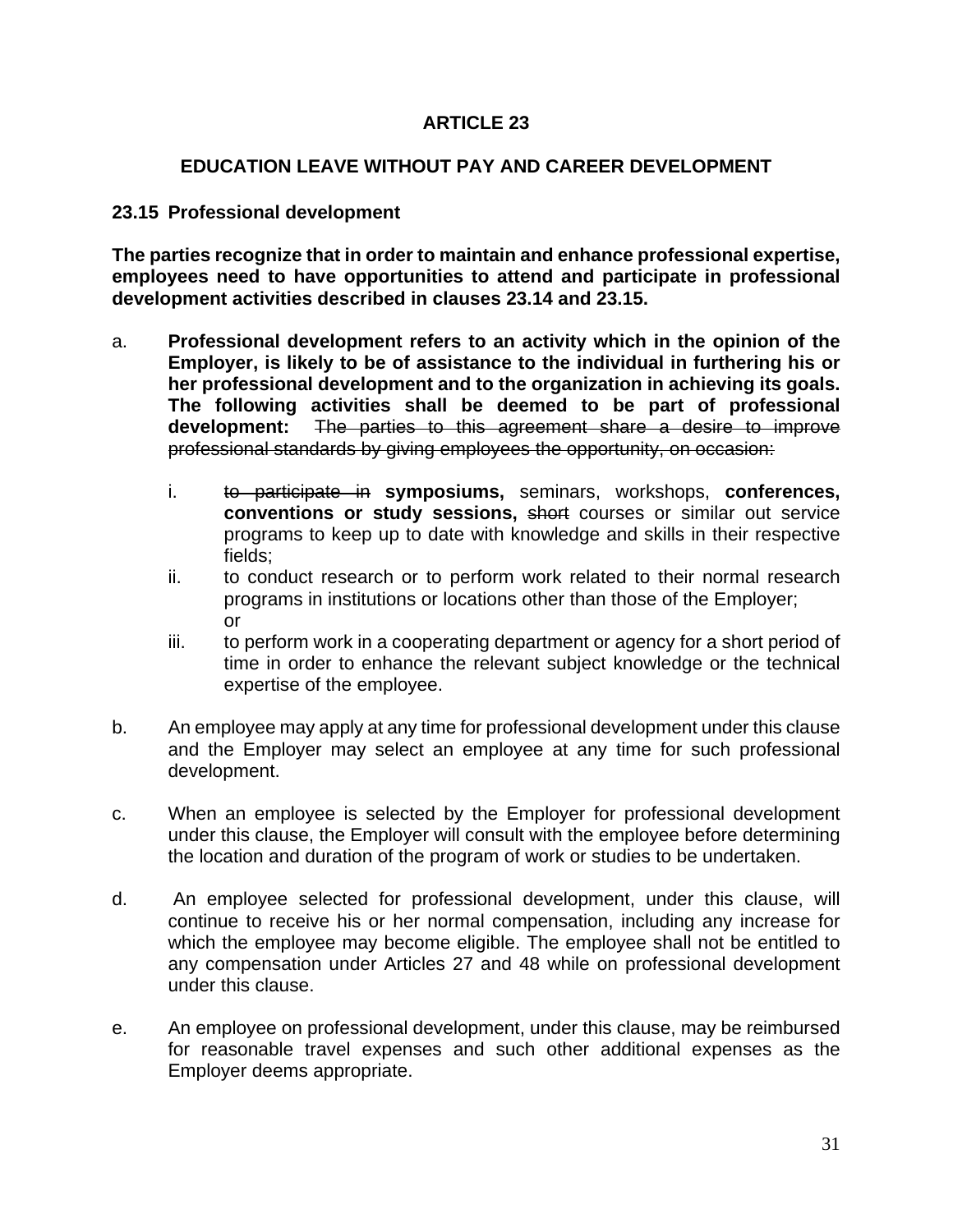#### **TRAVELLING TIME**

- 27.02 When an employee is required to travel outside his or her headquarters area on government business, as these expressions are defined by the Employer, the time of departure and the means of such travel shall be determined by the Employer and the employee will be compensated for travel time in accordance with clauses 27.03 and 27.04. Travelling time shall include time necessarily spent at each stop-over enroute provided such stop-over is not longer than three (3) five **(5)** hours.
- 27.04 If an employee is required to travel as set forth in clauses 27.02 and 27.03:
	- a. on a normal working day on which the employee travels but does not work, the employee shall receive his or her regular pay for the day.
	- b. on a normal working day on which the employee travels and works, the employee shall be paid:
		- i. his or her regular pay for the day for a combined period of travel and work not exceeding his or her regular scheduled working hours; and
		- ii. at the applicable overtime rate for additional travel time in excess of his or her regular scheduled hours of work and travel, with a maximum payment for such additional travel time not to exceed **twelve (12) fifteen (15)** hours' pay at the straight-time rate of pay;
	- c. on a day of rest or on a designated paid holiday, the employee shall be paid at the applicable overtime rate for hours travelled to a maximum of **twelve (12) fifteen (15)** hours' pay at the straight-time rate of pay.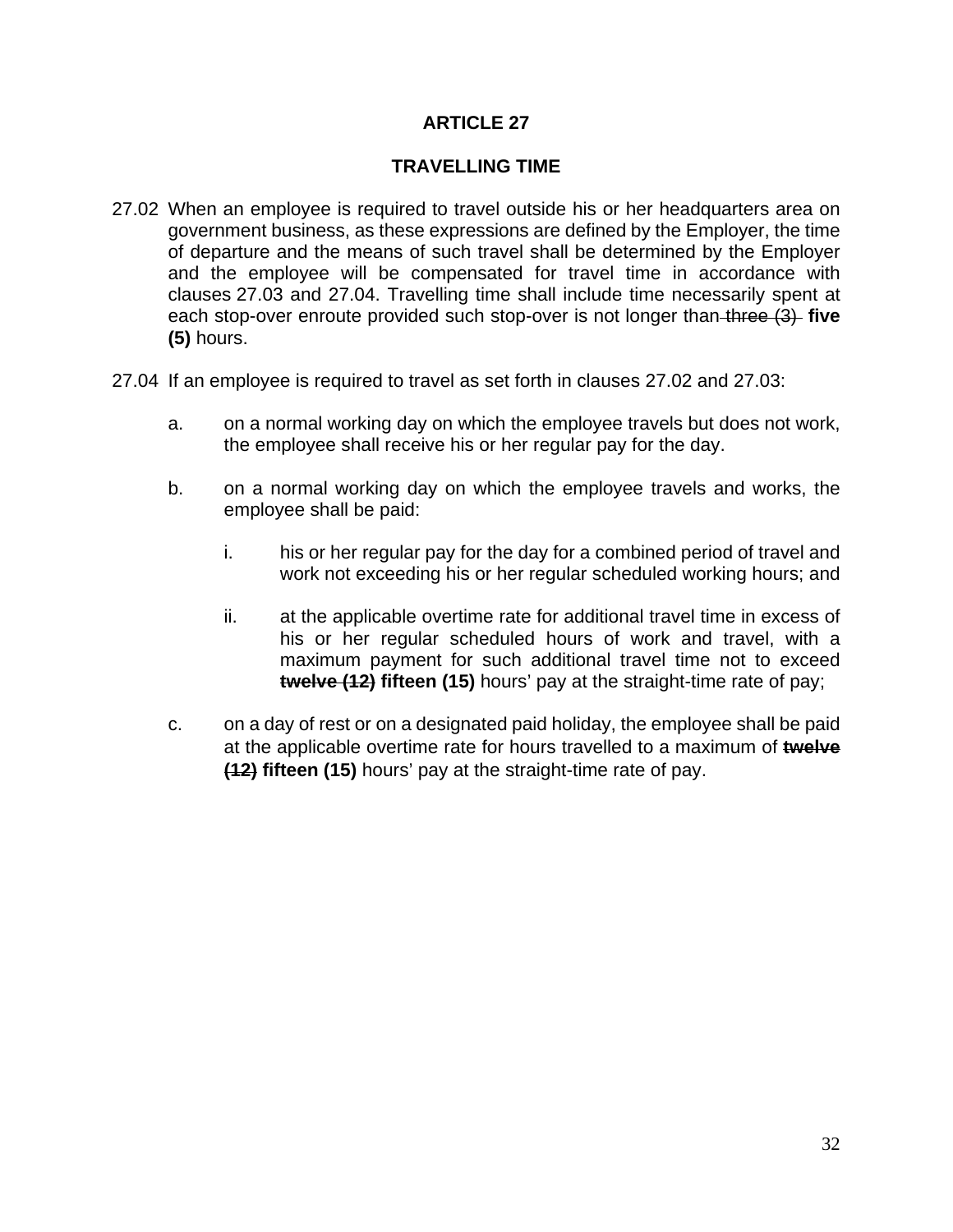## **EMPLOYEE PERFORMANCE REVIEW AND EMPLOYEE FILES**

33.03 Upon written request of an employee, the personnel file of that employee shall be made available once per year for his or her examination in the presence of an authorized representative of the Employer.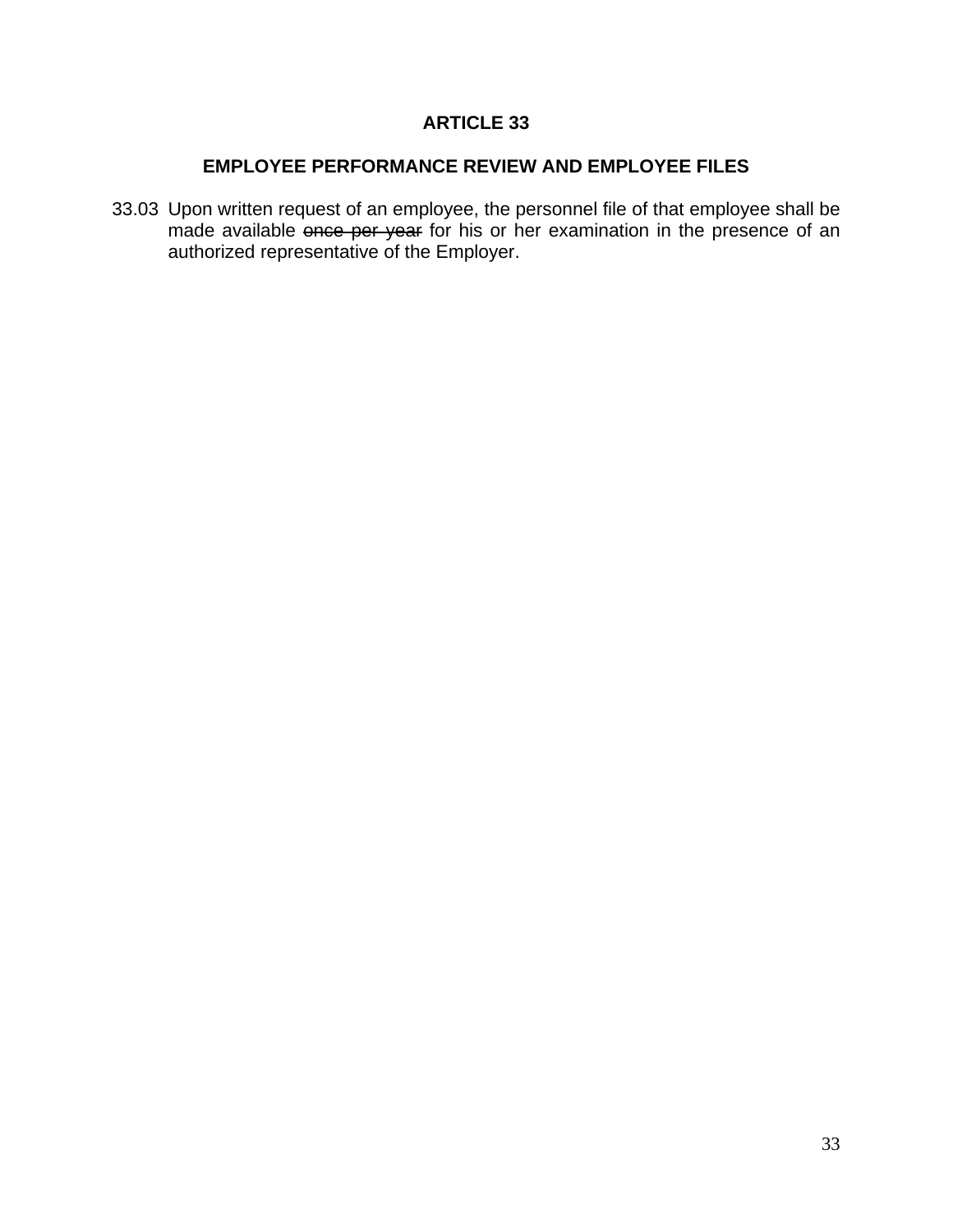#### **OVERTIME**

#### **48.11 Meals**

- a. An employee who works three (3) or more hours of overtime immediately before or immediately following normal hours of work shall be reimbursed expenses for one meal in the amount of nine dollars (\$9.00) **twelve dollars (\$12.00)**, except where free meals are provided or the employee is on travel status.
- b. When an employee works overtime continuously extending four (4) hours or more beyond the period provided in paragraph (a), the employee shall be reimbursed for one additional meal in the amount of nine dollars (\$9.00) **twelve dollars (\$12.00)** for each additional four (4)-hour period of overtime worked thereafter, except where free meals are provided.
- c. When overtime is worked in accordance with paragraphs 48.11(a) and (b) above, reasonable time to be determined by the Employer shall be allowed to the employee in order to take a meal break either at or adjacent to the employee's place of work, and such time shall be paid at the overtime rate where applicable.
- d. Paragraphs 48.11(a) and (b) shall not apply to an employee who is in travel status which entitles the employee to claim expenses for lodging and/or meals.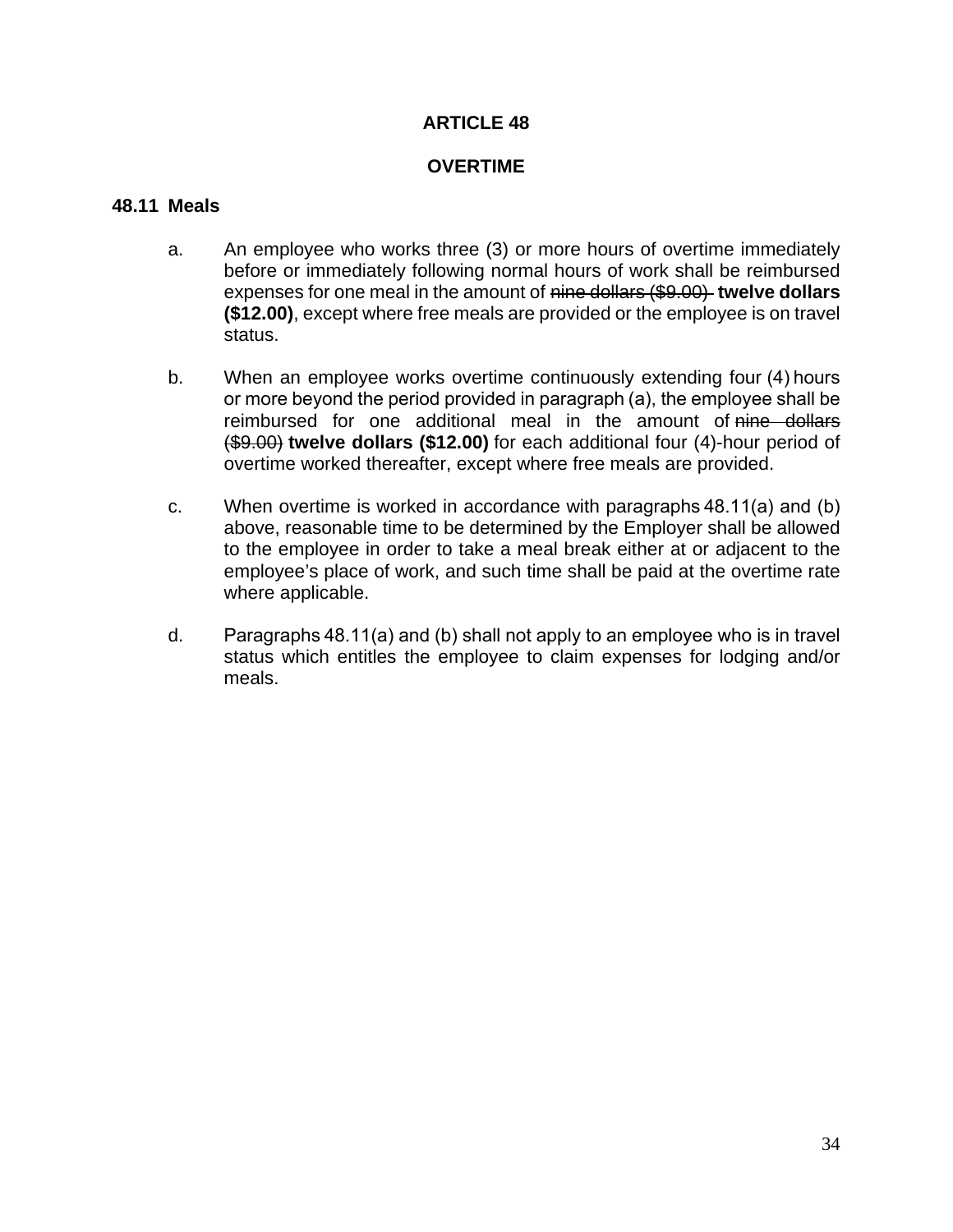#### **LEAVE FOR ED-EST AND EU EMPLOYEES WHO WORK A TEN (10) MONTH WORK YEAR**

60.01 The Employer shall grant ED-EST and EU employees who work a ten (10) month work year up to fifteen (15) hours of leave with pay**, to be granted in up to two (2) periods of seven decimal five (7.5) hours each or four (4) periods of up to three decimal seven five (3.75) hours each,** within each school year for personal reasons, at a time requested by the employee, provided the employee gives the Employer advance notice prior to the commencement of the leave of at least five (5) working days, unless there is a valid reason, as determined by the Employer, why such notice cannot be given.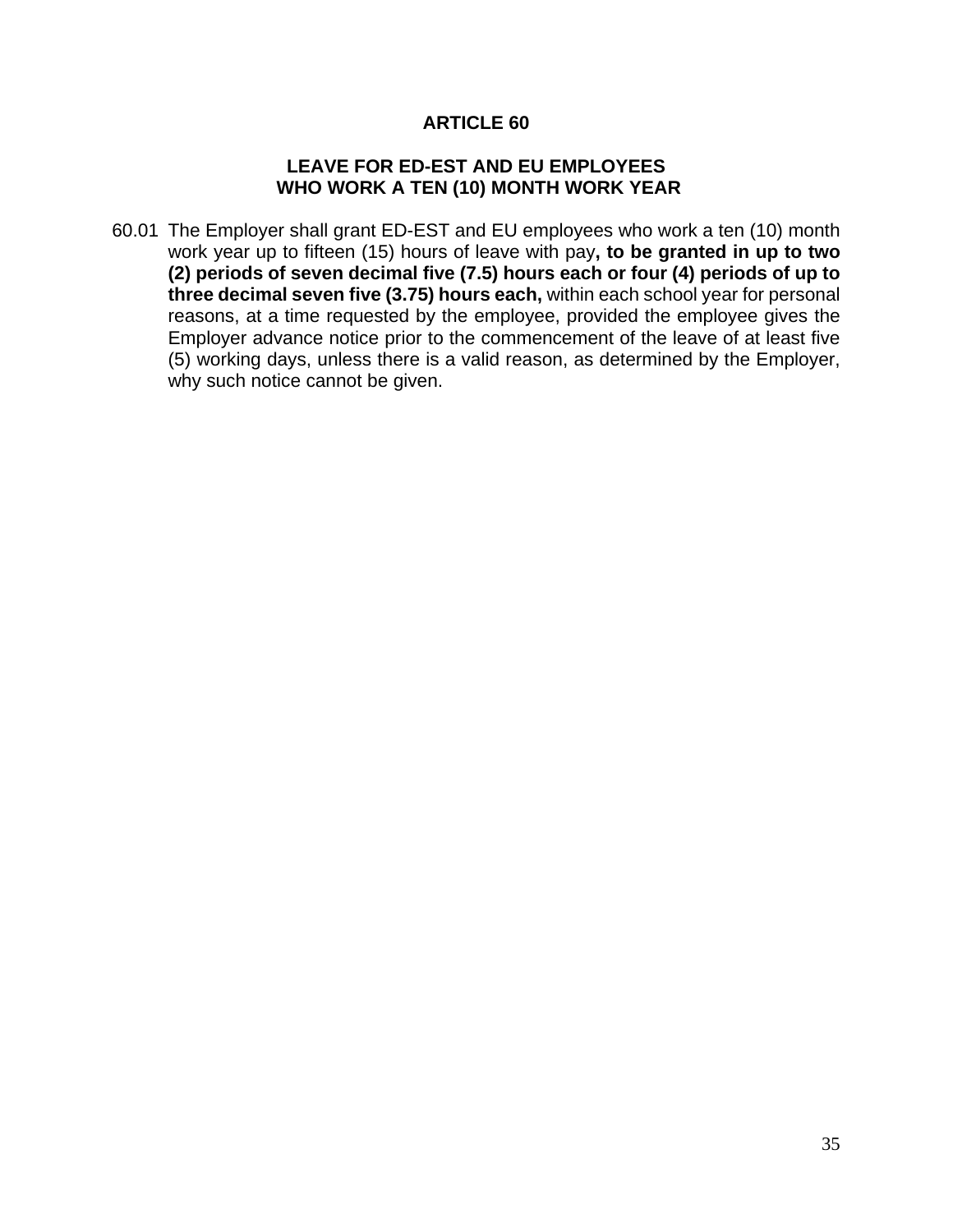#### **NEW ARTICLE**

#### **DOMESTIC VIOLENCE LEAVE**

- **XX:01 For the purpose of this article domestic violence is considered to be any form of abuse or neglect that an employee or an employee's child experiences from a family member, or from someone with whom the employee has or had an intimate relationship.**
- **XX:02 The parties recognize that employees may be subject to domestic violence in their personal life that could affect their attendance at work.**
- **XX.03 Upon request, an employee who is subject to domestic violence or who is the parent of a dependent child who is subject to domestic violence shall be granted domestic violence leave in order to enable the employee, in respect of such violence:**
	- **a) To seek care and/or support for themselves or their child in respect of a physical or psychological injury or disability;**
	- **b) To obtain services from an organization which provides services for individuals who are subject to domestic violence;**
	- **c) To obtain professional counselling;**
	- **d) To relocate temporarily or permanently; or**
	- **e) To seek legal or law enforcement assistance or to prepare for or participate in any civil or criminal legal proceeding.**
- **XX:04 The total domestic violence leave with pay which may be granted under this article shall not exceed seventy-five (75) hours in a fiscal year.**
- **XX:05 Unless otherwise informed by the Employer, a statement signed by the employee stating that they meet the conditions of this article shall, when delivered to the Employer, be considered as meeting the requirements of this article.**
- **XX:06 Notwithstanding clauses XX.03 and XX.04, an employee is not entitled to domestic violence leave if the employee is charged with an offence related to that act or if it is probable, considering the circumstances, that the employee committed that act.**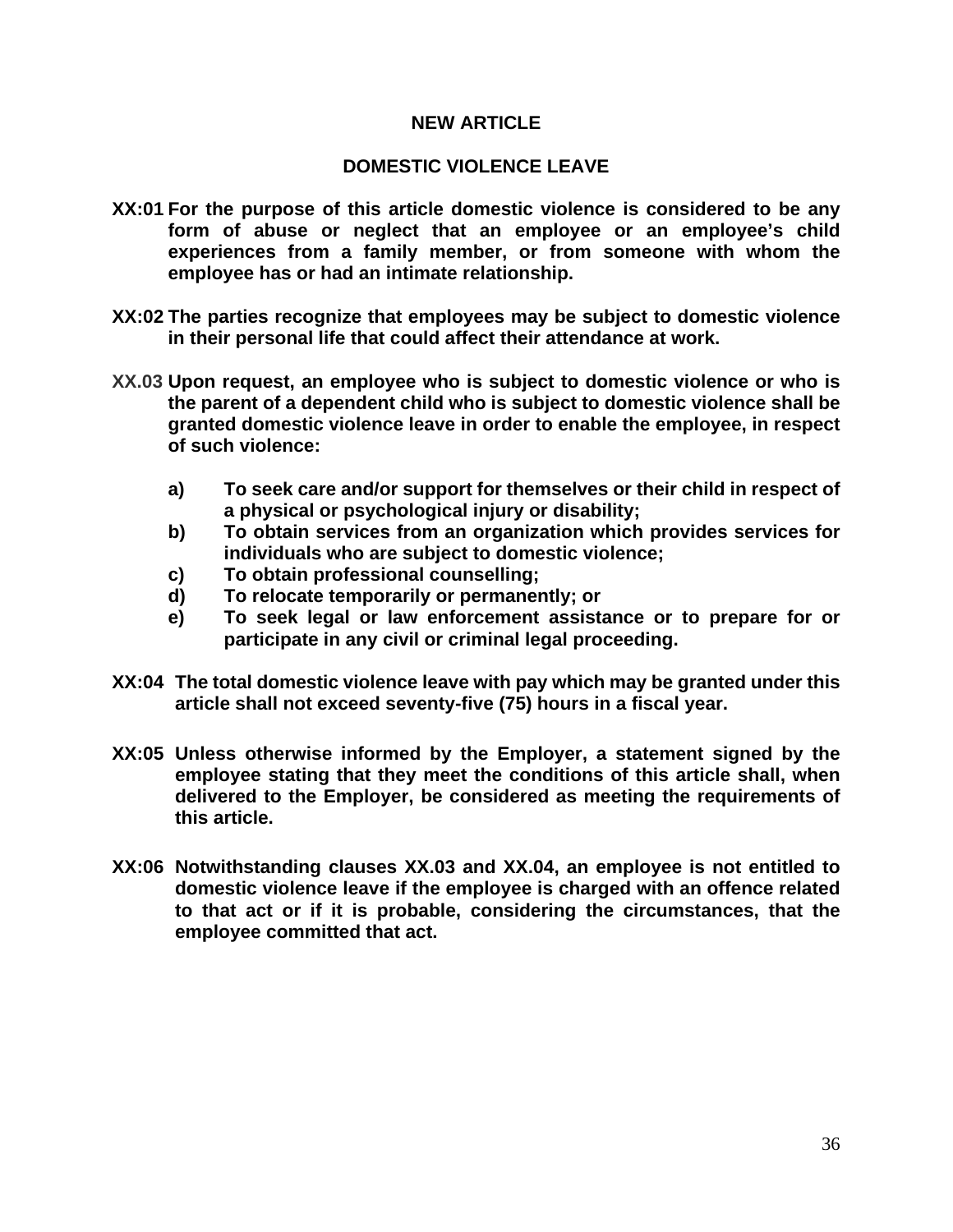## **APPENDIX B**

## **WORKFORCE ADJUSTMENT**

\*\*Specific sections to be amended are noted as follows\*\*

## **Definitions:**

## **Alternation** (échange de postes)

Occurs when an opting employee (not a surplus employee) **or a surplus employee who is surplus as a result of having chosen option 6.4.1(a)** who wishes to remain in the core public administration exchanges positions with a non-affected employee (the alternate) willing to leave the core public administration with a transition support measure or with an education allowance.

## **Education allowance** (indemnité d'études)

Is one of the options provided to an indeterminate employee affected by normal workforce adjustment for whom the deputy head cannot guarantee a reasonable job offer. The education allowance is a cash payment equivalent to the transition support measure (see Annex B), plus a reimbursement of tuition from a recognized learning institution and book and mandatory equipment costs, up to a maximum of fifteen thousand dollars (\$15,000) **seventeen thousand dollars (\$17,000).**

## **6.4 Options**

## 6.4.1 c)

Education allowance is a transition support measure (see Option (b) above) plus an amount of not more than fifteen thousand dollars (\$15,000) **seventeen thousand dollars (\$17,000)** for reimbursement of receipted expenses of an opting employee for tuition from a learning institution and costs of books and relevant equipment. Employees choosing Option (c) could either:

*(Renumber accordingly)*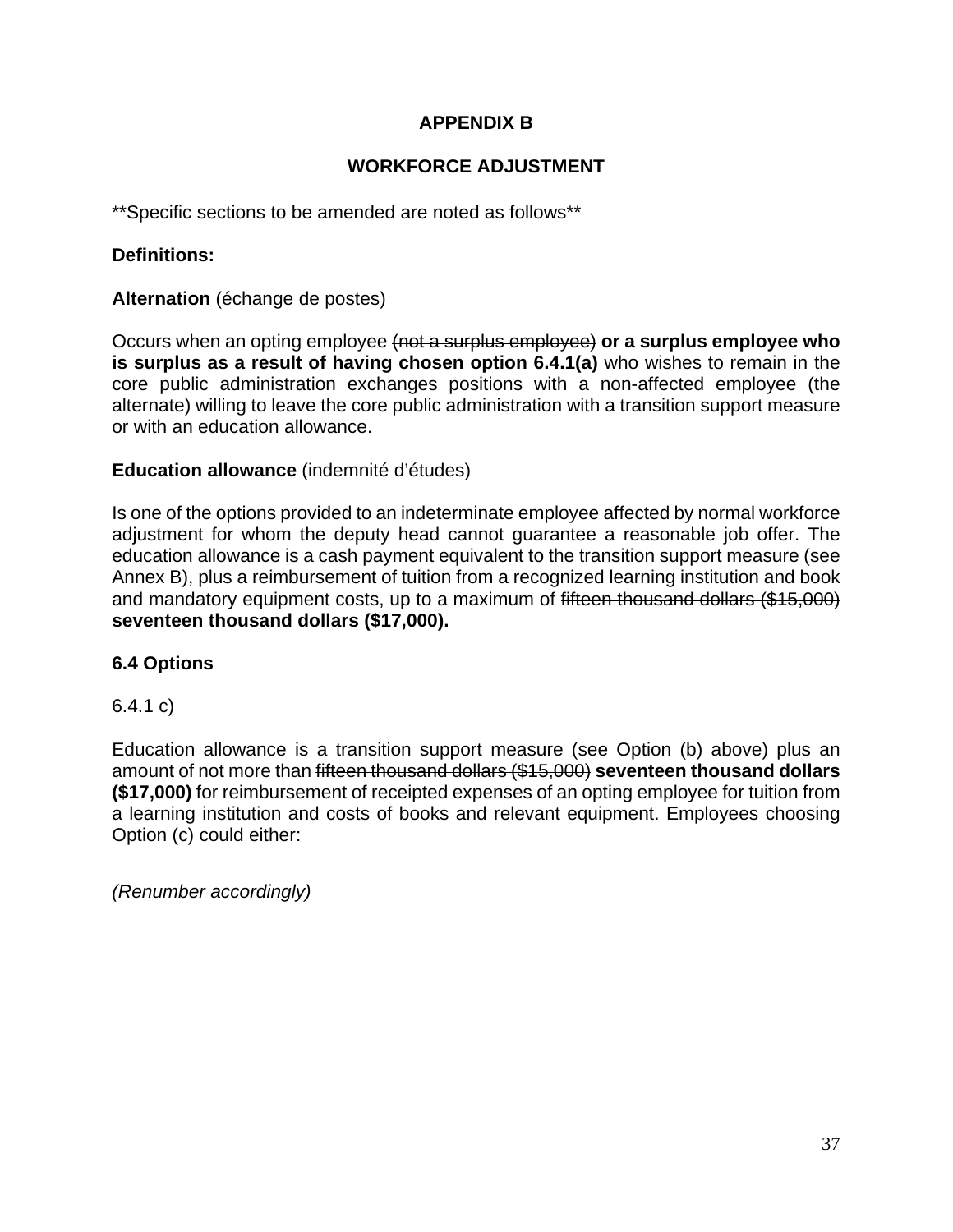#### **APPENDIX H**

#### **MEMORANDUM OF UNDERSTANDING BETWEEN THE TREASURY BOARD OF CANADA AND THE PUBLIC SERVICE ALLIANCE OF CANADA WITH RESPECT TO A JOINT LEARNING PROGRAM**

This memorandum is to give effect to the agreement reached between the Employer and the Public Service Alliance of Canada in respect of employees in the Program and Administration Services, Operational Services, Technical Services, Border Services and Education and Library Science bargaining units.

The PSAC-TBS Joint Learning Program (JLP) will continue to provide joint training on union management issues.

**Starting on the date of signature of the PA collective agreement, the Employer agrees to increase monthly funding to the PSAC – TBS JLP by a percentage equivalent to the annual base economic increase.**

The Employer agrees to provide \$330,000 per month to the PSAC-TBS JLP starting on the date of the signature of the PA collective agreement until the subsequent PA collective agreement is signed to ensure continuity of this initiative.

The Employer further agrees to provide fund for the purposes of a joint study in the amount of fifty thousand dollars (\$50,000) to identify the need for training of health and safety committees and the appropriate mechanism for any required training, in line with the National Joint Council (NJC) Directive. **six hundred and fifty thousand dollars (\$650,000) to fund a pilot project to develop programs, materials, facilitator training and delivery of workshops tailored to the learning needs of occupational health and safety committees and representatives.**

The PSAC-TBS JLP will continue to be governed by the existing joint PSAC-TBS Steering Committee to which two seats will be added for the other bargaining agents and the equivalent additional number of seats for employer representatives. The Bargaining Agent Side Secretary on the National Joint Council will be invited to attend the meetings of the PSAC-JLP Steering Committee with voice but no vote.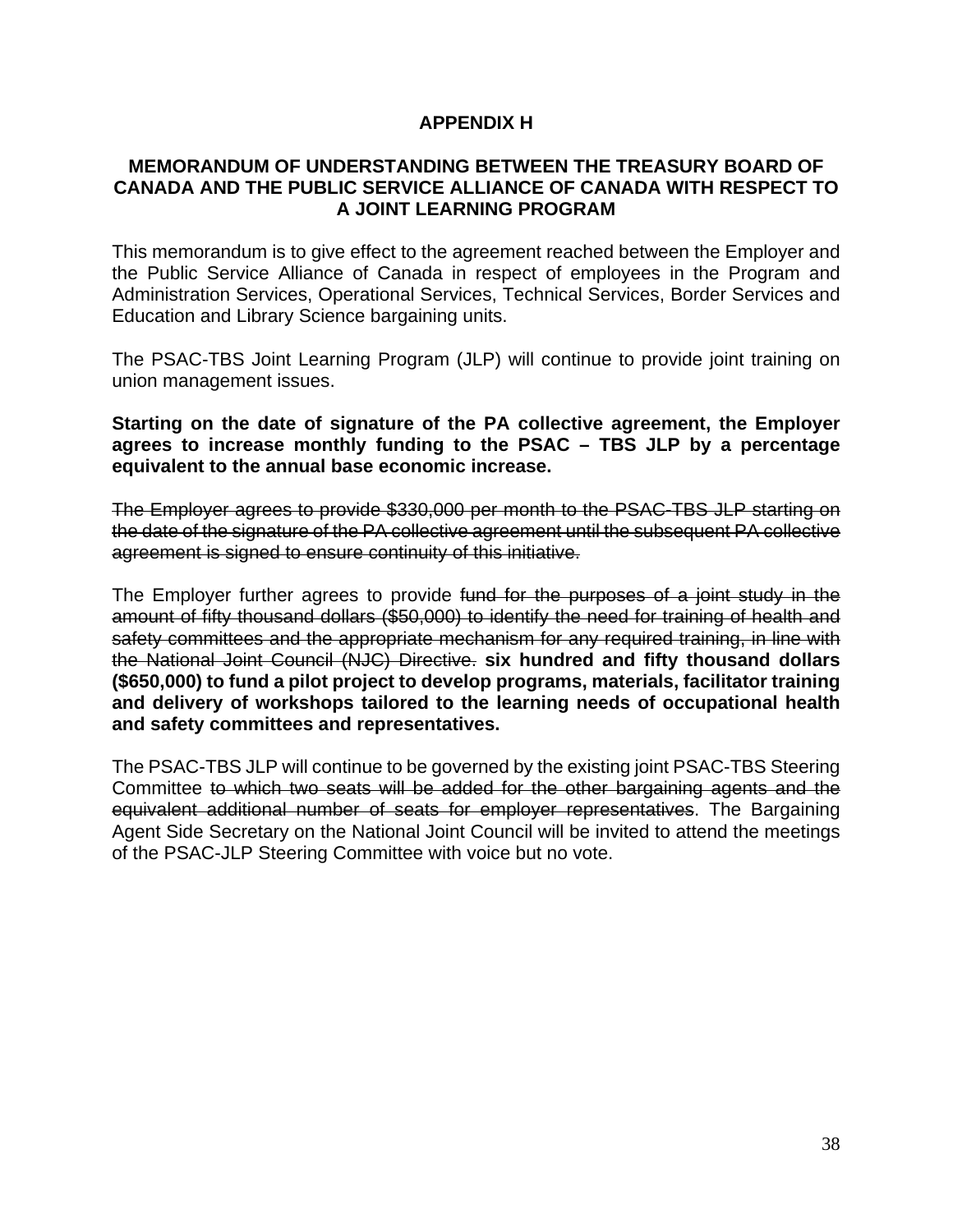## **APPENDIX K**

#### **Memorandum of Understanding between the Treasury Board of Canada and the Public Service Alliance of Canada with respect to the Implementation of the Collective Agreement**

This memorandum is to give effect to the understanding reached between the Employer and the Public Service Alliance of Canada in respect of the implementation period of the collective agreement.

The provisions of this collective agreement shall be implemented by the parties within a period of one hundred and fifty (150) days from the date of signing.

**Notwithstanding the provisions of clause 26.04 on the calculation of retroactive payments and clause 63.02 on the collective agreement implementation period, this memorandum is to give effect to the understanding reached between the Employer and the Public Service Alliance of Canada regarding a modified approach to the calculation and administration of retroactive payments for the current round of negotiations.**

- **1. Calculation of retroactive payments**
	- **a. Retroactive calculations that determine amounts payable to employees for a retroactive period shall be made based on all transactions that have been entered into the pay system up to the date on which the historical salary records for the retroactive period are retrieved for the calculation of the retroactive payment.**
	- **b. Retroactive amounts will be calculated by applying the relevant percentage increases indicated in the collective agreement rather than based on pay tables in agreement annexes. The value of the retroactive payment will differ from that calculated using the traditional approach, as no rounding will be applied. The payment of retroactive amount will not affect pension entitlements or contributions relative to previous methods, except in respect of the rounding differences.**
	- **c. Elements of salary traditionally included in the calculation of retroactivity will continue to be included in the retroactive payment calculation and administration, and will maintain their pensionable status as applicable. The elements of salary included in the historical salary records and therefore included in the calculation of retroactivity include:** 
		- **Substantive salary**
		- **Promotions**
		- **Deployments**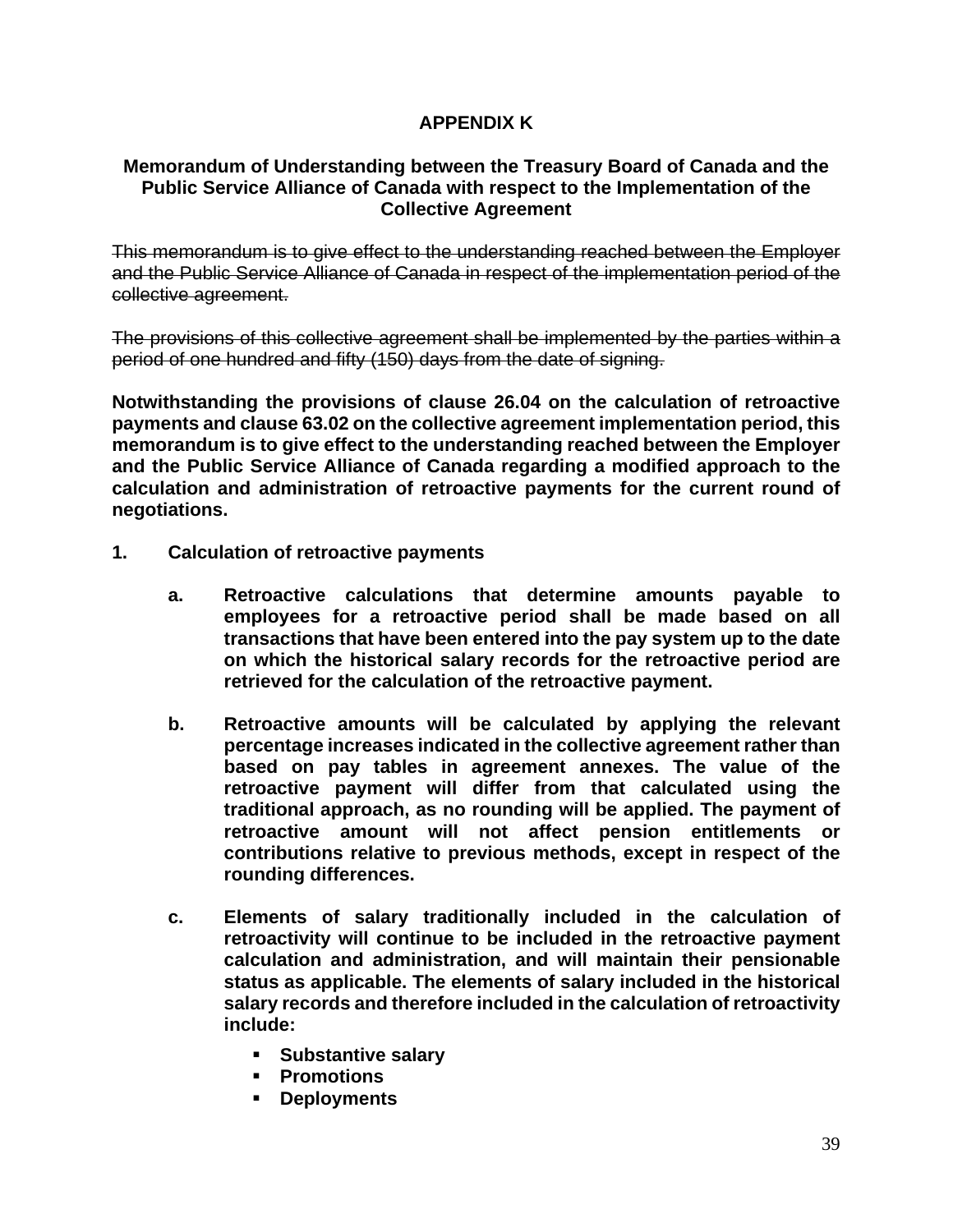- **Acting pay**
- **Extra duty pay/Overtime**
- **Additional hours worked**
- **Maternity leave allowance**
- **Parental leave allowance**
- **Vacation leave and extra duty pay cash-out**
- **Severance pay**
- **Salary for the month of death**
- **FIGURE 15 Transition Support Measure**
- **Eligible allowances and supplemental salary depending on collective agreement**
- **d. The payment of retroactive amounts related to transactions that have not been entered in the pay system as of the date when the historical salary records are retrieved, such as acting pay, promotions, overtime and/or deployments, will not be considered in determining whether an agreement has been implemented.**
- **e. Any outstanding pay transactions will be processed once they are entered into the pay system and any retroactive payment from the collective agreement will be issued to impacted employees.**
- **2. Implementation**
	- **a. The effective dates for economic increases will be specified in the agreement. Other provisions of the collective agreement will be effective as follows:**
		- **i. All components of the agreement unrelated to pay administration will come into force on signature of agreement.**
		- **ii. Changes to existing and new compensation elements such as premiums, allowances, insurance premiums and coverage and changes to overtime rates will become effective within onehundred and eighty (180) days after signature of agreement, on the date at which prospective elements of compensation increases will be implemented under 2(b)(i).**
		- **iii. Payment of premiums, allowances, insurance premiums and coverage and overtime rates in the collective agreement will continue to be paid until changes come in to force as stipulated in 2(a)(ii).**
	- **b. Collective agreement will be implemented over the following timeframes:**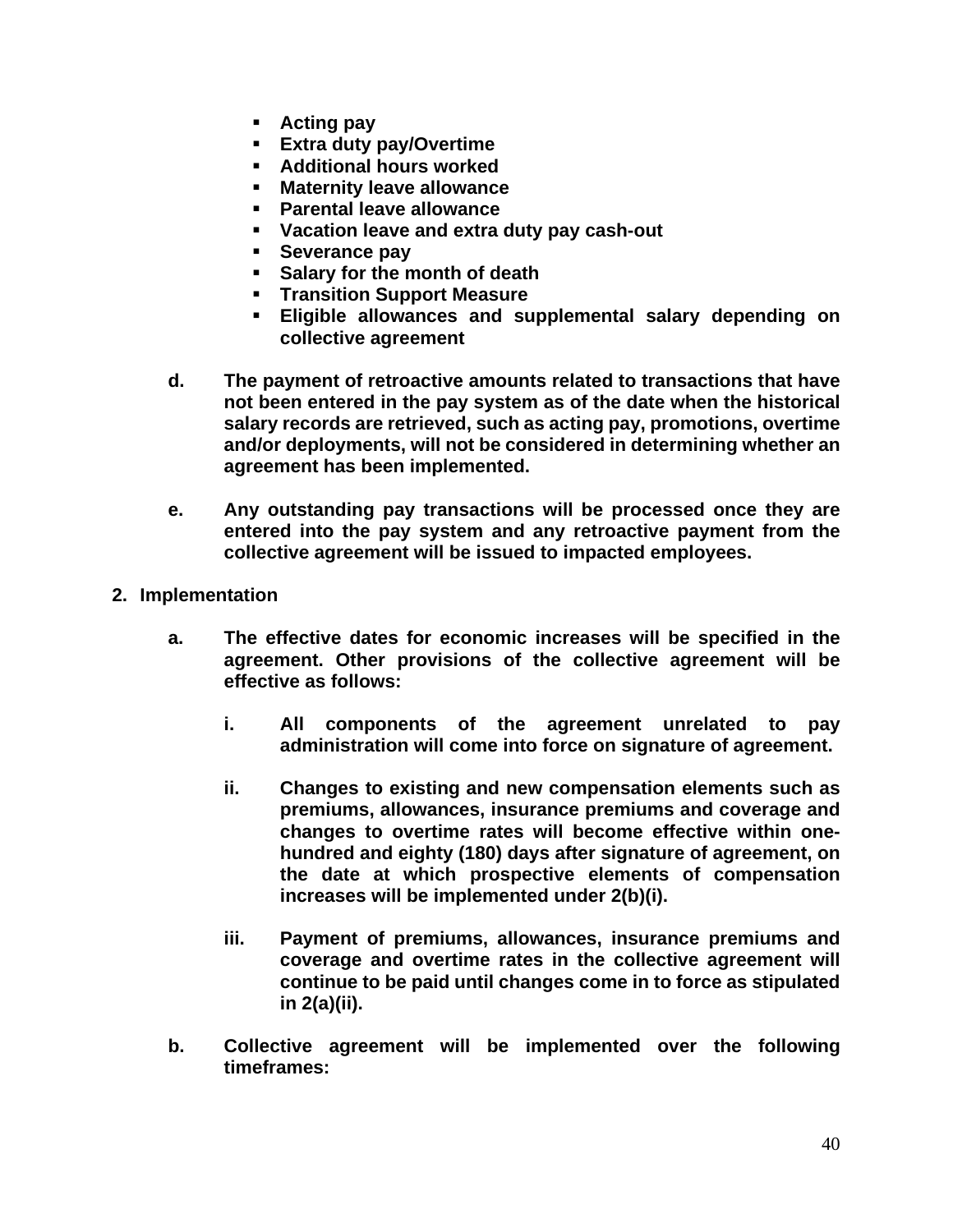- **i. The prospective elements of compensation increases (such as prospective salary rate changes and other compensation elements such as premiums, allowances, changes to overtime rates) will be implemented within one-hundred and eighty (180) days after signature of agreement where there is no need for manual intervention.**
- **ii. Retroactive amounts payable to employees will be implemented within one-hundred and eighty (180) days after signature of the agreement where there is no need for manual intervention.**
- **iii. Prospective compensation increases and retroactive amounts that require manual processing by compensation advisors will be implemented within five-hundred and sixty (560) days after signature of agreement. Manual intervention is generally required for employees on an extended period of leave without pay (e.g., maternity/parental leave), salary protected employees and those with transactions such as leave with income averaging, pre-retirement transition leave and employees paid below minimum, above maximum or in between steps. Manual intervention may also be required for specific accounts with complex salary history.**
- **3. Employee Recourse** 
	- **a. An employee who is in the bargaining unit for all or part of the period between the first day of the collective agreement (i.e., the day after the expiry of the previous collective agreement) and the signature date of the collective agreement will be entitled to a non-pensionable amount of four hundred dollars (\$400) payable within one-hundred and eighty (180) days of signature, in recognition of extended implementation timeframes and the significant number of transactions that have not been entered in the pay system as of the date when the historical salary records are retrieved.**
	- **b. Employees in the bargaining unit for whom the collective agreement is not implemented within one-hundred and eighty one (181) days after signature will be entitled to a fifty dollar (\$50) non-pensionable amount; these employees will be entitled to an additional fifty dollar (\$50) non-pensionable amount for every subsequent complete period of ninety (90) days their collective agreement is not implemented, to a total maximum of nine (9) payments. These amounts will be included in their final retroactive payment. For greater certainty, the total maximum amount payable under this paragraph is four hundred and fifty dollars (\$450).**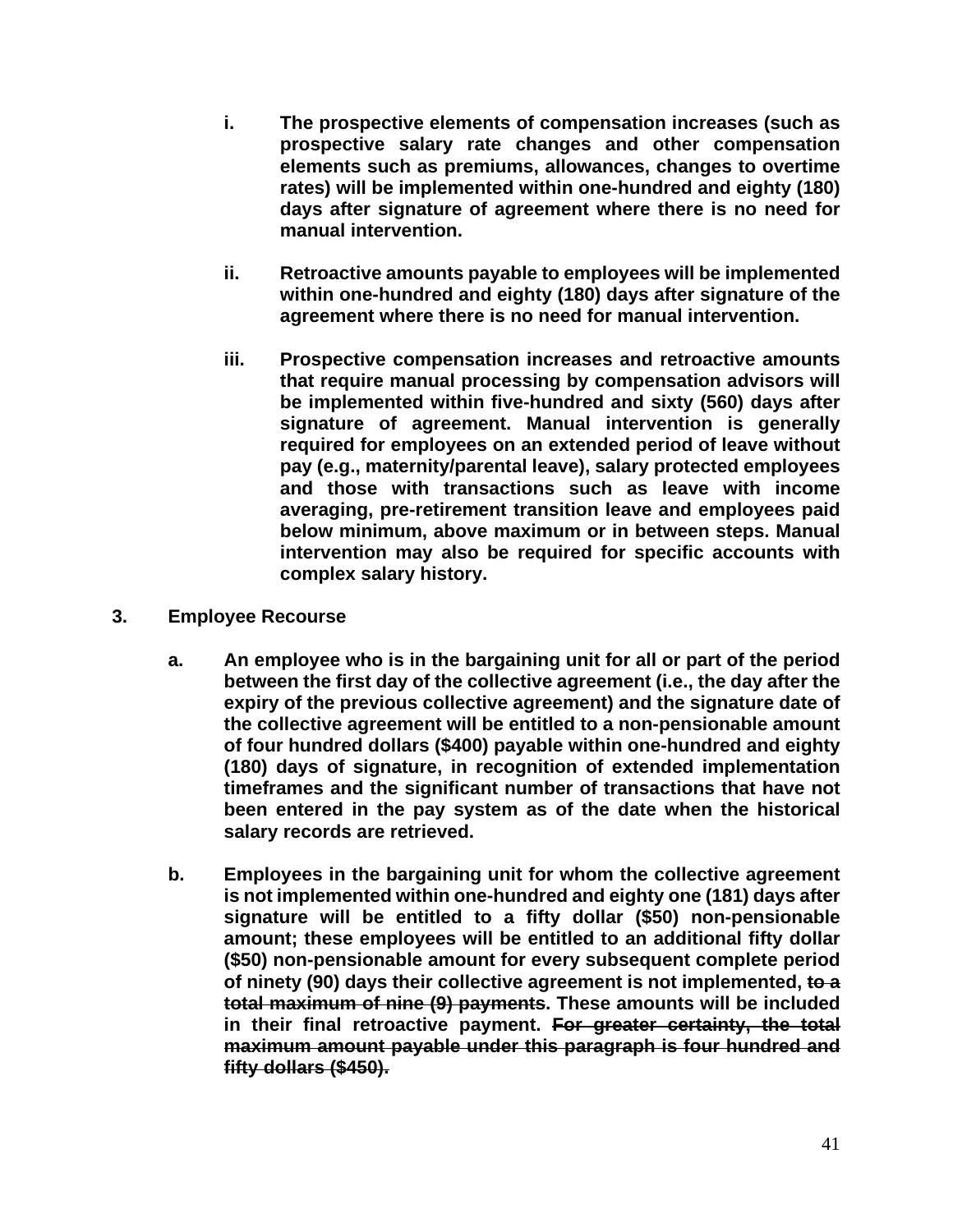- **c. If an employee is eligible for compensation in respect of section 3 under more than one collective agreement, the following applies: the employee shall receive only one non-pensionable amount of four hundred dollars (\$400); for any period under 3(b), the employee may receive one fifty \$50 payment to a maximum amount payable under this paragraph is four hundred and fifty dollars (\$450).**
- **d. Should the Employer negotiate higher amounts for 3(a) or 3(b) with any other bargaining agent representing Core Public Administration employees, it will compensate PSAC members for the difference in an administratively feasible manner.**
- **d. Late implementation of the 2018 collective agreements will not create any entitlements pursuant to the Agreement between the Alliance or another bargaining agent and the Treasury Board of Canada with regard to damages caused by the Phoenix Pay System.**
- **e. Employees for whom collective agreement implementation requires manual intervention will be notified of the delay within one-hundred and eighty (180) days after signature of the agreement.**
- **f. Employees will be provided a detailed breakdown of the retroactive payments received and may request that the departmental compensation unit or the Public Service Pay Centre verify the calculation of their retroactive payments, where they believe these amounts are incorrect. The Employer will consult with the Alliance regarding the format of the detailed breakdown.**

**In such a circumstance, for employees in organizations serviced by the Pay Centre, they must first complete a Phoenix feedback form indicating what period they believe is missing from their pay. For employees in organizations not serviced by the Pay Centre, employees shall contact the compensation services of their department.**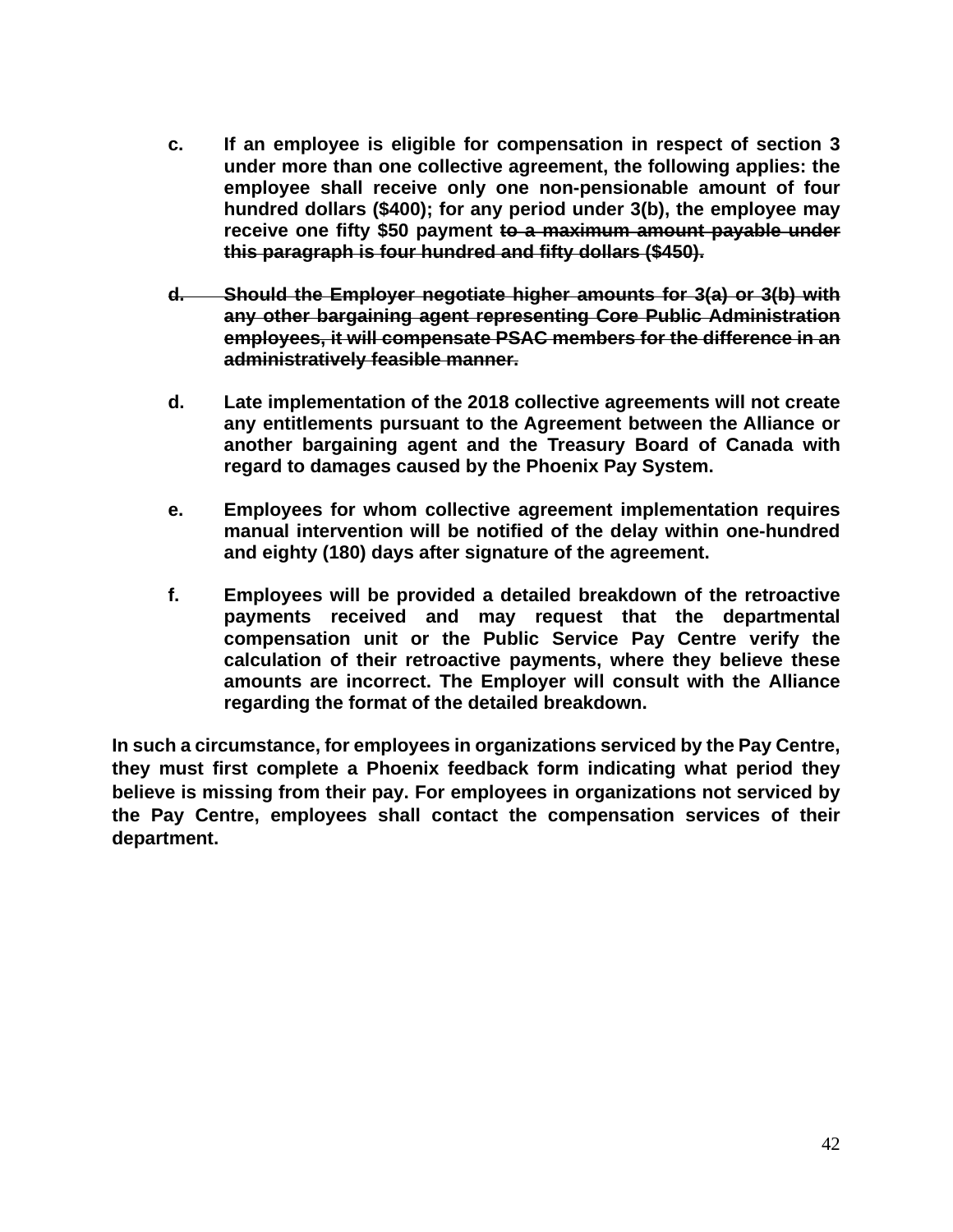## **APPENDIX M**

#### **MEMORANDUM OF UNDERSTANDING BETWEEN THE TREASURY BOARD AND THE PUBLIC SERVICE ALLIANCE OF CANADA WITH RESPECT TO CHILD CARE**

This memorandum of understanding is to give effect to the understanding reached between the Employer and Public Service Alliance of Canada regarding childcare.

The Employer agrees to the formation of a Joint National Child Care Committee (the Committee). The Committee shall be comprised of four (4) PSAC and four (4) Employer representatives, with additional resources to be determined by the Committee. Costs associated with the work of the Committee shall be borne by the respective parties. The responsibilities of the technical committee include:

- a) conducting analyses and research to assess child care and other related support needs and the methods used to meet these needs;
- b) researching the availability of quality child care spaces available to employees across the country;
- c) examining workplace child care facilities across the country;
- d) examining materials, information and resources available to employees on child care and other related supports;
- e) developing recommendations to assist employees access quality child care services across the country;

and

f) any other work the Committee determines appropriate.

The Committee shall meet within three (3) months of the signing of the collective agreement to establish its schedule.

The Committee will provide a report of recommendations to the President of the Public Service Alliance of Canada and the Secretary of the Treasury Board of Canada by December 1, 2017. This period may, by mutual agreement, be extended.

**This Memorandum of Understanding is to give effect to the agreement reached between the Treasury Board of Canada (the Employer) and the Public Service Alliance of Canada (the Alliance) regarding the issue of child care facilities and employee access to information on child care.** 

**Following completion of the Joint National Child Care Committee (JNCCC)'s work and building on its report, the parties agree to establish a time-limited, joint working group co-chaired by a representative of the PSAC and an Employer representative (Working Group) to explore the concrete issues of child care facilities in the public service and facilitating employee access to information on**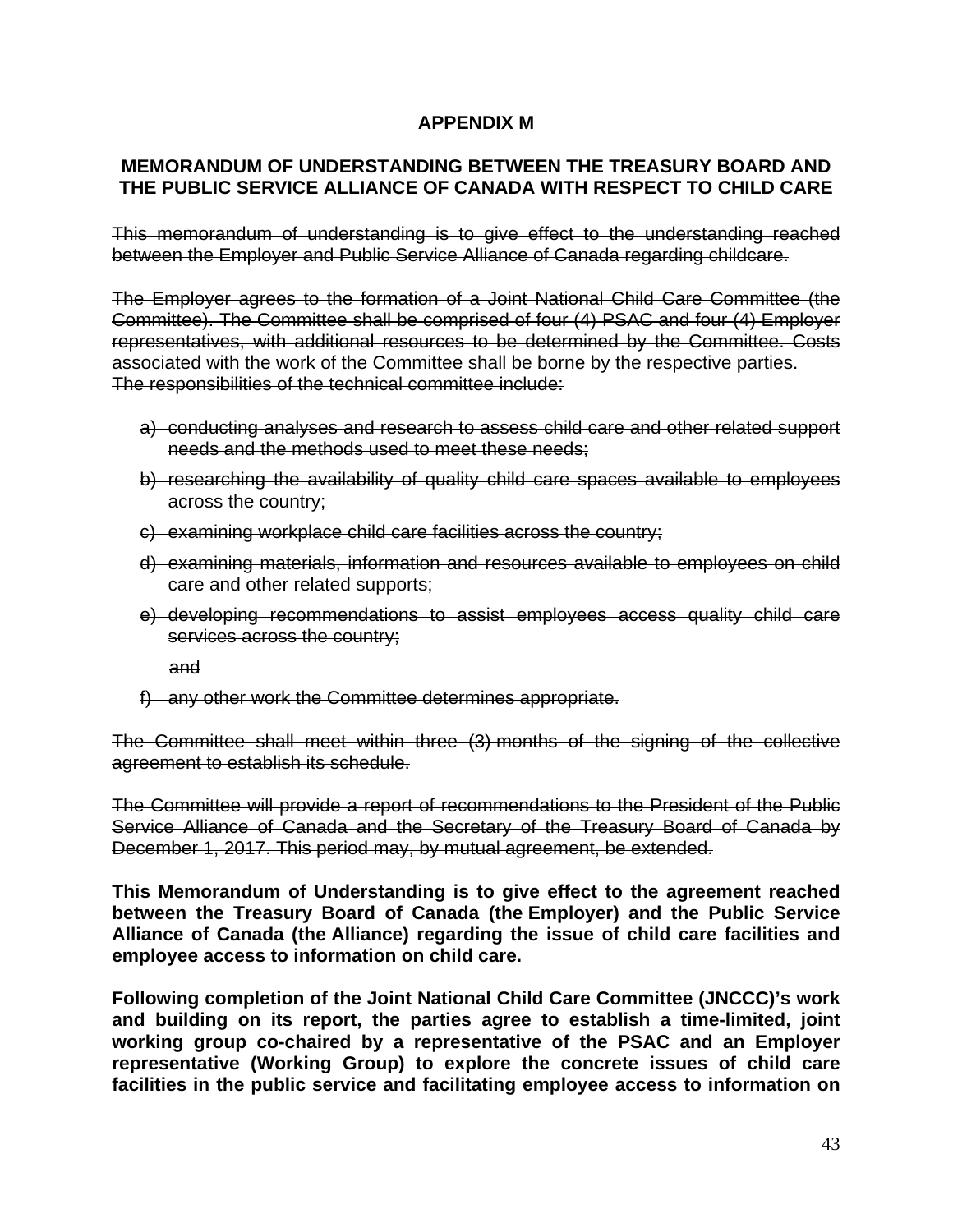**child care, providing advice and analysis with respect to them. The Working Group will be comprised of an equal number of union and Employer representatives.** 

**The Working Group will meet within ninety (90) days of the signing of the collective agreement.**

**The Working Group will determine its work plan and associated timeframes.**

**This Memorandum of Understanding expires on June 30, 2021.**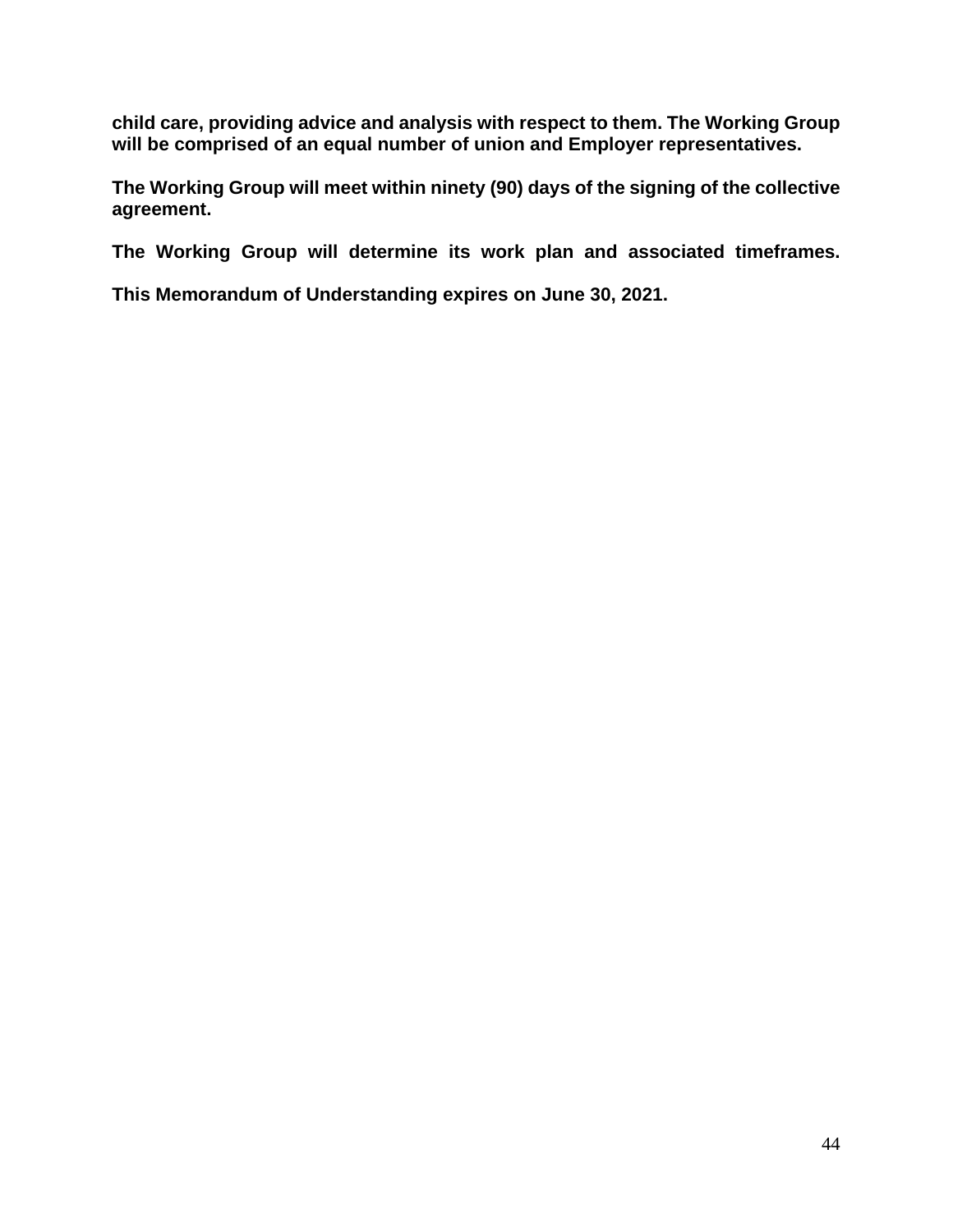## **APPENDIX N**

#### **MEMORANDUM OF UNDERSTANDING BETWEEN THE TREASURY BOARD AND THE PUBLIC SERVICE ALLIANCE OF CANADA WITH RESPECT TO ED-EST 12 MONTHS**

*(Delete the MOU)*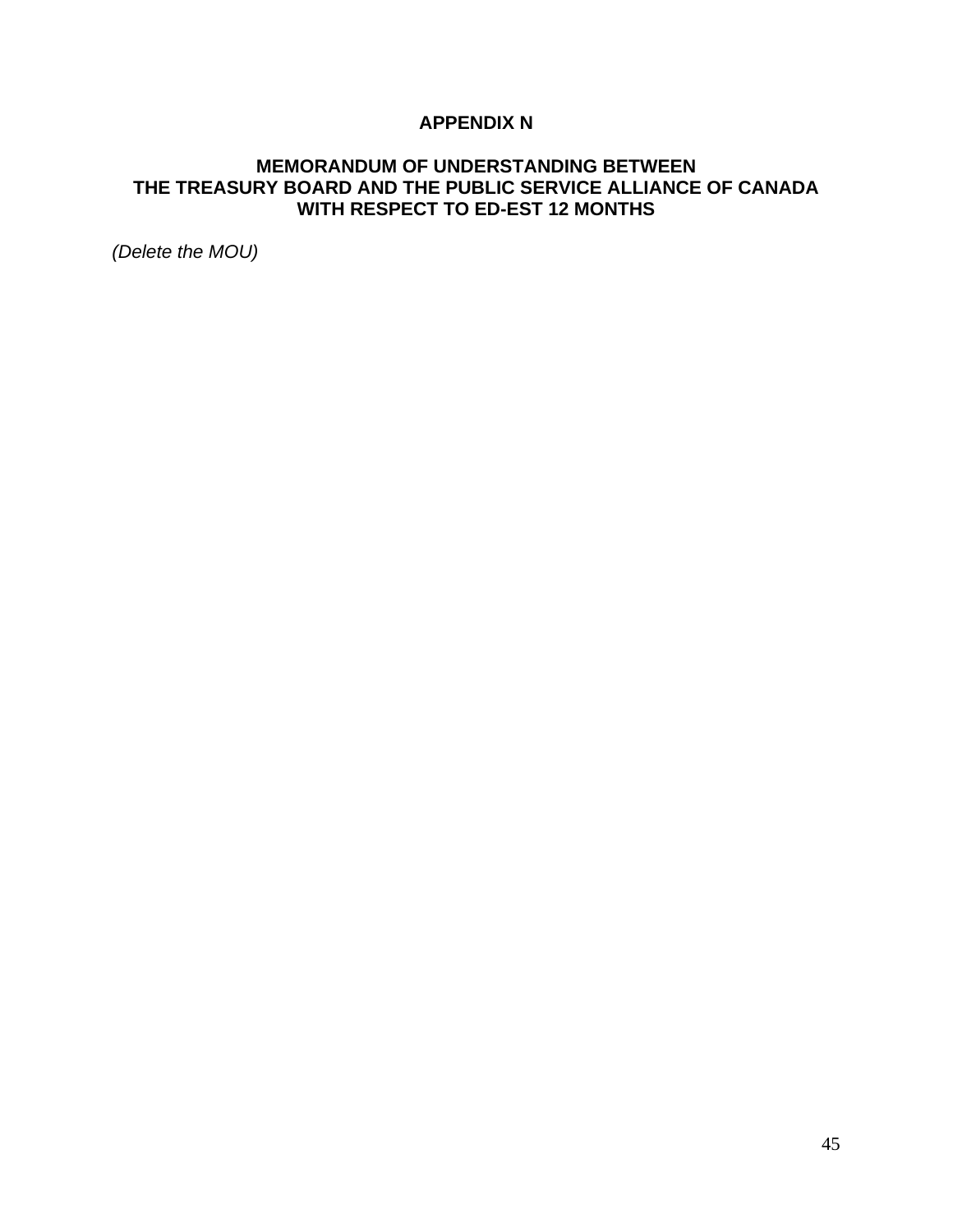## **APPENDIX O**

#### **MEMORANDUM OF UNDERSTANDING BETWEEN THE TREASURY BOARD AND THE PUBLIC SERVICE ALLIANCE OF CANADA WITH RESPECT TO MENTAL HEALTH IN THE WORKPLACE**

This memorandum of understanding is to give effect to the understanding reached between the Employer and Public Service Alliance of Canada regarding issues of mental health in the workplace.

The task force, comprised of a technical committee and a steering committee, is established with a long-term focus and commitment from senior leadership of the parties. It will focus on continuous improvement and the successful implementation of measures to improve mental health in the workplace.

Accordingly, the parties agree to establish a steering committee and a technical committee by April 30, 2015. The steering committee is to establish the terms of reference of the technical committee by May 30, 2015. These dates may be extended by mutual agreement of the steering committee members. The technical committee terms of reference may be amended from time to time by mutual consent of the steering committee members.

The technical committee will provide a report of recommendations to the steering committee by September 1, 2015. The steering committee members may, by mutual agreement, extend this period.

The ongoing responsibilities of the technical committee include:

- Identifying ways of reducing and eliminating the stigma in the workplace that is too frequently associated with mental health issues;
- Identifying ways to better communicate the issues of mental health challenges in the workplace and tools such as existing policies, legislation and directives available to support employees facing these challenges;
- Reviewing practices from other jurisdictions and employers that might be instructive for the public service;
- Reviewing the National Standard of Canada for Psychological Health and Safety in the Workplace (the Standard) and identify how implementation shall best be achieved within the public service; recognizing that not all workplaces are the same;
- Ensuring the participation of health and safety committees as required by the steering committee;
- Outlining any possible challenges and barriers that may impact the successful implementation of mental health best practices;

• and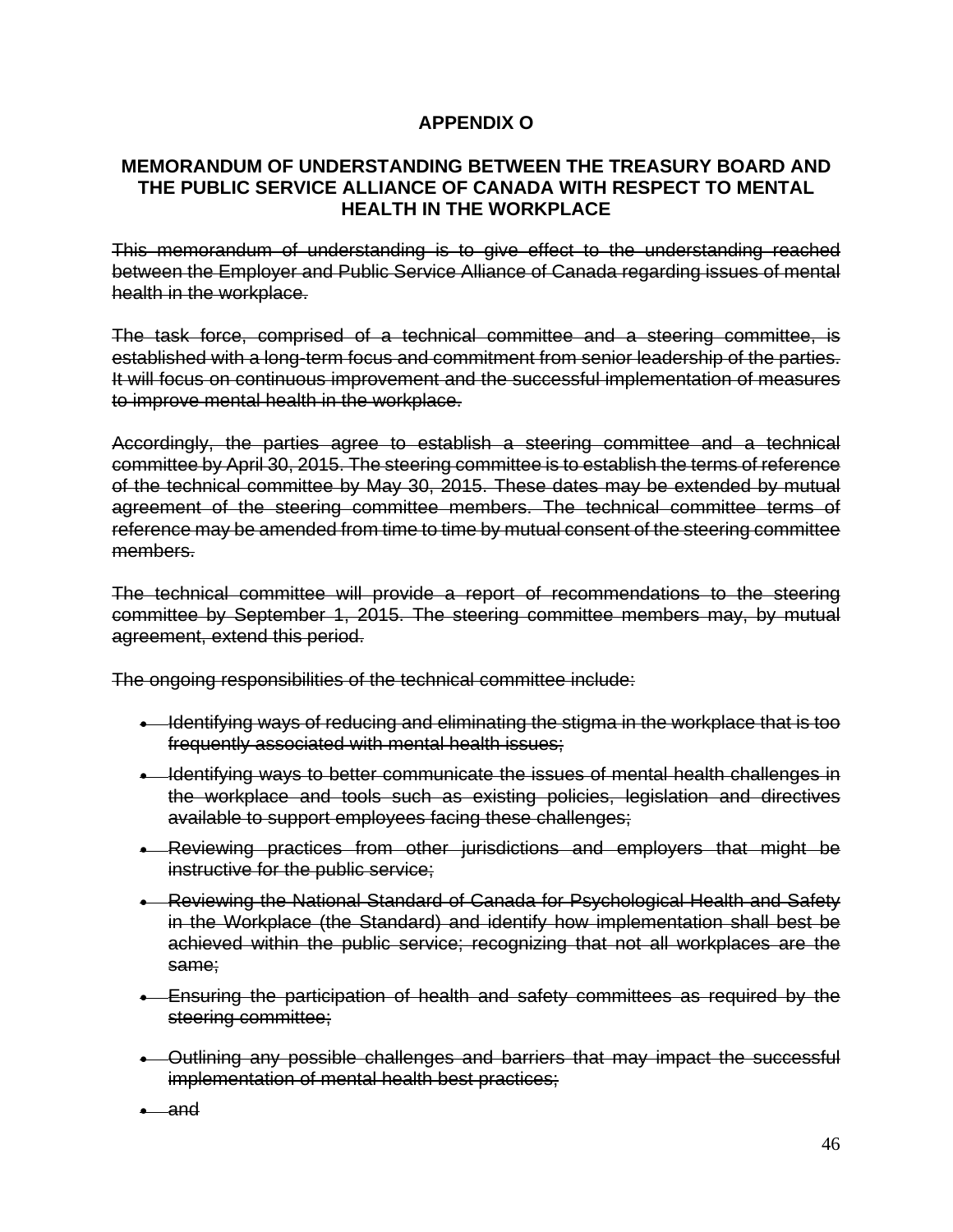• Outlining areas where the objectives reflected in the standard, or in the work of other organizations, represent a gap with existing approaches within the federal Public Service. Once identified, make ongoing recommendations to the steering committee on how those gaps could be addressed. The National Standard for Psychological Health and Safety in the Workplace should be considered a minimum standard that the Employer's occupational health and safety program may exceed.

The steering and technical committees will be comprised of an equal number of Union and Employer representatives. The steering committee is responsible for determining the number and the identity of their respective technical committee representatives.

**This Memorandum of Understanding is to recognize the ongoing joint commitment of the Treasury Board of Canada (the Employer) to address issues of mental health in the workplace in collaboration with the Public Service Alliance of Canada (the Alliance)**

**In 2015, the Employer and the Alliance entered into a Memorandum of Understanding with respect to mental health in the workplace as part of the collective agreement which established the Joint Task Force on Mental Health (the Joint Task Force).**

**The Employer, based on the work of the Joint Task Force and in collaboration with the Alliance, created the Centre of Expertise on Mental Health in 2017 focused on guiding and supporting federal organizations to successfully implement measures to improve mental health in the workplace by implementing the National Standard of Canada for Psychological Health and Safety in the Workplace (the Standard). To this end, the Centre of Expertise on Mental Health was given and shall continue to have:**

- **central, regional and virtual presence;**
- **an evolving mandate based on the needs of stakeholders within the federal public service; and**
- **a dedicated and long-term funding from Treasury Board.**

**As the terms of the previous Memorandum of Understanding have been met, the parties agree to establish a renewed governance structure to support the Centre for Expertise on Mental Health that will include an Executive Board and an Advisory Board.**

**The Executive Board will consist of the Chief Human Resource Officer of Canada and the President of the Alliance. The Advisory Board will be comprised of an equal number of Union and Employer representatives. The Executive Board is responsible for determining the number and the identity of their respective Advisory Board representative.**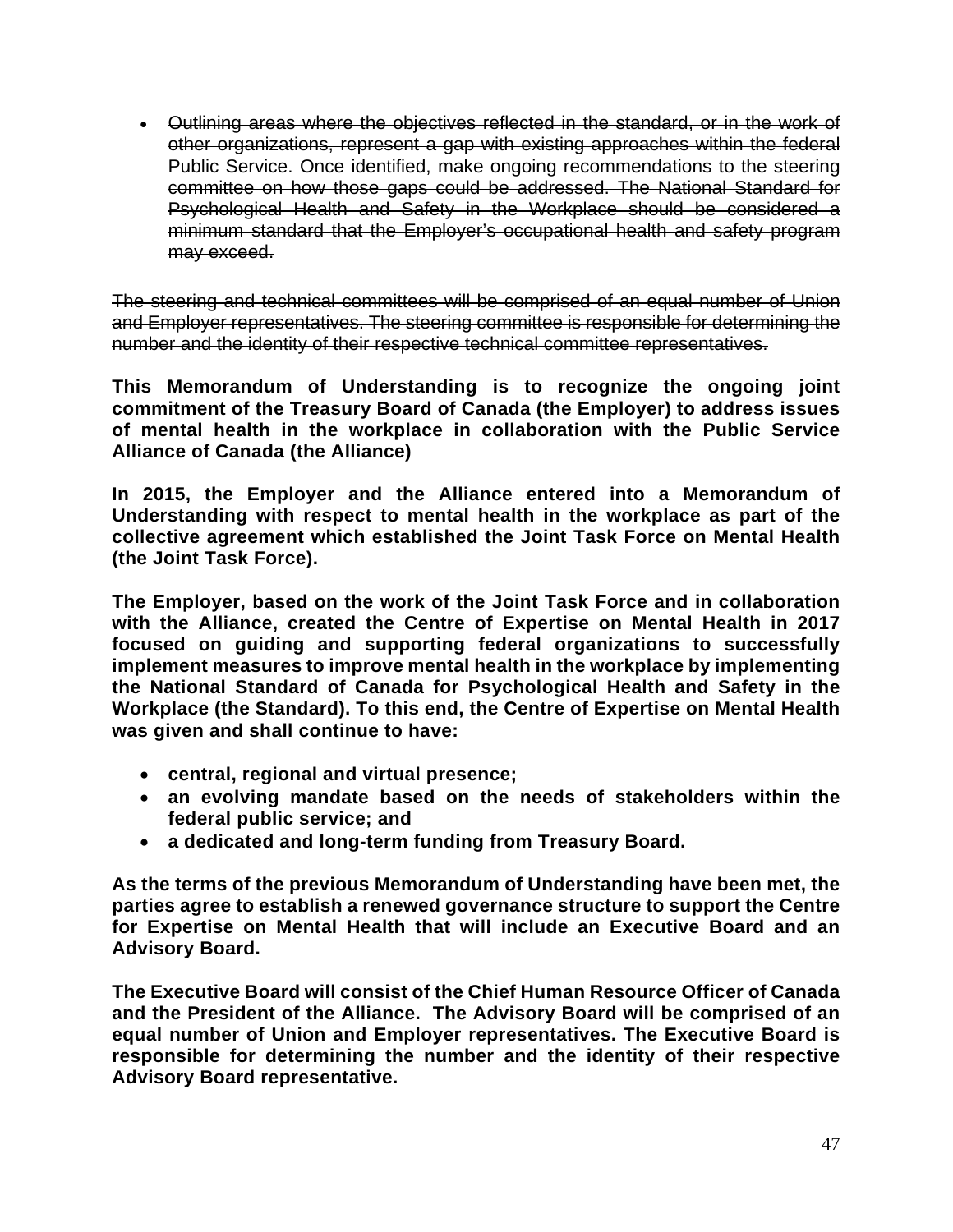**The Executive Board shall approve the terms of reference of the Advisory Board. The Advisory Board's terms of reference may be amended from time to time by mutual consent of the Executive Board members.**

**This Memorandum of Understanding expires on June 30, 2021.**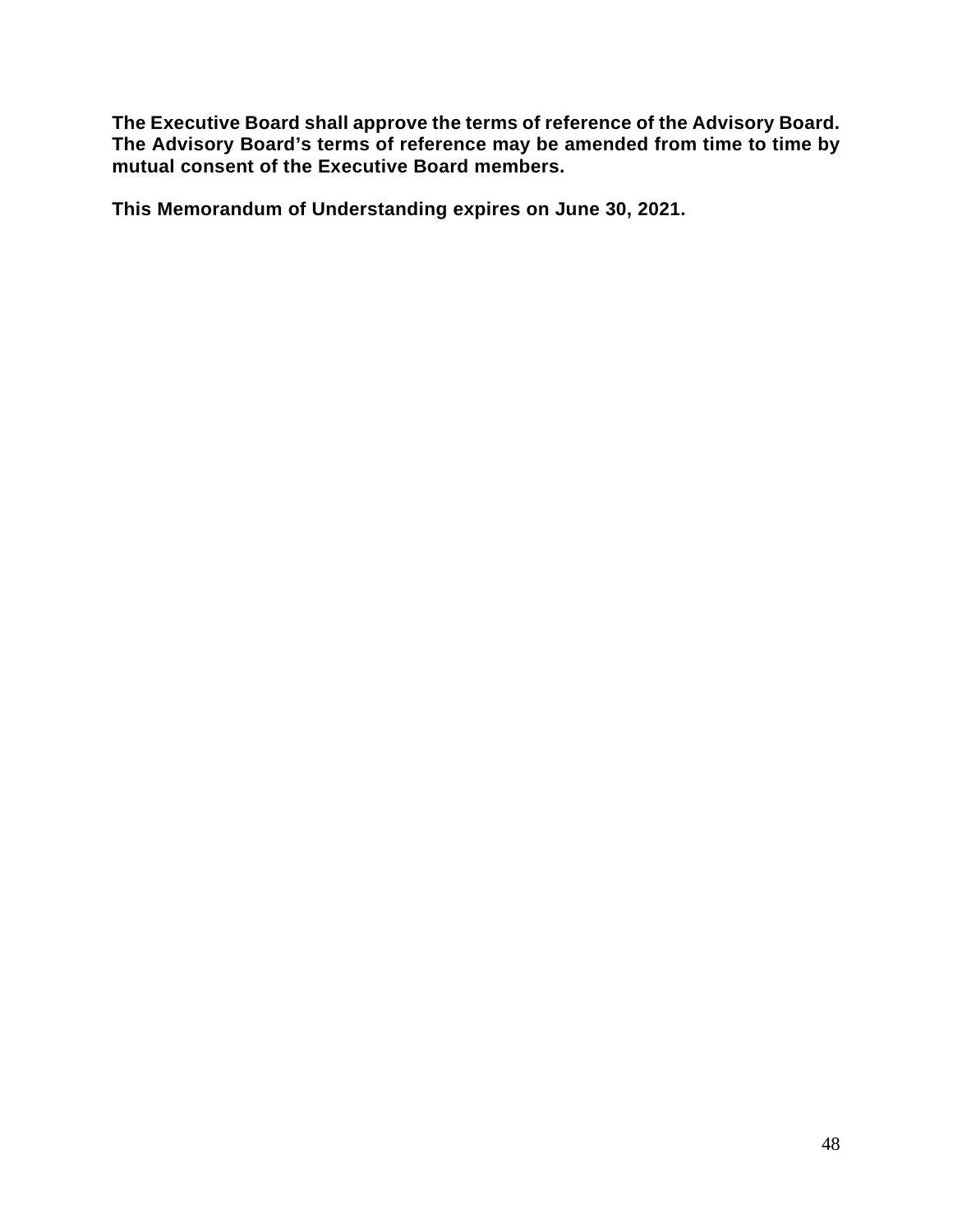## **APPENDIX P**

## **MEMORANDUM OF AGREEMENT ON SUPPORTING EMPLOYEE WELLNESS**

*(Delete the MOU)*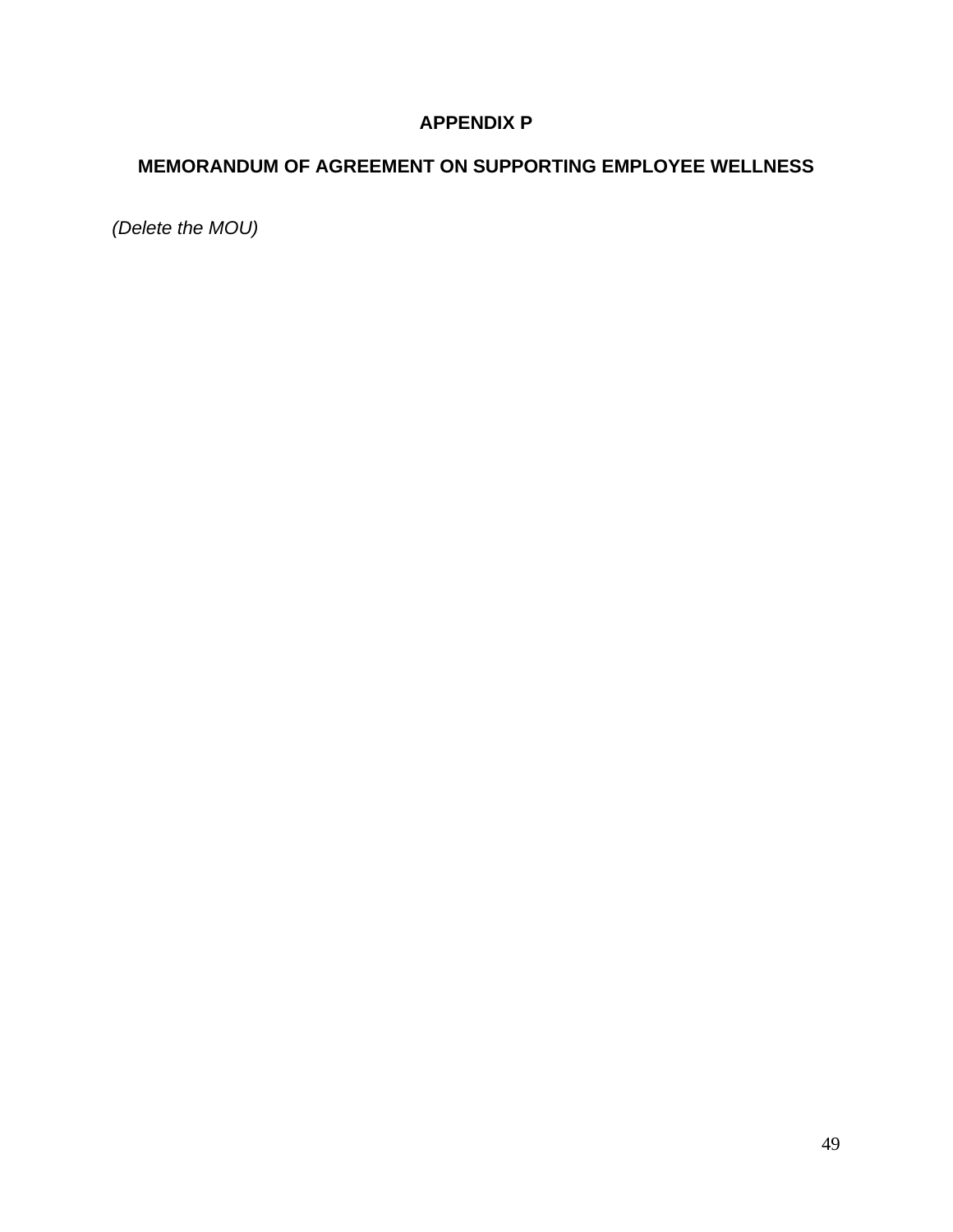#### **APPENDIX XX**

#### **MEMORANDUM OF UNDERSTANDING BETWEEN THE TREASURY BOARD OF CANADA AND THE PUBLIC SERVICE ALLIANCE OF CANADA WITH RESPECT TO THE AWARD OF THE SPECIAL ARBITRATION PANEL CHAIRED BY MR. TEPLITSKY**

**This Memorandum of Understanding is to give effect to the agreement reached between the Treasury Board of Canada (the Employer) and the Public Service Alliance of Canada (the Alliance) regarding consultation with respect to paragraph 45.10 a) and the integration of key principles of the November 30, 1989, Award of the Special Arbitration Panel chaired by M. Teplitsky (the Decision) in the EB collective agreement.**

**The parties commit to establishing a joint working group consisting of an equal number of Alliance and Employer representatives. The joint working group agrees to meet within 90 days of the signing of the EB collective agreement to discuss and identify the key principles of the Decision.**

**In consultation, the working group will endeavour to submit their non-binding recommendations to the parties by June 30, 2021, to support discussions during the next round of collective bargaining.**

**The deadline for completion of work may be extended by mutual consent.**

**This Memorandum of Understanding expires on June 30, 2021.**